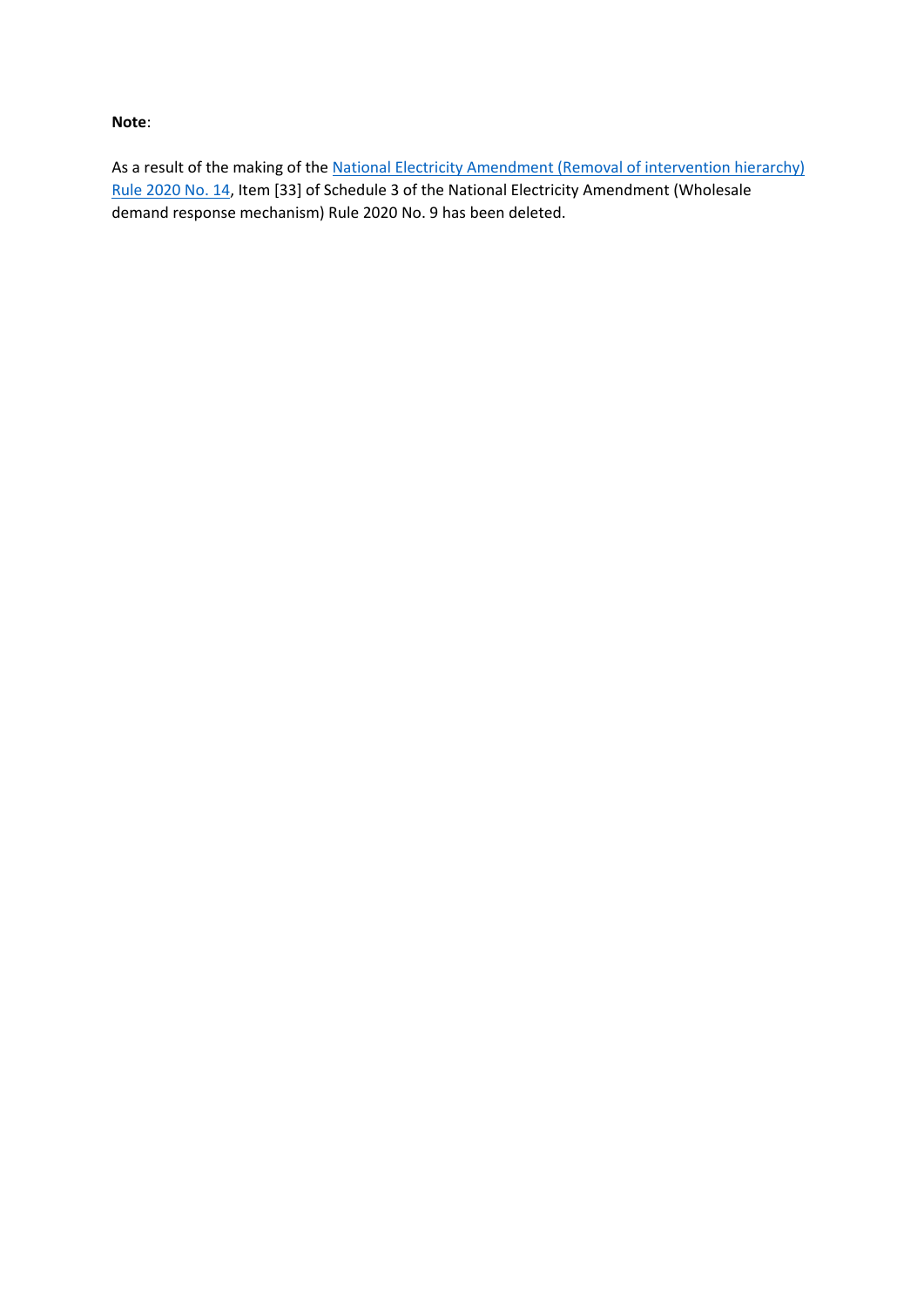

### **National Electricity Amendment (Wholesale demand response mechanism) Rule 2020 No. 9**

under the National Electricity Law to the extent applied by:

- (a) the National Electricity (South Australia) Act 1996 of South Australia;
- (b) the Electricity (National Scheme) Act 1997 of the Australian Capital Territory;
- (c) the Electricity National Scheme (Queensland) Act 1997 of Queensland;
- (d) the Electricity National Scheme (Tasmania) Act 1999 of Tasmania;
- (e) the National Electricity (New South Wales) Act 1997 of New South Wales;
- (f) the National Electricity (Victoria) Act 2005 of Victoria;
- (g) the National Electricity (Northern Territory) (National Uniform Legislation) Act 2015 of the Northern Territory; and
- (h) the Australian Energy Market Act 2004 of the Commonwealth.

The Australian Energy Market Commission makes the following Rule under the National Electricity Law.

John Pierce Chairman Australian Energy Market Commission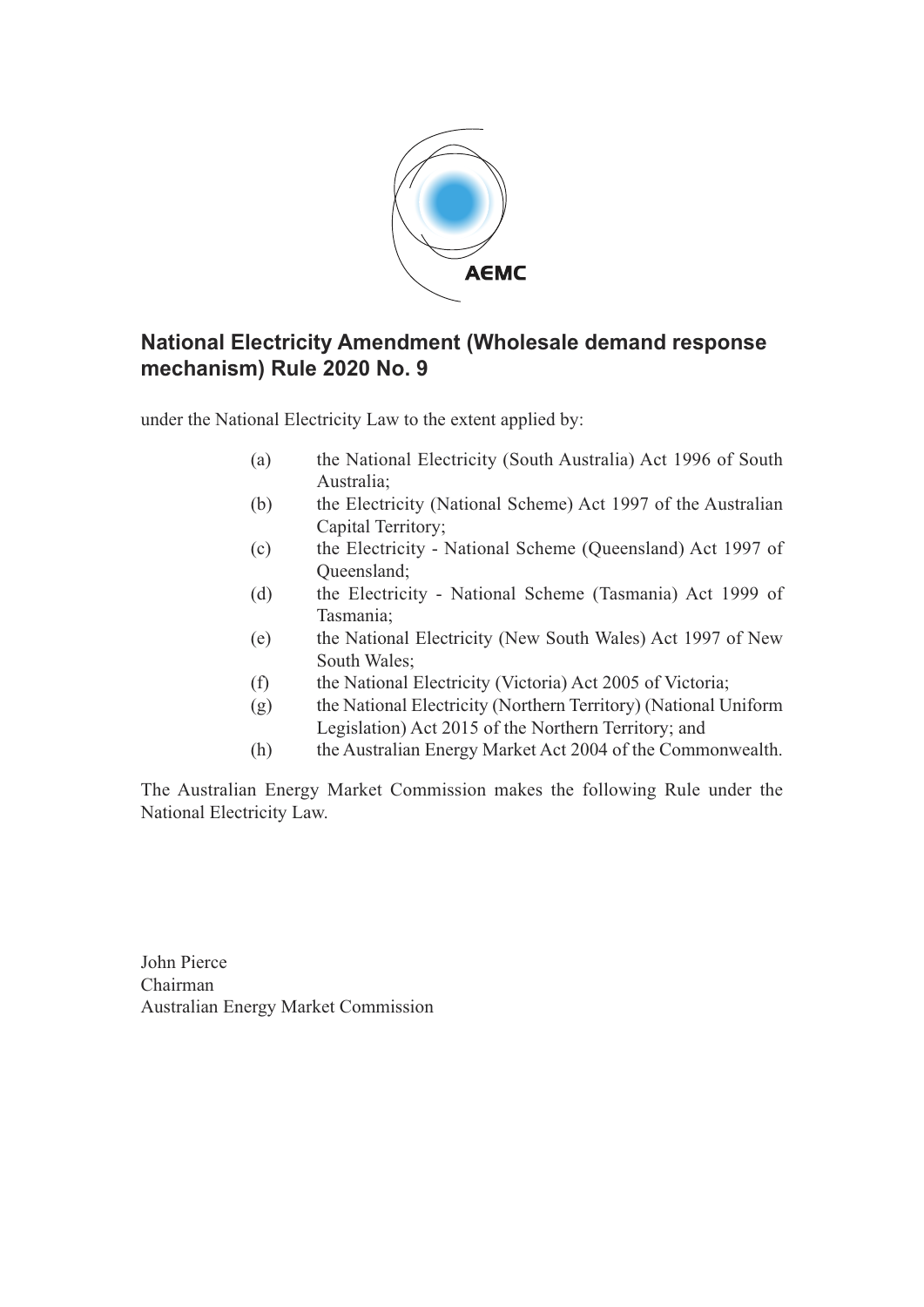#### **National Electricity Amendment (Wholesale demand response mechanism) Rule 2020 No. 9**

#### **1 Title of Rule**

This Rule is the *National Electricity Amendment (Wholesale demand response mechanism) Rule 2020 No. 9.*

#### **2 Commencement**

Schedule 1 commences operation on 24 October 2021. Schedule 2 commences operation on 31 March 2021. Schedule 3 commences operation on 24 October 2021. Schedule 4 commences operation on 24 October 2021. Schedule 5 commences operation on 24 October 2021. Schedule 6 commences operation on 18 June 2020.

#### **3 Amendment to the National Electricity Rules**

<span id="page-2-0"></span>The National Electricity Rules are amended as set out in [Schedule 1.](#page-3-0)

#### **4 Amendment to the National Electricity Rules**

<span id="page-2-1"></span>The National Electricity Rules are amended as set out in [Schedule 2.](#page-9-0)

#### **5 Amendment to the National Electricity Rules**

<span id="page-2-2"></span>The National Electricity Rules are amended as set out in [Schedule 3.](#page-11-0)

#### **6 Amendment to the National Electricity Rules**

<span id="page-2-3"></span>The National Electricity Rules are amended as set out in [Schedule 4.](#page-42-0)

#### **7 Amendment to the National Electricity Rules**

<span id="page-2-4"></span>The National Electricity Rules are amended as set out in [Schedule 5.](#page-47-0)

### **8 Savings and Transitional Amendment to the National Electricity Rules**

<span id="page-2-5"></span>The National Electricity Rules are amended as set out in [Schedule 6.](#page-57-0)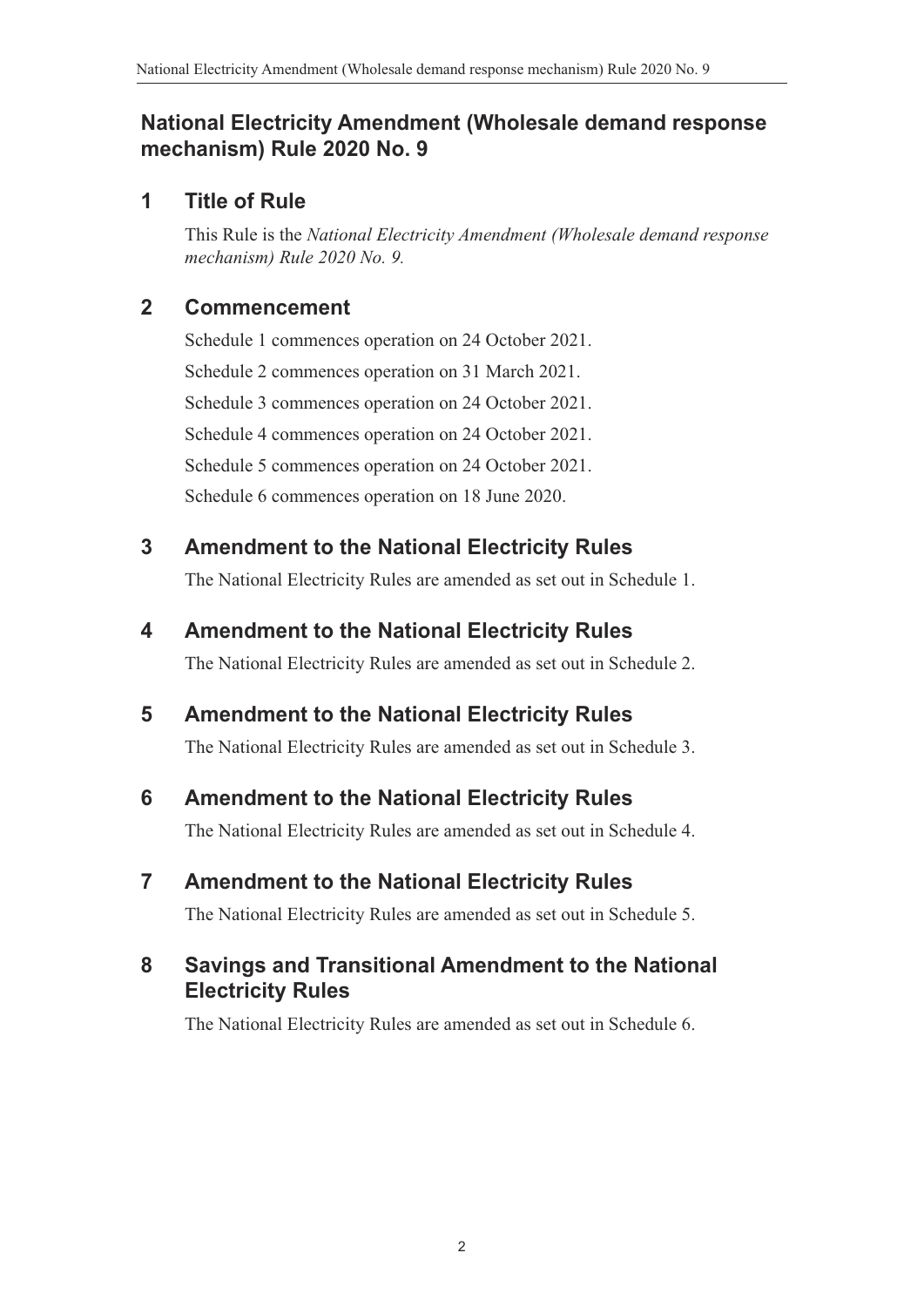# **Schedule 1 Amendment to the National Electricity Rules**

<span id="page-3-0"></span>[\(Clause 3\)](#page-2-0)

### **[1] Clause 2.3.4 Market Customer**

In clause 2.3.4(d), after "its *market loads*", insert "(excluding a *load* that has been classified as a *wholesale demand response unit*)".

### **[2] Clause 2.3.5 Ancillary services load**

In clause 2.3.5(a), omit "*Market Ancillary Service Provider*" wherever occurring and substitute "*Demand Response Service Provider*".

### **[3] Clause 2.3.5 Ancillary services load**

In clause 2.3.5(b)(1), omit "*Market Ancillary Service Provider*" and substitute "*Demand Response Service Provider*".

# **[4] Clause 2.3.5 Ancillary services load**

At the end of clause 2.3.5(b)(1), omit "and".

### **[5] Clause 2.3.5 Ancillary services load**

In clause 2.3.5(b)(2), omit "*Market Ancillary Service Provider*" and substitute "*Demand Response Service Provider*".

# **[6] Clause 2.3.5 Ancillary services load**

At the end of clause 2.3.5(b)(2), omit "." and substitute ";".

# **[7] Clause 2.3.5 Ancillary services load**

After clause 2.3.5(b)(2), insert:

- (3) identify each of the *loads* to be used by the applicant to provide *market ancillary services*; and
- (4) demonstrate how the *loads* identified in subparagraph (3) have the required equipment to be used to provide *market ancillary services* and will be capable of meeting or exceeding the relevant *performance standards* and specifications to *AEMO*'s satisfaction.

#### **[8] Clause 2.3.5 Ancillary services load**

In clause 2.3.5(c)(2), omit "classification" and substitute "clarification".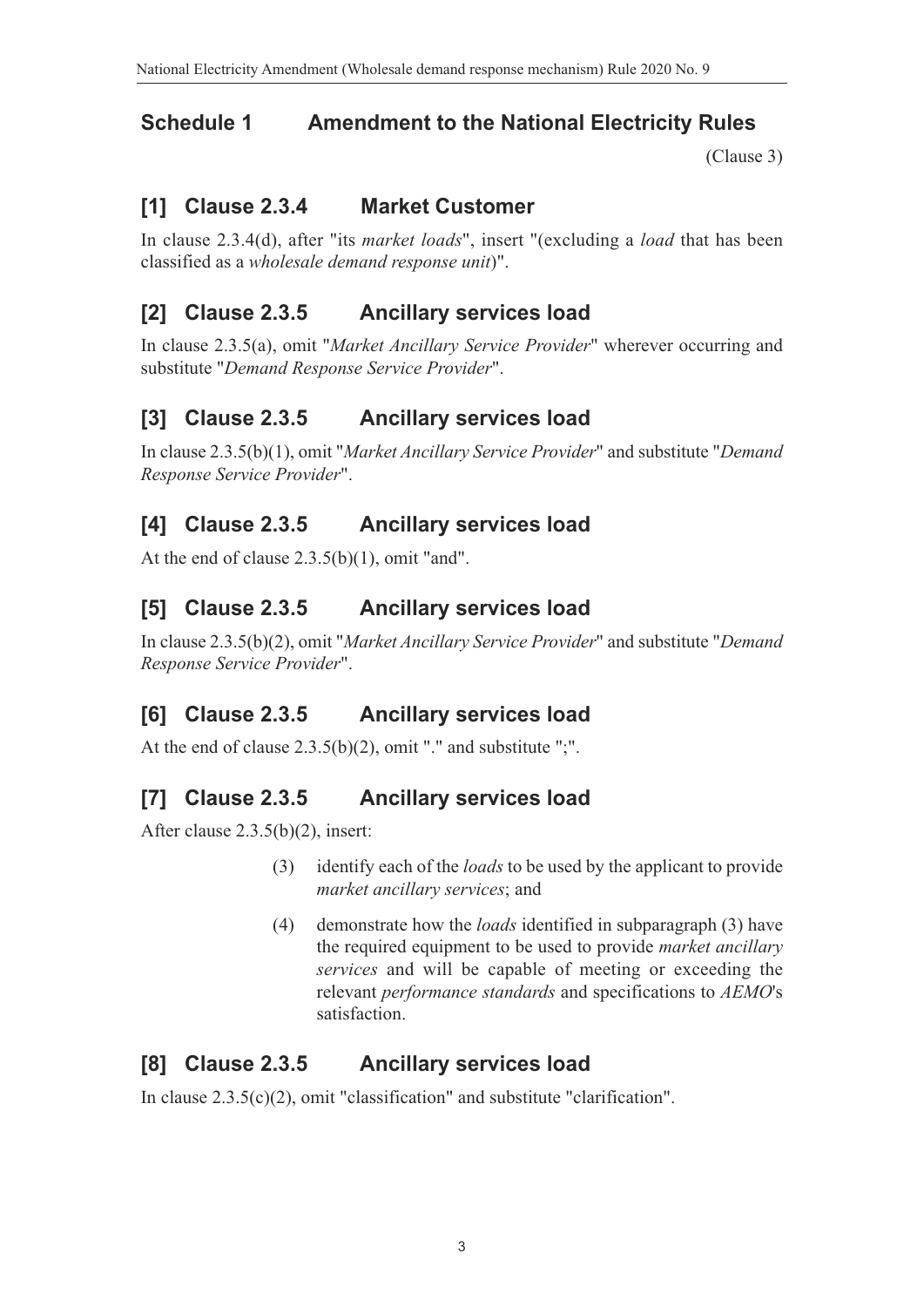# **[9] Clause 2.3.5 Ancillary services load**

In clause 2.3.5(d), omit "*Market Ancillary Service Provider*" and substitute "*Demand Response Service Provider*".

# **[10] Clause 2.3.5 Ancillary services load**

In clause 2.3.5(e)(1A), omit "*Market Ancillary Service Provider*" and substitute "*Demand Response Service Provider*".

# **[11] Clause 2.3.5 Ancillary services load**

In clause 2.3.5(e)(2), omit "*Market Ancillary Service Provider*" and substitute "*Demand Response Service Provider*".

# **[12] Clause 2.3.5 Ancillary services load**

After clause 2.3.5(e)(2), after "then", insert "subject to paragraph (e1),".

# **[13] Clause 2.3.5 Ancillary services load**

After clause 2.3.5(e), insert:

(e1) *AEMO* must not give approval to a person under paragraph (e) in respect of a *load* that is classified as a *wholesale demand response unit* by a different person.

# **[14] Clause 2.3.5 Ancillary services load**

In clause 2.3.5(f), omit "*Market Ancillary Service Provider*" and substitute "*Demand Response Service Provider*".

# **[15] Clause 2.3.5 Ancillary services load**

In clause 2.3.5(g), omit "*Market Ancillary Service Provider*" and substitute "*Demand Response Service Provider*".

# **[16] Clause 2.3.5 Ancillary services load**

In clause 2.3.5(g)(4), omit "*Market Ancillary Service Provider*" and substitute "*Demand Response Service Provider*".

# **[17] Clause 2.3.5 Ancillary services load**

In clause 2.3.5(h), omit "*Market Ancillary Service Provider*" and substitute "*Demand Response Service Provider*".

# **[18] Clause 2.3.5 Ancillary services load**

In clause 2.3.5(i), omit "*Market Ancillary Service Provider*" and substitute "*Demand Response Service Provider*".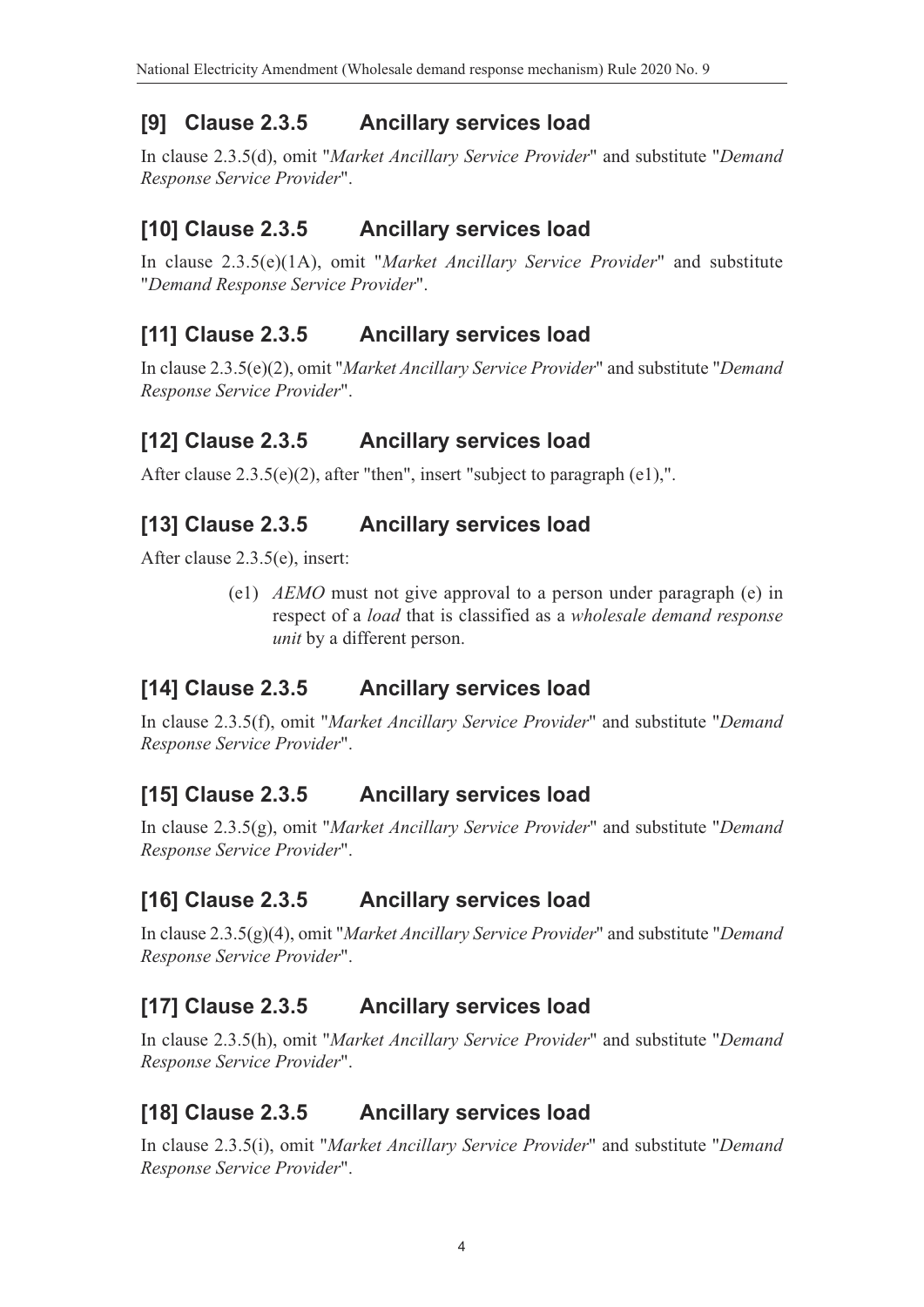# **[19] Clause 2.3.5 Ancillary services load**

In clause 2.3.5(j), omit "*Market Ancillary Service Provider*" and substitute "*Demand Response Service Provider*".

#### **[20] New clause 2.3.6 Wholesale demand response units**

After clause 2.3.5, insert:

#### **2.3.6 Wholesale demand response units**

- (a) If a *Demand Response Service Provider* in respect of a *qualifying load* wishes to use the *load* to provide *wholesale demand response* in accordance with the *Rules*, the *Demand Response Service Provider* must apply to *AEMO* for approval to classify the *qualifying load* as a *wholesale demand response unit*.
- (b) An application under paragraph (a) must be in the form prescribed by *AEMO* and must:
	- (1) identify the *qualifying load*;
	- (2) specify the proposed *maximum responsive component* of the *wholesale demand response unit*; and
	- (3) specify the proposed *baseline methodology* and *baseline settings* to apply to the *wholesale demand response unit*.
- (c) *AEMO* must, within 5 *business days* of receiving an application under paragraph (a), advise the applicant of any further information or clarification which is required in support of its application if, in *AEMO's* reasonable opinion, the application:
	- (1) is incomplete; or
	- (2) contains information upon which *AEMO* requires clarification*.*
- (d) If the further information or clarification required pursuant to paragraph (c) is not provided to *AEMO's* satisfaction within 15 *business days* of the request, the *Demand Response Service Provider* will be deemed to have withdrawn the application.
- (e) *AEMO* must, subject to paragraph (f), approve the classification of a *load* as a *wholesale demand response unit* if *AEMO* is reasonably satisfied that:
	- (1) the *load* is a *qualifying load*;
	- (2) the *load* is able to be used to provide *wholesale demand response* in accordance with the *Rules*;
	- (3) the *load* is capable of providing a quantity of *wholesale demand response* at least equal to the *maximum responsive component;*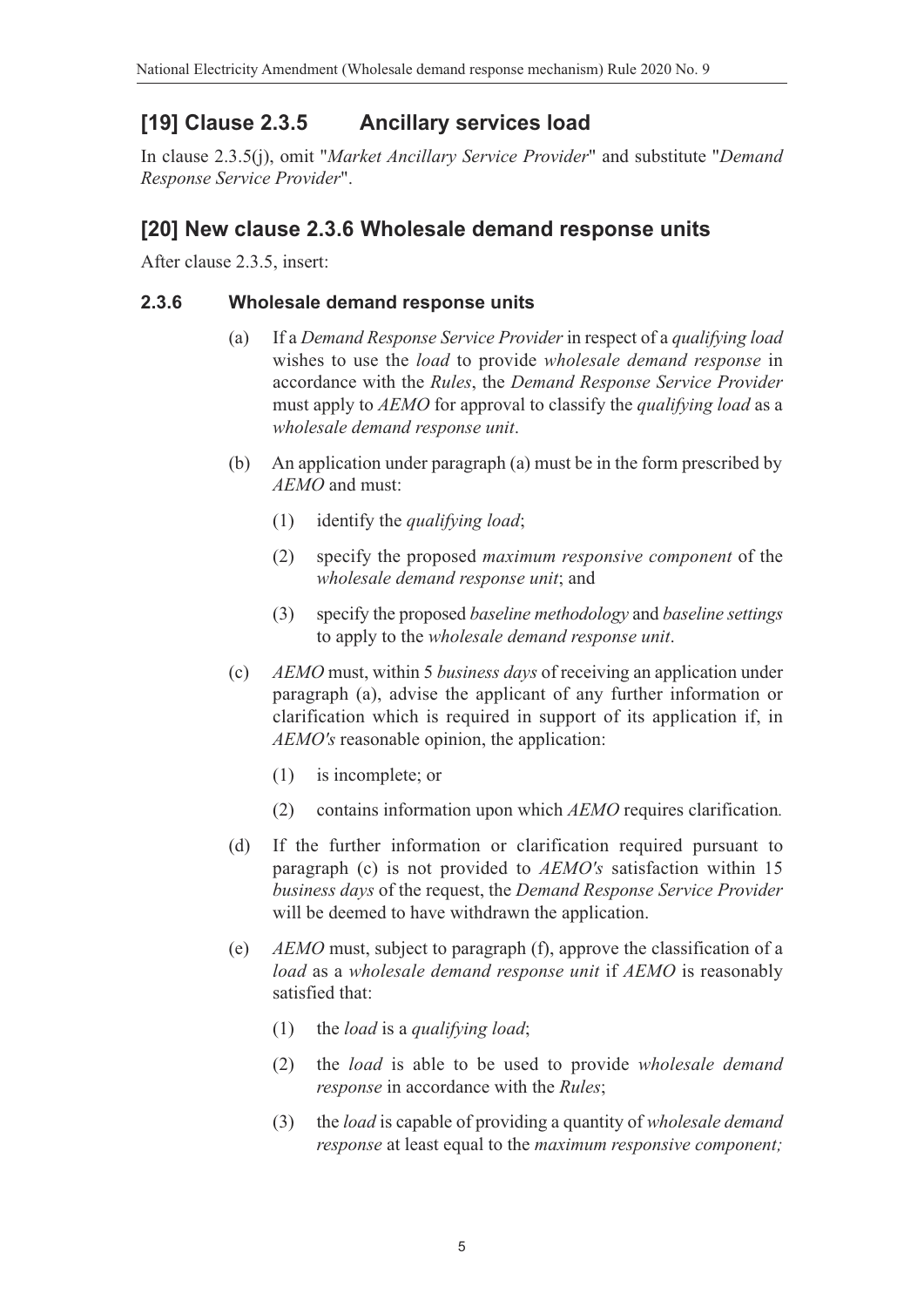- (4) the *Demand Response Service Provider* has adequate communications and/or telemetry in place to support the issuing of *dispatch instructions* in respect of the *load*;
- (5) the *baseline methodology,* when applied to the *load* and using the proposed *baseline settings* and historical *metering data* for the *load*:
	- (i) produces a *baseline* that satisfies the *baseline methodology metrics*; and
	- (ii) otherwise qualifies for application to the *wholesale demand response unit* having regard to any criteria in the *wholesale demand response guidelines*;
- (6) the *Demand Response Service Provider* has submitted data in accordance with schedule 3.1; and
- (7) the *load* satisfies each other requirement in the *wholesale demand response guidelines* for classification as a *wholesale demand response unit*.
- (f) *AEMO* must not give approval to a person under paragraph (e) in respect of a *load* that is classified as an *ancillary service load* by a different person.
- (g) If *AEMO* approves the classification of a *load* as a *wholesale demand response unit*, *AEMO* may impose on the relevant *Demand Response Service Provider* such terms and conditions as *AEMO* considers necessary to ensure that the provisions of the *Rules* applying to *wholesale demand response* can be met.
- (h) A *Demand Response Service Provider* must comply with any terms and conditions imposed by *AEMO* under paragraph (g) in respect of its *wholesale demand response unit*.
- (i) If a *Demand Response Service Provider* submits a *dispatch bid* in respect of a *wholesale demand response unit*, the *Demand Response Service Provider* must comply with *dispatch instructions* from *AEMO* in accordance with the *Rules.*
- (j) A *Demand Response Service Provider* is not entitled to receive payment from *AEMO* for *wholesale demand response* except where the *wholesale demand response* is provided by a *wholesale demand response unit* in accordance with Chapter 3 or pursuant to a *clause 4.8.9 instruction*.
- (k) A *Demand Response Service Provider* must notify *AEMO* if a *load* the *Demand Response Service Provider* has classified as a *wholesale demand response unit* ceases to be a *qualifying load* as soon as practicable and in any event no later than 10 *business days* after becoming aware that the *load* ceases to be a *qualifying load*.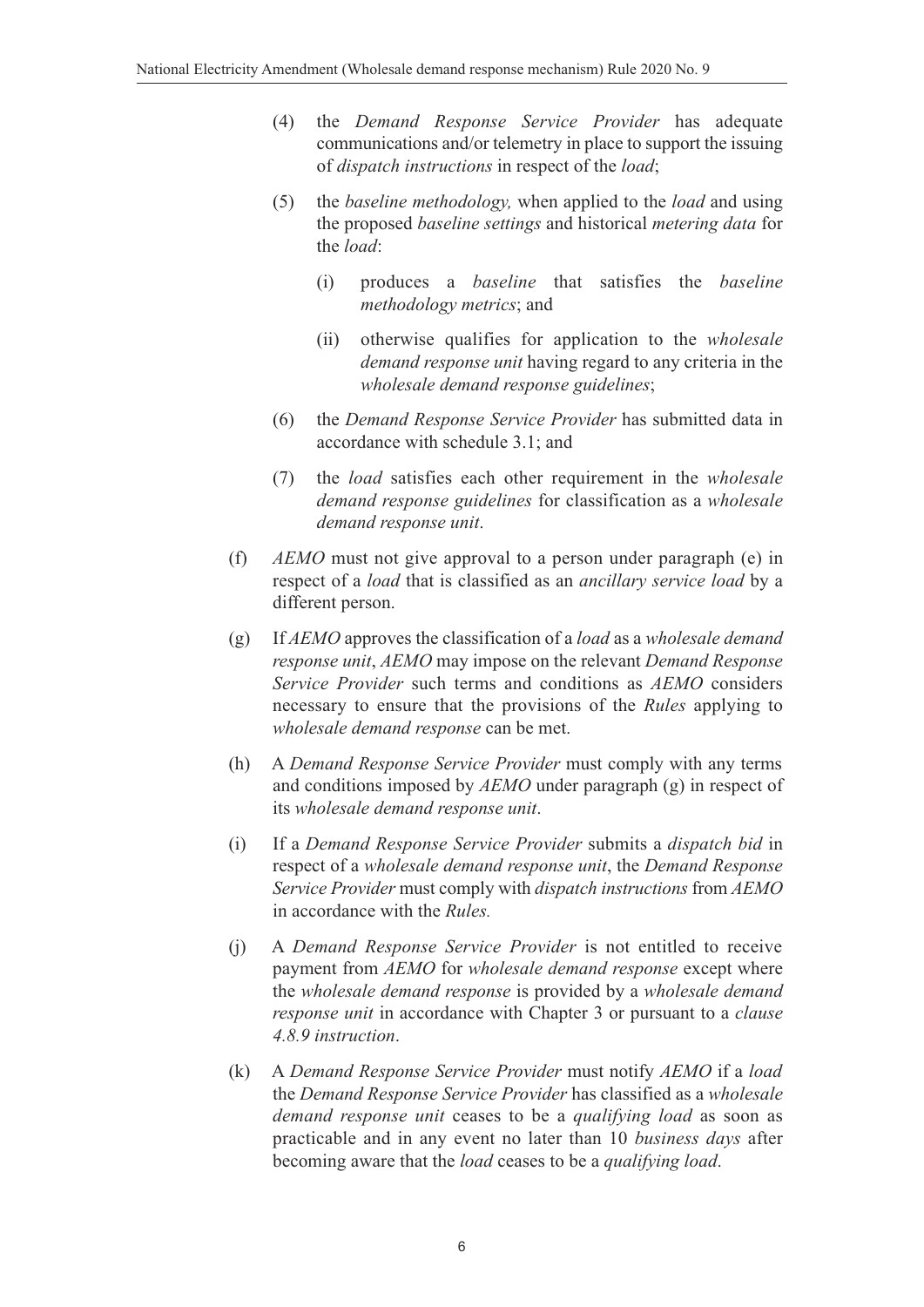- (l) Where a *Demand Response Service Provider* gives *AEMO* a notice under paragraph (k) in respect of a *load*, the *load* ceases to be classified as a *wholesale demand response unit* from the time the notice is given.
- (m) In this clause 2.3.6:
	- (1) the *load* is a *qualifying load* if:
		- (i) the *load* comprises a single *connection point* or a *parent connection point* in respect of all its associated *child connection points* that are not *market connection points*;
		- (ii) if the *connection point* is a *child connection point*, it is also a *market connection point*;
		- (iii) no *connection point* associated with the *load* is a *connection point* for a *small customer load*;
		- (iv) the *load* is not a *market load* that is a *scheduled load*;
		- (v) the *Demand Response Service Provider* has the consent of the *retail customer* at the *connection point* to provide *wholesale demand response* by means of that *load*;
		- (vi) the *Demand Response Service Provider* has arrangements for the provision of *wholesale demand response* by means of that *load*; and
		- (vii) the *connection point* has a type 1, 2, 3, or 4 *metering installation*; and
	- (2) a *load* is a *small customer load* if a *retail customer* at a *connection point* for the *load* (including any *child connection point*):
		- (i) is or would be a *small customer* in relation to premises delivered electrical power at the *connection point*; and
		- (ii) the *retail customer* has not entered into an agreement with its retailer in accordance with rule 5(2)(a) of the *National Energy Retail Rules* to aggregate the premises referred to in subparagraph (2)(i) with other premises.

#### **Note**

Only a business customer within the meaning of the *National Energy Retail Law* can enter into an agreement with its *retailer* in accordance with rule 5(2)(a) of the *National Energy Retail Rules*.

# **[21] Rule 2.3AA Market Ancillary Service Provider**

Omit rule 2.3AA in its entirety, including the heading, and substitute: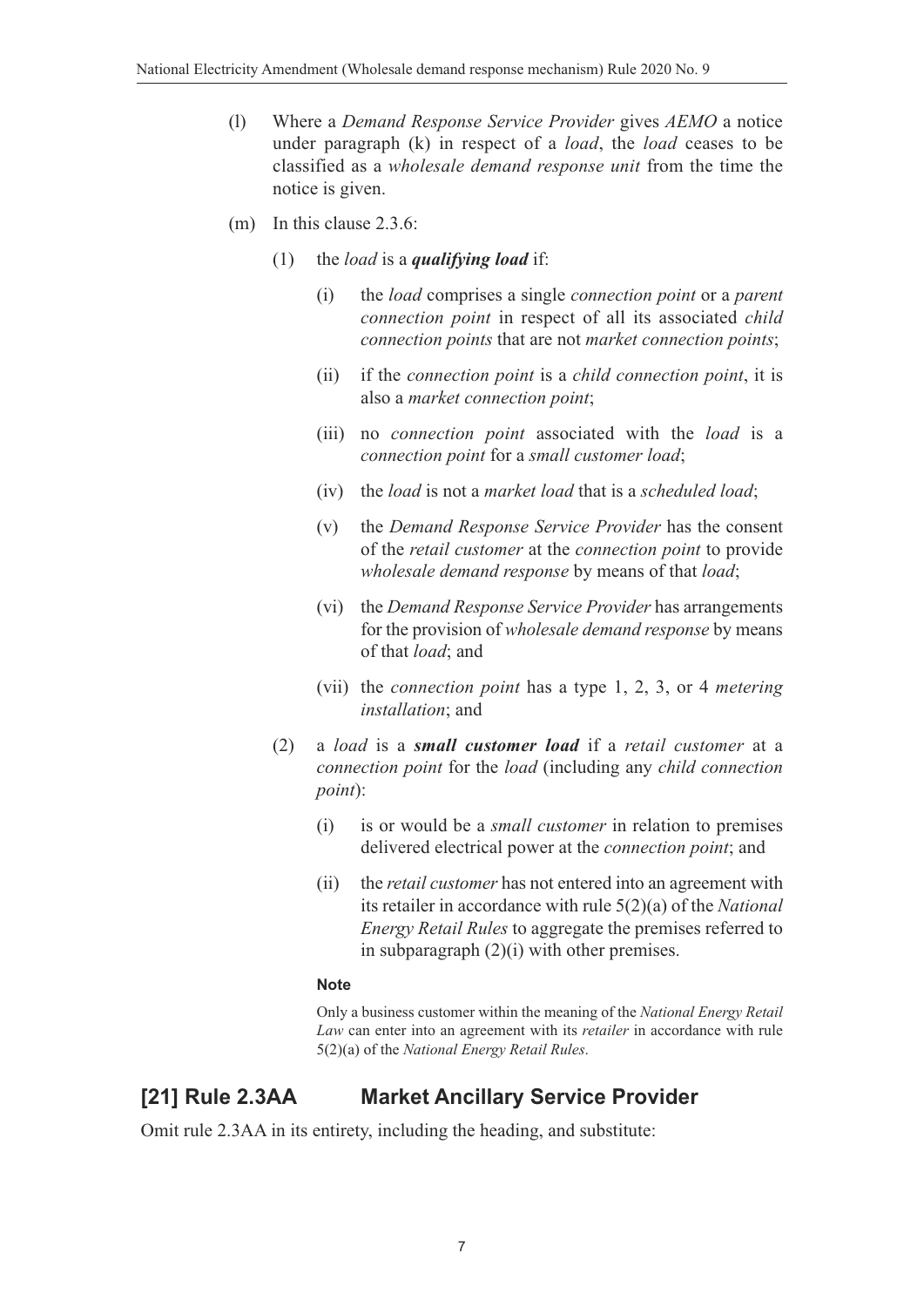#### **2.3B Demand Response Service Provider**

#### **2.3B.1 Registration**

- (a) A person must not engage in the activity of offering and providing *wholesale demand response* or *market ancillary services* in accordance with Chapter 3 as a *Demand Response Service Provider* unless that person is registered by *AEMO* as a *Demand Response Service Provider*.
- (b) To be eligible for registration as a *Demand Response Service Provider*, a person must obtain the approval of *AEMO* to classify a *load* as an *ancillary service load* in accordance with clause 2.3.5 or as a *wholesale demand response unit* in accordance with clause 2.3.6.
- (c) A *Demand Response Service Provider's* activities only relate to *loads* it has classified (in its capacity as a *Demand Response Service Provider*) as *ancillary service loads* or as *wholesale demand response units*, and only while it is also registered with *AEMO* as a *Demand Response Service Provider*.

#### **[22] Clause 2.4.1 Registration as a category of Market Participant**

In clause 2.4.1(a)(1B), omit "*Market Ancillary Service Provider*" and substitute "*Demand Response Service Provider*".

### **[23] Rule 2.12 Interpretation of References to Various Registered Participants**

Omit rule 2.12(b)(1B) and substitute:

(1B) a "*Demand Response Service Provider*" applies to a person registered as a "*Demand Response Service Provider*" only in so far as it is applicable to matters connected with the person's *ancillary service load* or *wholesale demand response unit*;

#### **[24] Rule 2.12 Interpretation of References to Various Registered Participants**

Omit rule  $2.12(b)(7)(i2)$  and substitute:

(i2) where that person is registered as a *Demand Response Service Provider*, in so far as it is applicable to matters connected with the person's *ancillary service load* or *wholesale demand response unit*; and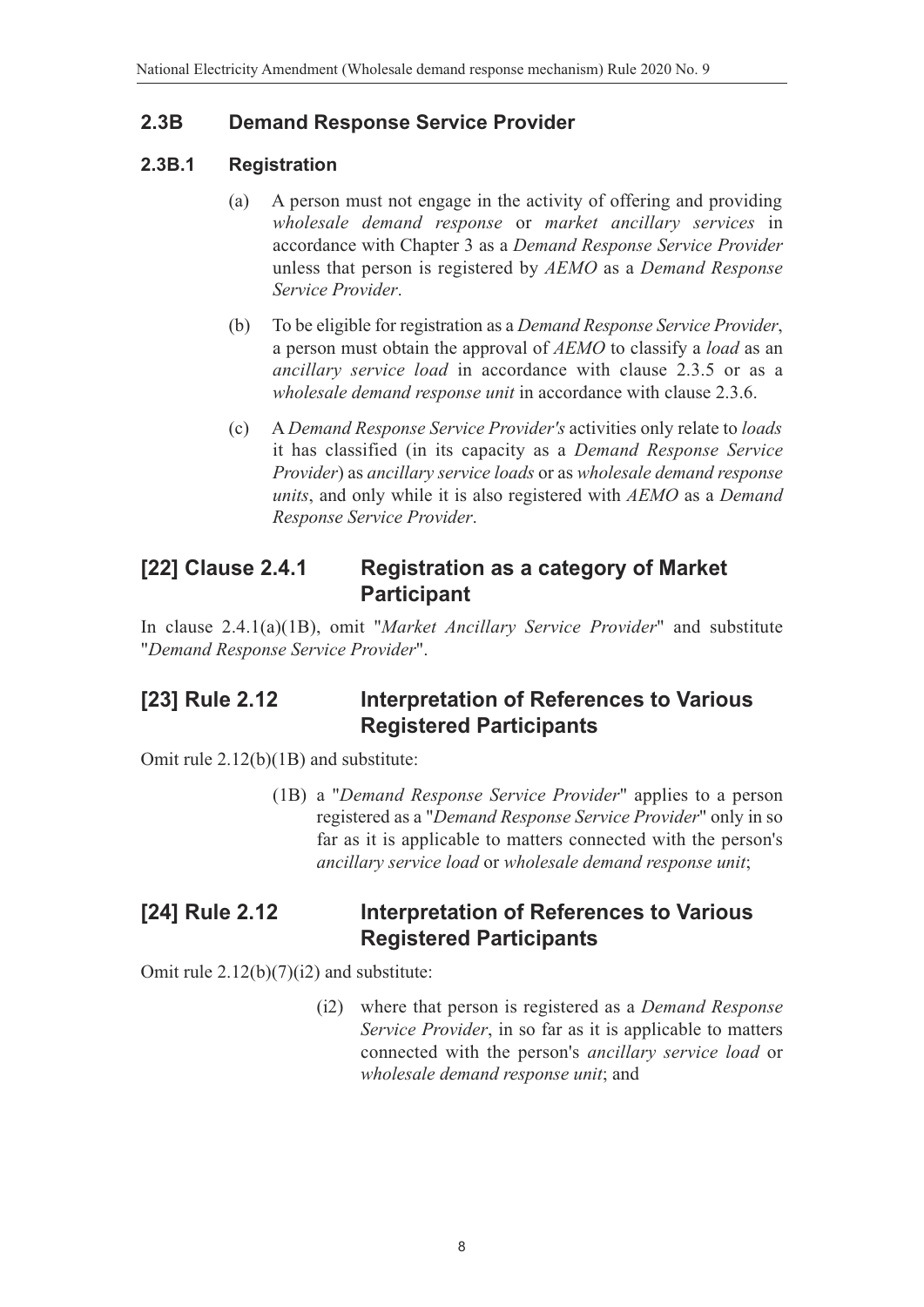# **Schedule 2 Amendment to the National Electricity Rules**

<span id="page-9-0"></span>[\(Clause 4\)](#page-2-1)

### **[1] Rule 3.7D Demand side participation information**

In rule 3.7D(a), in the definition of **contracted demand side participation**, omit "curtailment" and substitute "adjustment".

### **[2] Rule 3.7D Demand side participation information**

Omit rule 3.7D(b) and substitute:

- (b) A *Registered Participant* must provide to *AEMO* in accordance with the demand side participation information guidelines:
	- (1) *demand side participation information*; or
	- (2) if the *Registered Participant* has no *demand side participation information* to report in respect of the relevant period, a statement to that effect.

### **[3] Rule 3.7D Demand side participation information**

Omit rule 3.7D(c), including the preceding heading, and substitute:

#### **AEMO to report on demand side participation information**

- (c) *AEMO* must *publish*, no less than annually, an analysis of volumes and types of demand response reported under paragraph (b), which must include:
	- (1) information on the types of tariffs used by *Network Service Providers* to facilitate demand response and the proportion of *retail customers* on those tariffs; and
	- (2) an analysis of trends, including year-on-year changes, in the information reported under paragraph (b), in respect of each relevant category of *Registered Participant*.

#### **[4] Rule 3.7D Demand side participation information**

In rule 3.7D(e)(1)(ii), omit "curtailment" and substitute "adjustment".

#### **[5] Rule 3.7D Demand side participation information**

In rules 3.7D(e)(1)(iii), (iv) and (v), omit "curtailed" and substitute "adjusted".

#### **[6] Rule 3.7D Demand side participation information**

In rule  $3.7D(e)(4)$ , omit "and".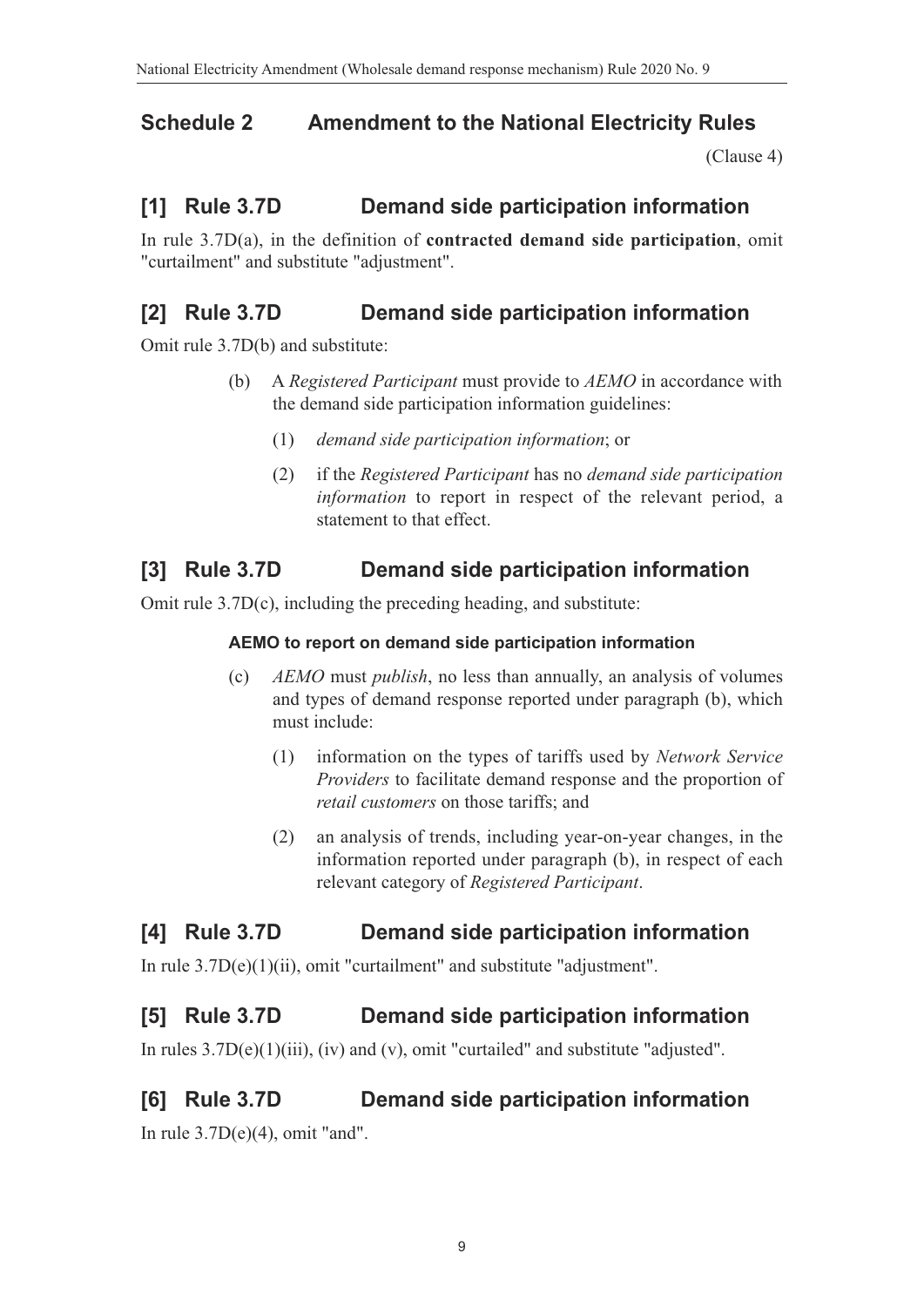# **[7] Rule 3.7D Demand side participation information**

After rule 3.7D(e)(4), insert:

(4A) the requirements for a statement under paragraph (b)(2), if a *Registered Participant* has no *demand side participation information* to report; and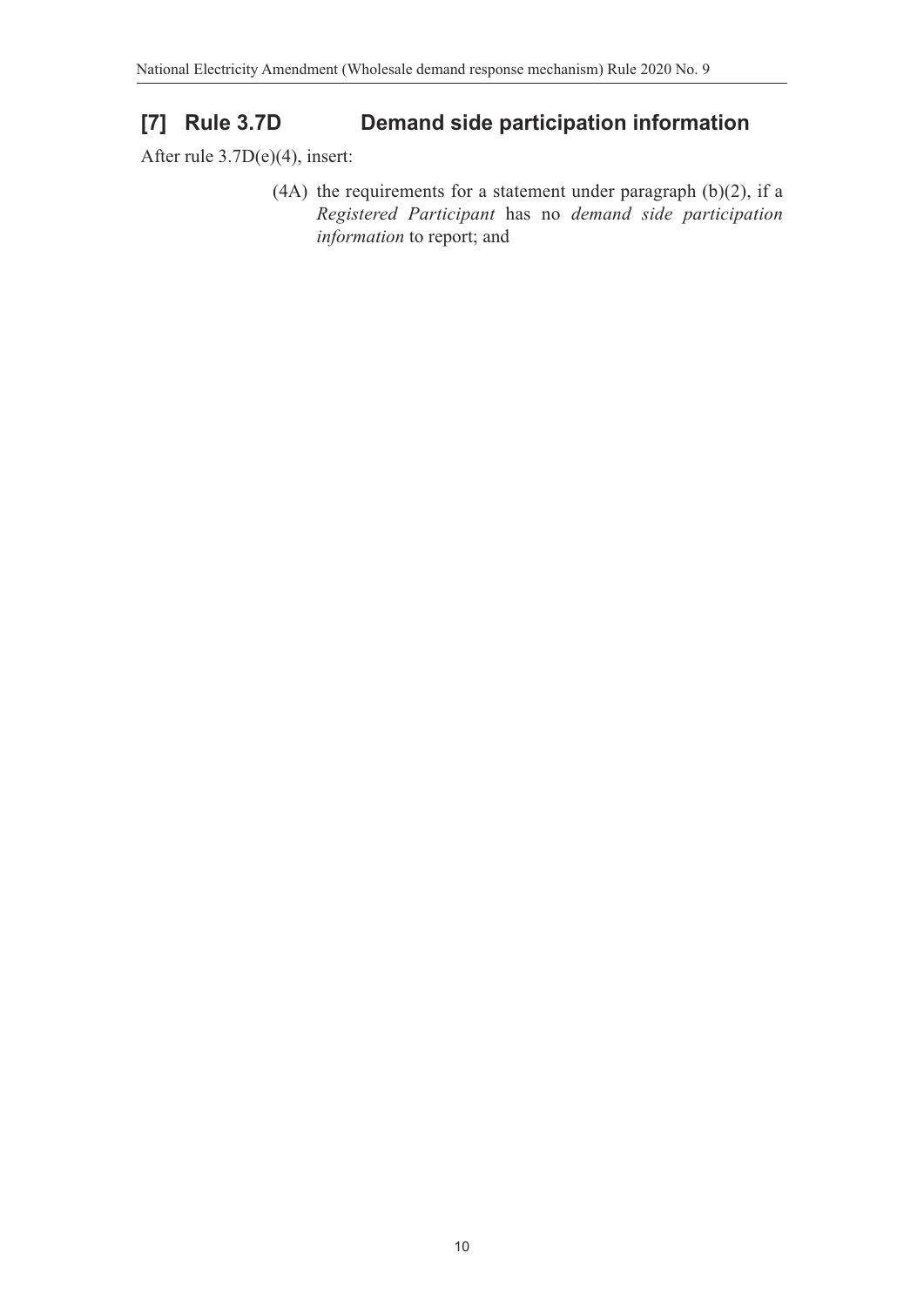# **Schedule 3 Amendment to the National Electricity Rules**

<span id="page-11-0"></span>[\(Clause 5\)](#page-2-2)

# **[1] Clause 3.7.3 Short term PASA**

In clause 3.7.3(d)(1)(ii), after "other *load*", insert "(including *wholesale demand response units*)".

# **[2] Clause 3.7.3 Short term PASA**

At the end of clause 3.7.3(d)(1), after "with *dispatch bids* for *scheduled load*", insert "and *dispatch bids* for *wholesale demand response units*".

# **[3] Clause 3.7.3 Short term PASA**

In clause 3.7.3(e)(1), after "*scheduled generating unit*,", insert "*wholesale demand response unit*,".

# **[4] Clause 3.7.3 Short term PASA**

In clause 3.7.3(e)(2), after "*scheduled generating unit*,", insert "*wholesale demand response unit*,".

# **[5] Clause 3.7.3 Short term PASA**

Omit "and" at the end of clause 3.7.3(e)(2).

# **[6] Clause 3.7.3 Short term PASA**

In clause 3.7.3(e)(3), omit "[**Deleted**]" and insert "projected daily *wholesale demand response* availability for *wholesale demand response units* that are *wholesale demand response constrained*; and".

# **[7] Clause 3.7.3 Short term PASA**

In clause 3.7.3(h)(1), after "*scheduled load*", insert "and for *wholesale demand response units*".

# **[8] Rule 3.7D Demand side participation information**

In rule 3.7D(a), in the definition of **contracted demand side participation**, after "circumstances" insert ", or the provision of *wholesale demand response* by a *wholesale demand response unit*".

# **[9] Rule 3.7D Demand side participation information**

In rules 3.7D(e)(1)(iii), (iv) and (v), after "unscheduled generation", insert "or *wholesale demand response*".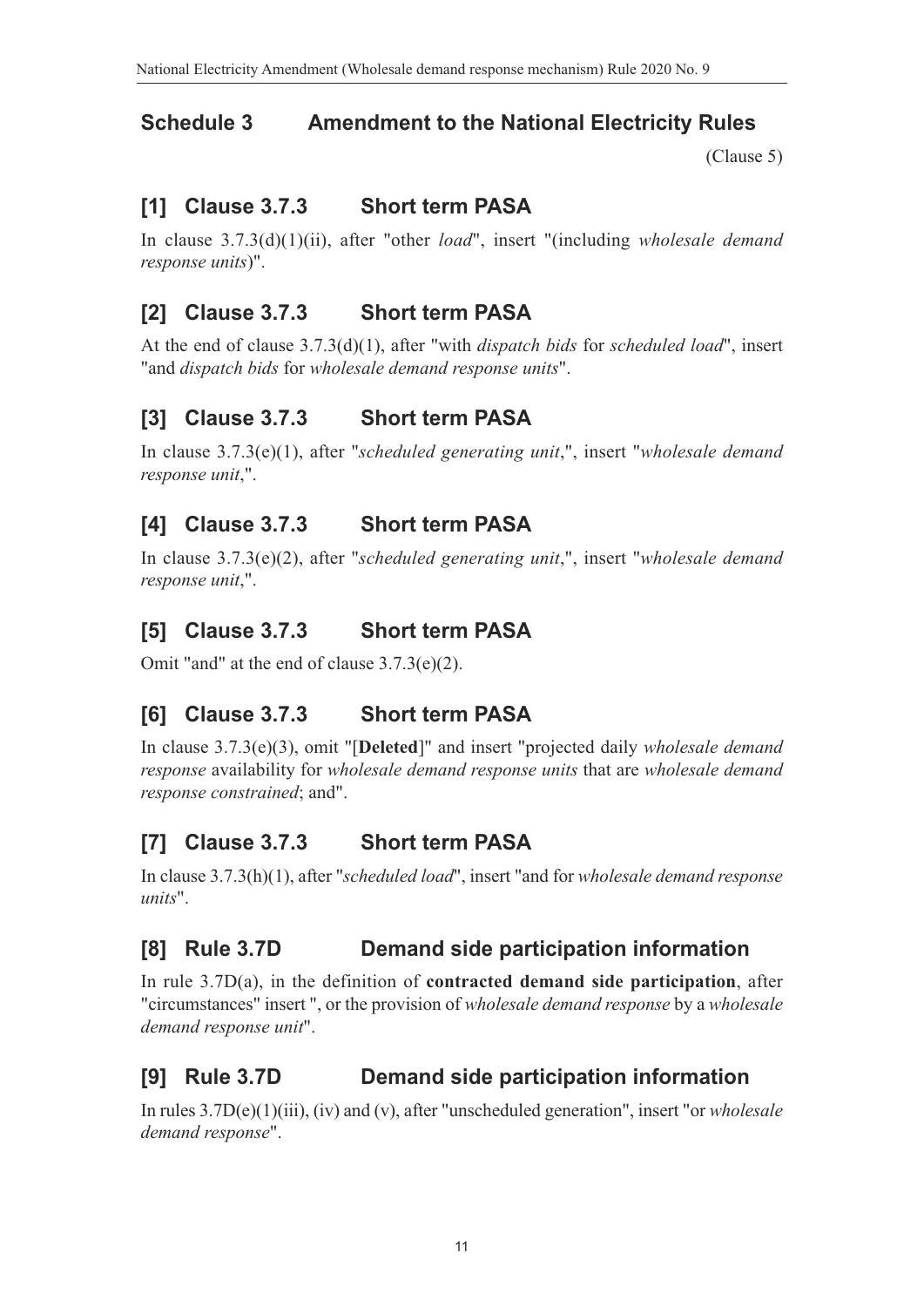# **[10] Clause 3.8.1 Central Dispatch**

In clause 3.8.1(a), after "*semi-scheduled generating units*," insert "*wholesale demand response units,".*

# **[11] Clause 3.8.1 Central Dispatch**

In clause 3.8.1(b), after "*network dispatch offers*,", insert "*dispatched wholesale demand response* based on *wholesale demand response dispatch bids*,".

# **[12] Clause 3.8.1 Central Dispatch**

In clause 3.8.1(b)(8), after "*dispatched generation*," insert "*dispatched wholesale demand response*,".

# **[13] Clause 3.8.1 Central Dispatch**

In clause 3.8.1(e), after "*semi-scheduled generating unit*,", insert "*wholesale demand response unit*,".

# **[14] New clause 3.8.2A Wholesale demand response unit participation in central dispatch**

After clause 3.8.2, insert:

#### **3.8.2A Wholesale demand response unit participation in central dispatch**

- (a) A *Demand Response Service Provider* must submit a *dispatch bid* in respect of its *wholesale demand response unit* or, if aggregated, the aggregated *wholesale demand response units*, for each *trading day* in accordance with clause 3.8.7B.
- (b) When a *Demand Response Service Provider* provides to *AEMO* for the purposes of the *Rules* the *available capacity* of a *wholesale demand response unit* or the aggregated *wholesale demand response units,* the *Demand Response Service Provider* must ensure that:
	- (1) the *available capacity* it provides to *AEMO* for a *wholesale demand response unit* that is not aggregated is equal to or less than the *maximum responsive component* of the *wholesale demand response unit*; and
	- (2) the *available capacity* it provides to *AEMO* for aggregated *wholesale demand response units* is equal to or less than the aggregate *maximum responsive component* of the aggregated *wholesale demand response units*.
- (c) If a *Demand Response Service Provider* is aware (whether by reason of the *Demand Response Service Provider's* own knowledge or a notification from *AEMO*) at the time the *Demand Response Service*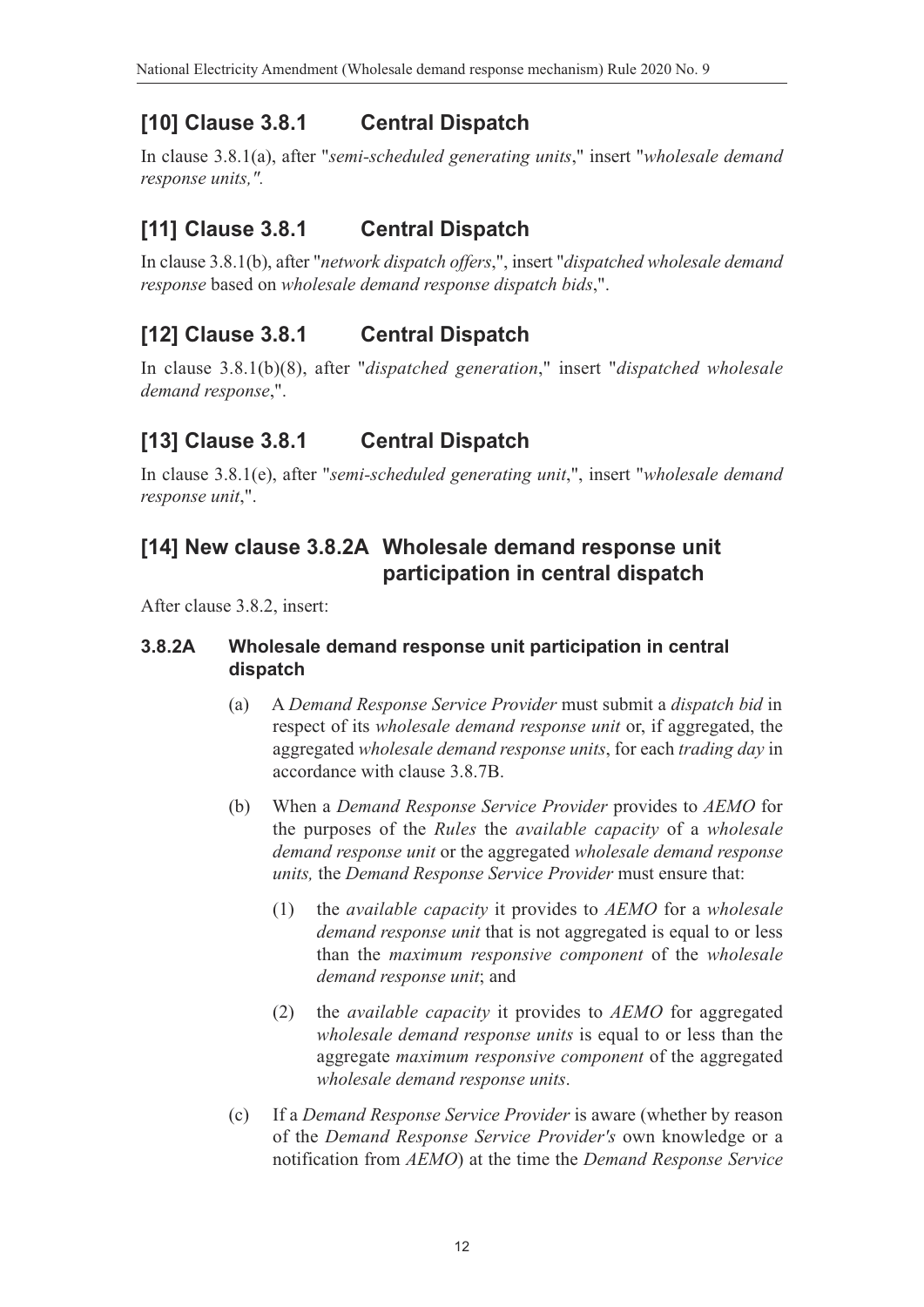*Provider* provides *available capacity* of a *wholesale demand response unit* or aggregated *wholesale demand response units* to *AEMO* for the purposes of the *Rules* that:

- (1) the *wholesale demand response unit* is *baseline non-compliant*; or
- (2) in relation to aggregated *wholesale demand response units*, any of the *wholesale demand response units* in the aggregated *wholesale demand response units* is *baseline non-compliant*,

the *Demand Response Service Provider* must provide to *AEMO* an *available capacity* of zero for the *wholesale demand response unit* or aggregated *wholesale demand response units*.

- (d) If, in relation to a *trading interval*:
	- (1) a *wholesale demand response unit* will be, or is likely to be, *spot price exposed*; or
	- (2) in relation to aggregated *wholesale demand response units*, any of the *wholesale demand response units* in the aggregated *wholesale demand response units* will be, or is likely to be, *spot price exposed*,

the *Demand Response Service Provider* must provide to *AEMO* an *available capacity* of zero for the *wholesale demand response unit* or aggregated *wholesale demand response units* in relation to the *trading interval*.

- (e) If *AEMO* has given a notice under clause 3.8.23A(e) in relation to a *wholesale demand response unit* or aggregated *wholesale demand response units*, from the time the notice takes effect and for so long as the notice remains in place, the *Demand Response Service Provider* must provide to *AEMO* an *available capacity* for the *wholesale demand response unit* or aggregated *wholesale demand response units* in accordance with the notice.
- (f) Without limiting paragraph (c) or (d), a *Demand Response Service Provider* must establish and implement measures in accordance with *good electricity industry practice* to identify:
	- (1) a *wholesale demand response unit* of the *Demand Response Service Provider* that is *baseline non-compliant*; and
	- (2) when a *wholesale demand response unit* of the *Demand Response Service Provider* will be, or is likely to be, *spot price exposed* in relation to a *trading interval*.
- (g) The *AER* must develop *wholesale demand response participation guidelines* in accordance with the *Rules consultation procedures* which: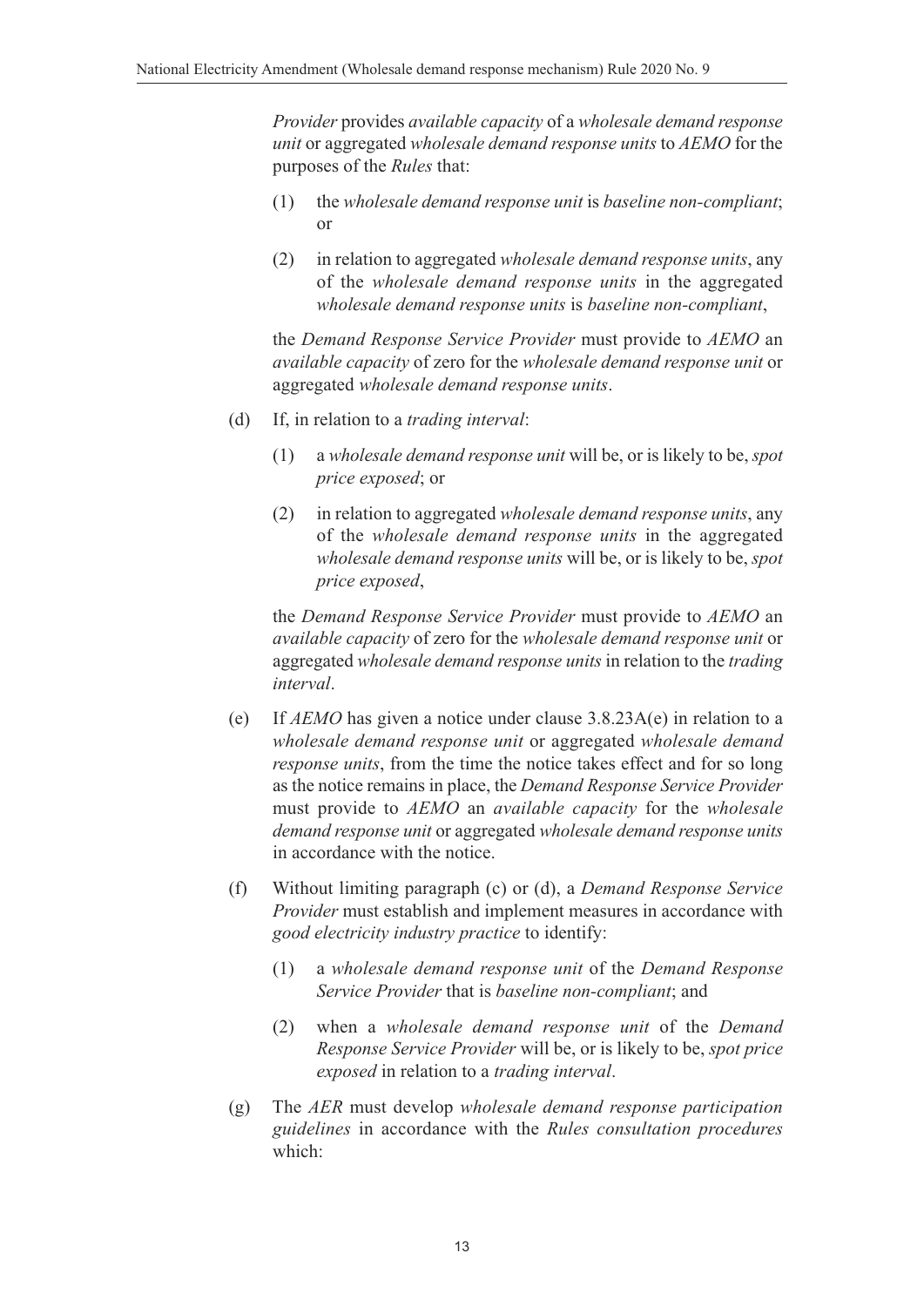- (1) must include guidance about information a *Demand Response Service Provider* must keep regarding compliance with its obligations under this clause and regarding its representations under clause 3.8.22A(a2); and
- (2) may include guidance relating to the requirements on *Demand Response Service Providers* under paragraphs (c) and (d).
- (h) The *AER* must *publish* the *wholesale demand response participation guidelines* and may amend the *guidelines* from time to time.
- (i) A *Demand Response Service Provider* must retain the information specified in the *wholesale demand response participation guidelines* in the manner, and for the period, specified in the guidelines.
- (j) In this clause, "aggregated *wholesale demand response units*" refers to two or more *wholesale demand response units* that have been aggregated in accordance with clause 3.8.3.

#### **[15] Clause 3.8.3 Bid and offer aggregation guidelines**

In clause 3.8.3(a1), omit "*Market Ancillary Service Providers*" and substitute "*Demand Response Service Providers*".

#### **[16] Clause 3.8.3 Bid and offer aggregation guidelines**

After clause 3.8.3(a1), insert:

(a2) *Demand Response Service Providers* who wish to aggregate two or more *wholesale demand response units* so they are treated as one *wholesale demand response unit* for the purpose of *central dispatch* must apply to *AEMO* to do so.

#### **Note**

*Wholesale demand response* units are not aggregated for the purposes of clause 3.15 and calculations under that clause even if aggregated for the purpose of *central dispatch*.

# **[17] Clause 3.8.3 Bid and offer aggregation guidelines**

In clause 3.8.3(b1)(1), omit "*Market Ancillary Service Provider*" and substitute "*Demand Response Service Provider*".

#### **[18] Clause 3.8.3 Bid and offer aggregation guidelines**

After clause 3.8.3(b1), insert:

- (b2) *AEMO* must approve applications for aggregation made under paragraph (a2) if the following conditions are fulfilled:
	- (1) aggregated *wholesale demand response units* must be *connected* within a single *region* and must have been classified under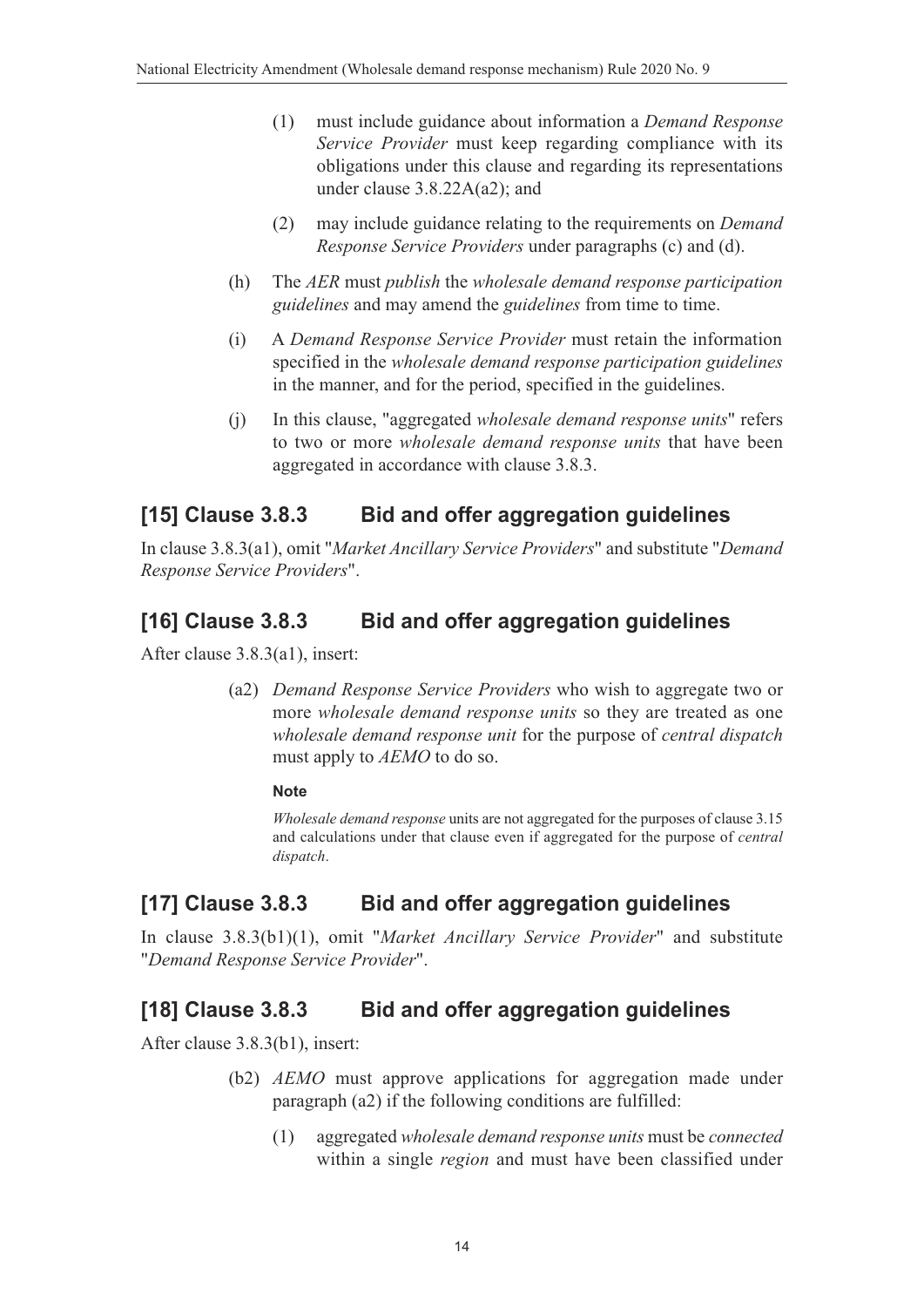clause 2.3.6 by a single person in its capacity as a *Demand Response Service Provider*;

- (2) *power system security* must not be materially affected by the proposed aggregation;
- (3) *control systems* must satisfy the requirements of clause 2.3.6(e) after aggregation; and
- (4) each other requirement for aggregation in the *wholesale demand response guidelines* must have been satisfied in respect of the proposed aggregation.
- (b3) If *AEMO* approves an application for aggregation made under paragraph (a2), *AEMO* may impose on the relevant *Demand Response Service Provider* such terms and conditions as *AEMO* determines, which may include specification of the *maximum responsive component* of the aggregated *wholesale demand response units* and the circumstances in which *AEMO* may require aggregated *wholesale demand response units* to be disaggregated.
- (b4) A *Demand Response Service Provider* must comply with any conditions imposed by *AEMO* under paragraph (b3) in respect of its *wholesale demand response unit*.

#### **[19] Clause 3.8.3 Bid and offer aggregation guidelines**

After clause 3.8.3(f), insert:

(f1) *Demand Response Service Providers* that have been granted aggregated status with respect to *wholesale demand response units* must, if required by *AEMO*, declare individual *wholesale demand response unit* availability and operating status to *AEMO* in the *short term PASA* process under clause 3.7.3 to allow *power system security* to be effectively monitored.

#### **[20] Clause 3.8.3 Bid and offer aggregation guidelines**

In clause 3.8.3(h), after "*semi-scheduled generating units*," insert "*wholesale demand response units*,".

#### **[21] Clause 3.8.4 Notification of scheduled capacity**

In the opening paragraph of clause 3.8.4, after "with *scheduled generating units*,", insert "*wholesale demand response units,*".

# **[22] Clause 3.8.4 Notification of scheduled capacity**

In clause 3.8.4(a), after "each *scheduled generating unit*,", insert "*wholesale demand response unit*,".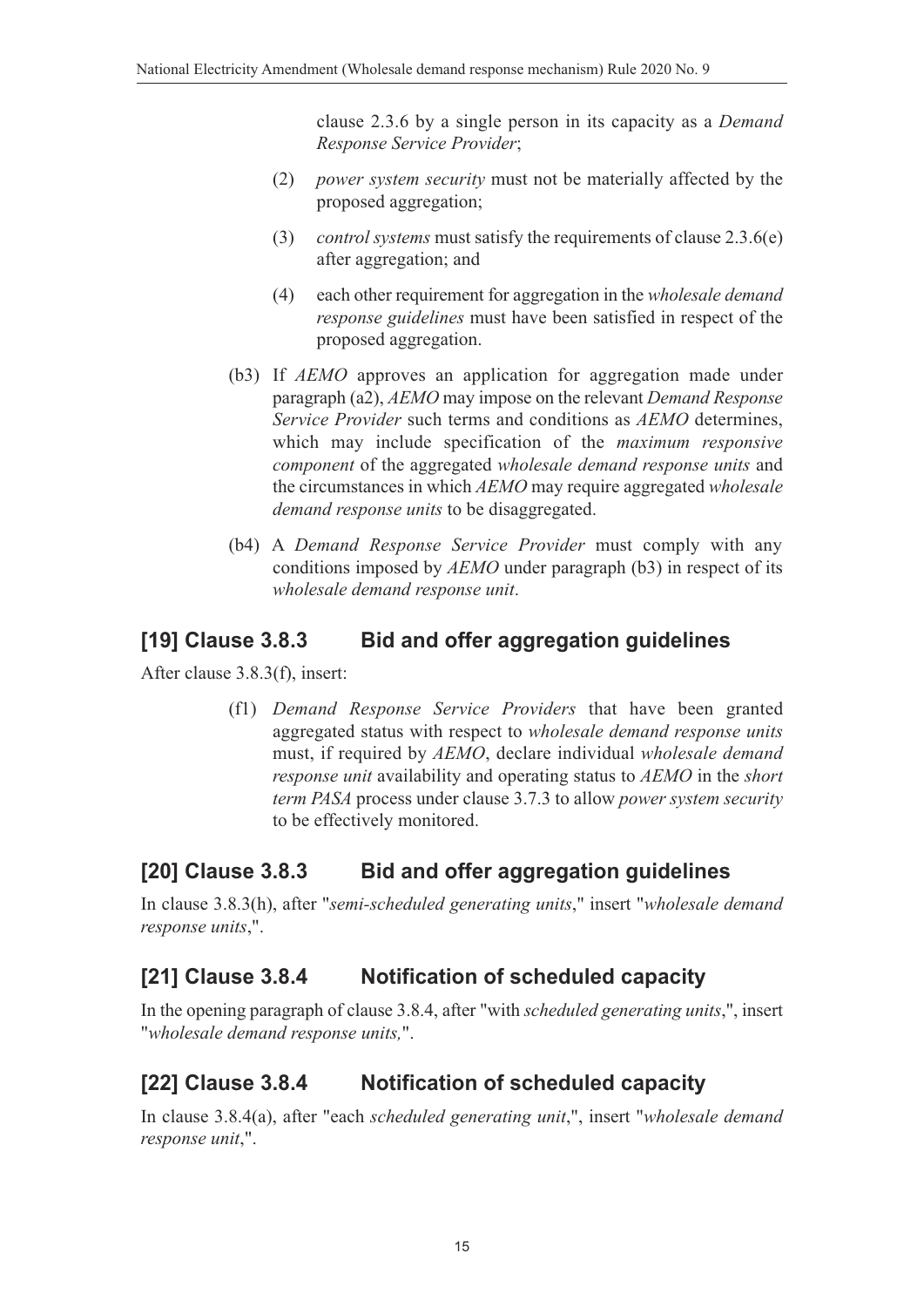# **[23] Clause 3.8.4 Notification of scheduled capacity**

In clause 3.8.4(b), omit "(d) and (e)" and substitute "(d), (e) and (f)".

### **[24] Clause 3.8.4 Notification of scheduled capacity**

At the end of clause 3.8.4(e)(2), omit "." and substitute "; and".

#### **[25] Clause 3.8.4 Notification of scheduled capacity**

After clause 3.8.4(e), insert:

- (f) for *wholesale demand response units*, two *days* ahead of each *trading day*:
	- (1) a MW capacity profile that (subject to clauses 3.8.2A(b), (c), (d) and (e)) specifies the *wholesale demand response* available for *dispatch* for each of the 288 *trading intervals* in the *trading day*; and
	- (2) an up *ramp rate* and a down *ramp rate*.

#### **[26] New clause 3.8.7B Wholesale demand response dispatch bids**

After clause 3.8.7A, insert:

#### **3.8.7B Wholesale demand response dispatch bids**

The following requirements apply to all *wholesale demand response dispatch bids*:

- (a) the *dispatch bid* may contain up to 10 *price bands*;
- (b) the *dispatch bid* must specify:
	- (1) an incremental MW amount for each *price band* specified in the *dispatch bid*;
	- (2) an up *ramp rate* and a down *ramp rate*;
- (c) the MW quantities specified are to apply at the *connection point*s for the *wholesale demand response unit*;
- (d) the *dispatch bid* must specify a price for each *price band*;
- (e) prices specified are to apply at the *connection points* for the *wholesale demand response unit* and for the purposes of *central dispatch* shall be referred to the *regional reference node* as follows:

 $RP = DOP \div LF$ 

where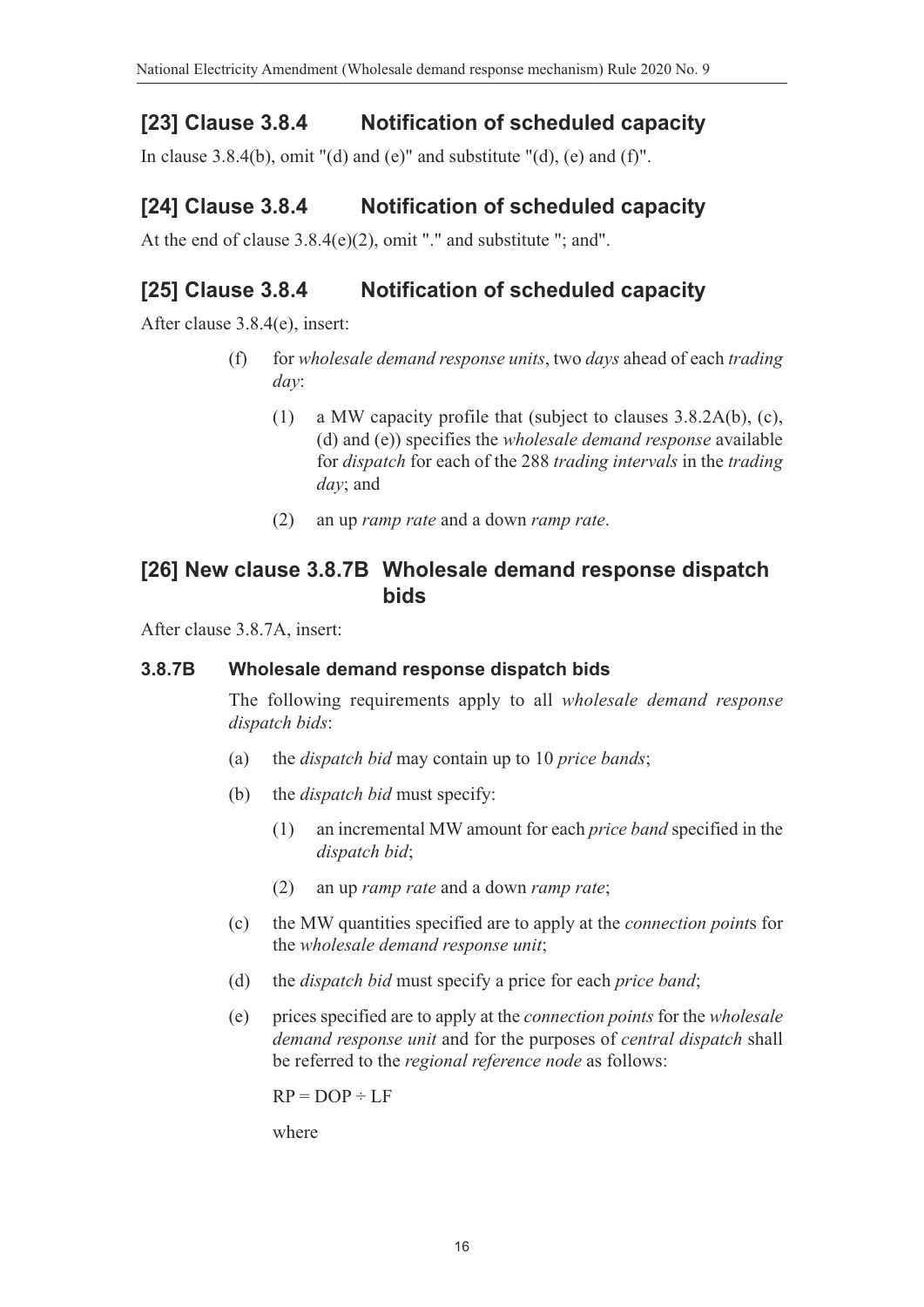RP is the price specified in the *dispatch bid* when referred to the appropriate *regional reference node*;

DOP is the price as specified in the *dispatch bid*; and

LF is:

- (1) unless paragraph (2) applies, if the *connection point* for the *wholesale demand response unit* is:
	- (i) a *transmission network connection point*, the relevant *intra-regional loss factor* at that *connection point*; or
	- (ii) a *distribution network connection point*, the product of the *distribution loss factor* at that *connection point* multiplied by the relevant *intra-regional loss factor* at the *transmission network connection point* to which it is assigned; and
- (2) where two or more *wholesale demand response units* have been aggregated in accordance with clause 3.8.3, a deemed loss factor of 1;
- (f) prices specified must be:
	- (1) greater than or equal to the *market floor price* multiplied by LF for the *wholesale demand response unit*; and
	- (2) less than or equal to the *market price cap* multiplied by LF for the *wholesale demand response unit*,

where LF has the meaning given in paragraph (e);

- (g) the price specified for a *price band* is to be interpreted in the *central dispatch* process as the price at or above which the *wholesale demand response unit* will, as applicable:
	- (1) reduce the consumption of electricity;
	- (2) increase the export of electricity; or
	- (3) reduce electricity consumption and start to export electricity,

at the *connection point* by up to the MW increment specified in that *price band*;

- (h) the MW quantity in each *price band* in each *trading interval* must be specified in whole MW;
- (i) the sum of the MW quantities specified in each *price band* in each *trading interval* must not exceed the *maximum responsive component* of the *wholesale demand response unit*; and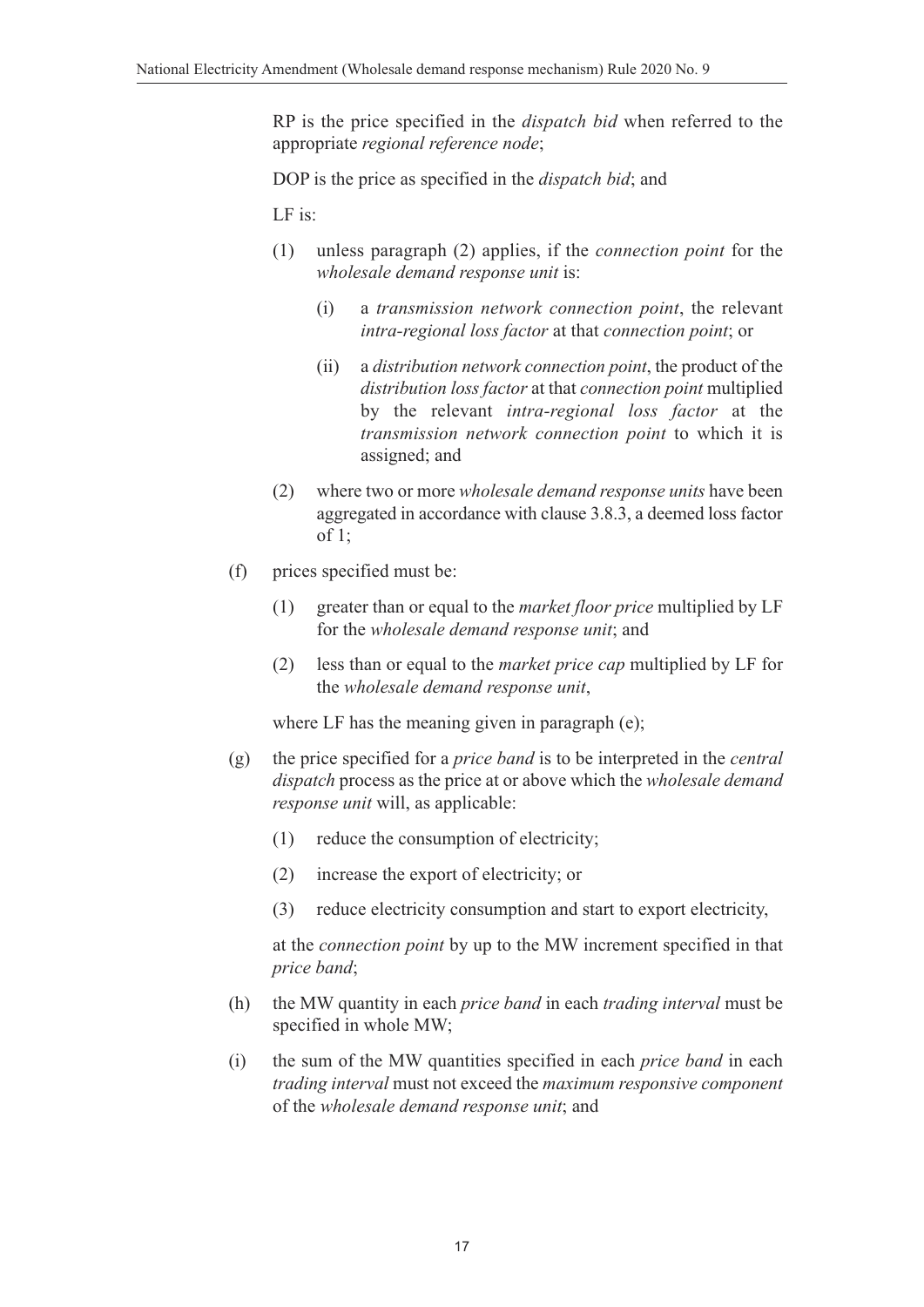(j) the *dispatch bid* may specify the daily *wholesale demand response* available for *wholesale demand response units* that are *wholesale demand response constrained*.

# **[27] Clause 3.8.8 Validation of dispatch bids and offers**

In clause 3.8.8(a), omit "3.8.7 or 3.8.7A" and substitute "3.8.7, 3.8.7A or 3.8.7B".

# **[28] Clause 3.8.8 Validation of dispatch bids and offers**

In clause 3.8.8(c), omit "3.8.7 or 3.8.7A" and substitute "3.8.7, 3.8.7A or 3.8.7B".

# **[29] Clause 3.8.9 Default offers and bids**

In clause 3.8.9(a), after "*semi-scheduled generating unit*,", insert "*wholesale demand response unit*,".

# **[30] Clause 3.8.9 Default offers and bids**

In clause 3.8.9(c), omit "3.8.7A" and substitute "3.8.7A, 3.8.7B".

# **[31] Clause 3.8.10 Network constraints**

In clause 3.8.10(a), after "*semi-scheduled generating units*,", insert "*wholesale demand response units*,".

# **[32] Clause 3.8.10 Network constraints**

In clause 3.8.10(e)(2), after "*semi-scheduled generating units*,", insert "*wholesale demand response units*,".

### **[33] Clause 3.8.14 Dispatch under conditions of supply scarcity**

In clause 3.8.14(b)(3), after "*dispatching scheduled generating units*,", insert "*wholesale demand response units*,".

### **[34] Clause 3.8.16 Equal priced dispatch bids and dispatch offers**

In clause 3.8.16, after "*scheduled generating units*,", insert "*wholesale demand response units*,".

# **[35] Clause 3.8.19 Dispatch inflexibilities**

In clause 3.8.19(a), after "*scheduled generating units*,", insert "*wholesale demand response units*,".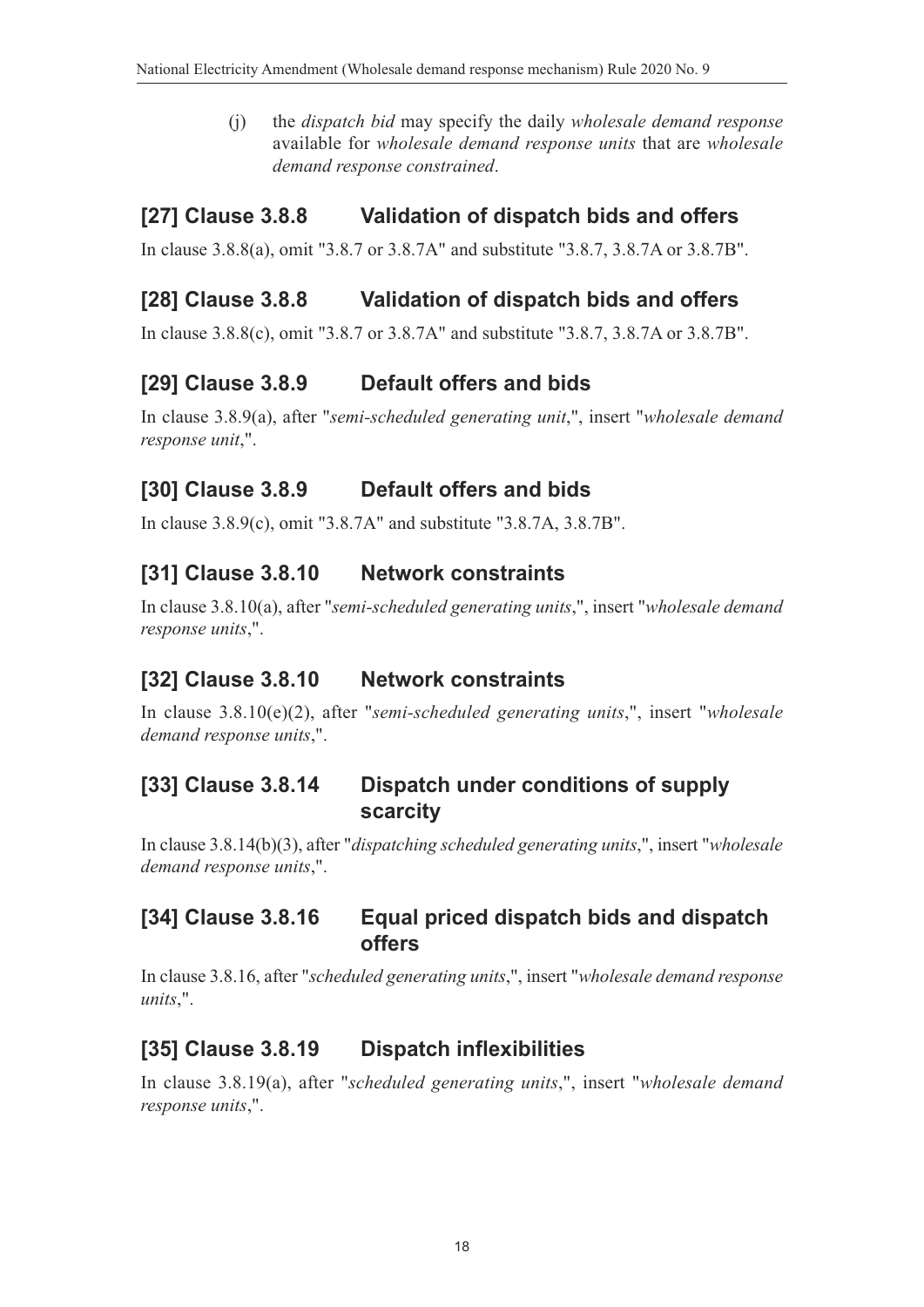# **[36] Clause 3.8.19 Dispatch inflexibilities**

In clause 3.8.19(a), after each occurrence of "*scheduled generating unit*,", insert "*wholesale demand response unit*,".

# **[37] Clause 3.8.19 Dispatch inflexibilities**

In clause 3.8.19(a2)(1), after each occurrence of "*semi-scheduled generating unit*,", insert "*wholesale demand response unit,*".

# **[38] Clause 3.8.19 Dispatch inflexibilities**

In clause 3.8.19(a2)(2), after each occurrence of "*semi-scheduled generating unit*,", insert "*wholesale demand response unit,*".

# **[39] Clause 3.8.19 Dispatch inflexibilities**

In clause 3.8.19(b), after "*semi-scheduled generating unit*,", insert "*wholesale demand response unit,*".

# **[40] Clause 3.8.19 Dispatch inflexibilities**

In clause 3.8.19(b)(1), after "*semi-scheduled generating unit*," insert "*wholesale demand response unit*,".

### **[41] Clause 3.8.19 Dispatch inflexibilities**

In clause 3.8.19(c), after each occurrence of "*semi-scheduled generating unit*,", insert "*wholesale demand response unit,*".

#### **[42] Clause 3.8.19 Dispatch inflexibilities**

In clause 3.8.19(d), after "In respect of *scheduled loads*,", insert "*wholesale demand response units,* ".

# **[43] Clause 3.8.19 Dispatch inflexibilities**

In clause 3.8.19(d), after "in respect of those *scheduled loads*," insert "*wholesale demand response units*,".

#### **[44] Clause 3.8.19 Dispatch inflexibilities**

After clause 3.8.19(f), insert:

(f1) A *dispatch inflexibility profile* for a *wholesale demand response unit* must contain parameters to indicate its MW capacity and time related *inflexibilities*.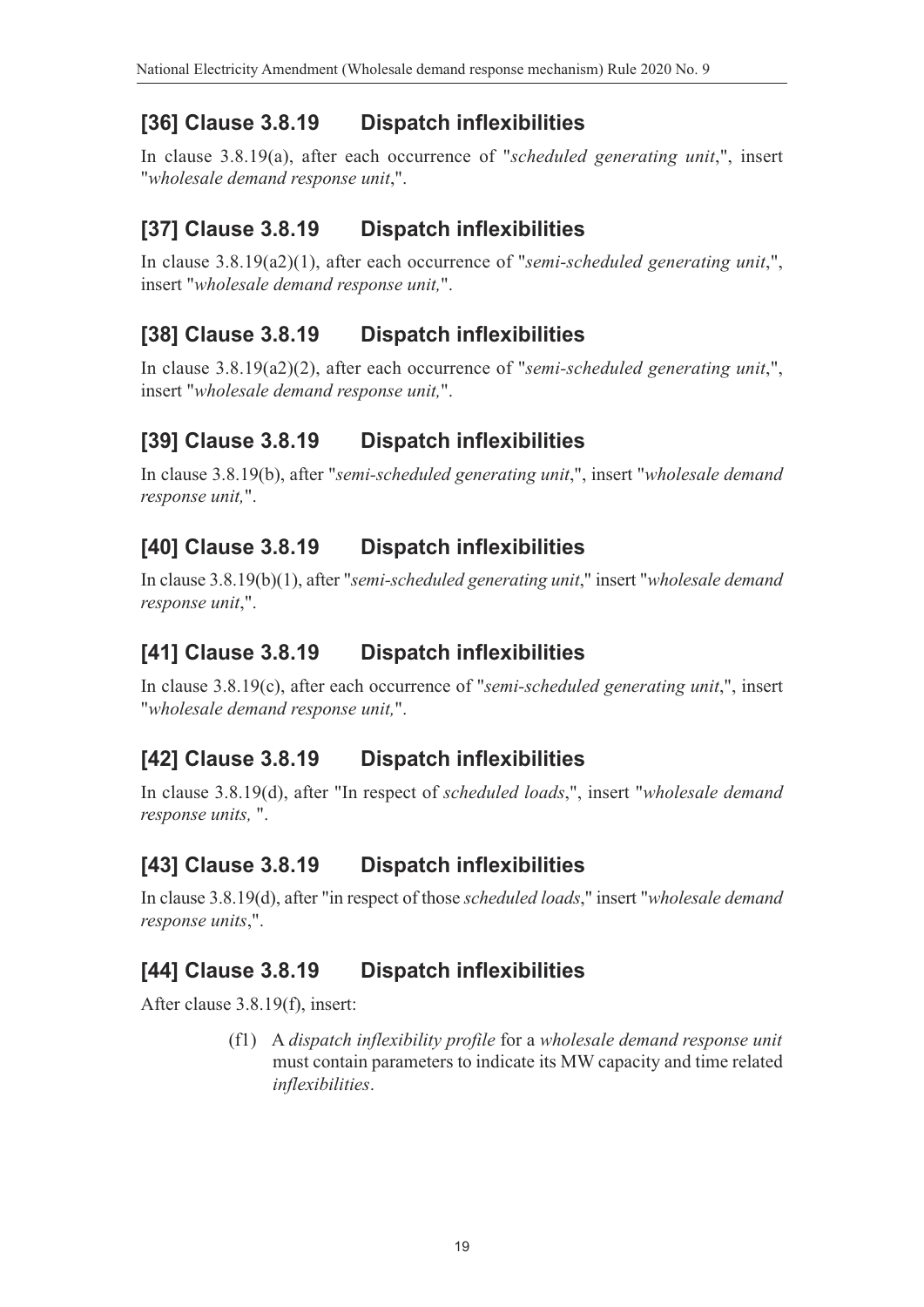# **[45] Clause 3.8.20 Pre-dispatch schedule**

In clause 3.8.20(g), after "*Scheduled Generator*,", insert "*Demand Response Service Provider*,".

### **[46] Clause 3.8.20 Pre-dispatch schedule**

In clause 3.8.20(g), omit "plant" and substitute "*plant*".

#### **[47] Clause 3.8.20 Pre-dispatch schedule**

In clause 3.8.20(j), after "*generating unit*," insert "*wholesale demand response unit*,".

### **[48] Clause 3.8.21 On-line dispatch process**

In clause 3.8.21(j), after "If a *scheduled load*,", insert "*wholesale demand response unit*,".

### **[49] Clause 3.8.21 On-line dispatch process**

In clause 3.8.21(k), after "A *scheduled load*", insert ", *wholesale demand response unit*".

### **[50] Clause 3.8.21 On-line dispatch process**

After clause 3.8.21(m), insert:

(n) When a *wholesale demand response unit* is *dispatched* to provide *wholesale demand response*, *AEMO* must as soon as practicable after giving the relevant *dispatch instruction* notify that fact to the *financially responsible Market Participant* for the *connection points* comprised in the *wholesale demand response unit* on a confidential basis.

# **[51] Clause 3.8.22 Rebidding**

In clause 3.8.22(b), after "3.8.3A, 3.8.7A," insert "3.8.7B,".

# **[52] Clause 3.8.22 Rebidding**

In clause 3.8.22(b)(1), after "daily *energy constraints*,", insert "daily *wholesale demand response constraints*,".

# **[53] Clause 3.8.22 Rebidding**

In clause 3.8.22(b)(1), after "*scheduled network services*", insert ", *wholesale demand response units*".

#### **[54] Clause 3.8.22A Offers, bids and rebids must not be false or misleading**

After clause 3.8.22A(a1), insert: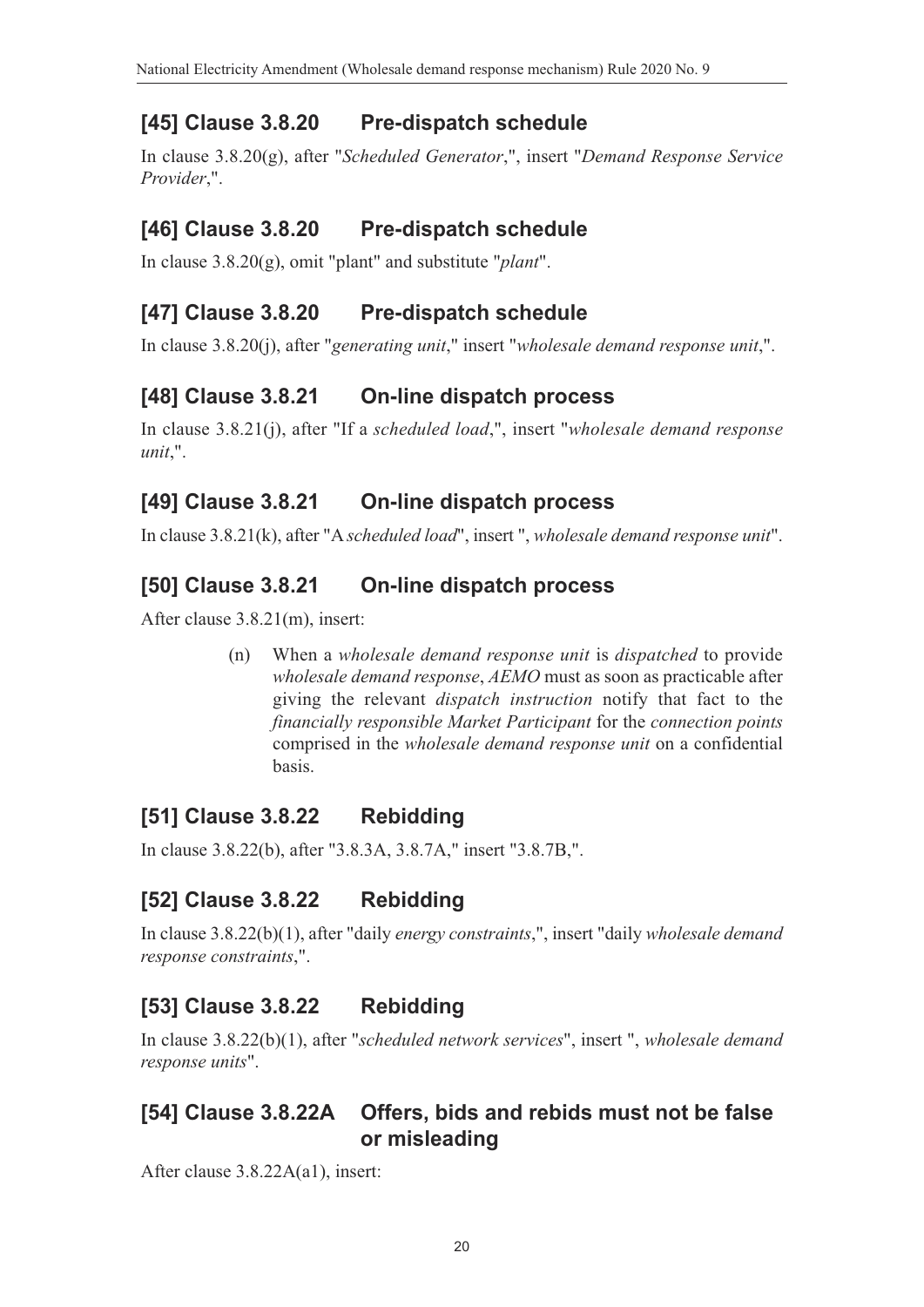- (a2) For the purposes of paragraph (a), the making of a *wholesale demand response dispatch bid* by a *Demand Response Service Provider* is deemed to represent to other *Market Participants* through the *predispatch schedules published* by *AEMO* that:
	- (1) any *baseline deviation* of the *wholesale demand response unit* in response to a *dispatch instruction* will be the result of *wholesale demand response activity* in relation to the *wholesale demand response unit*; and
	- (2) there will be no *baseline deviation offset* in relation to the *baseline deviation* of the *wholesale demand response unit* in the period for which the *wholesale demand response unit* is *dispatched.*

#### **[55] Clause 3.8.22A Offers, bids and rebids must not be false or misleading**

In clause 3.8.22A(b), after "made by reason of paragraph (a1)" insert "or paragraph  $(a2)$ ".

#### **[56] Clause 3.8.22A Offers, bids and rebids must not be false or misleading**

In clause 3.8.22A(e)(2), after "*loading level* of any *load*", insert "or *wholesale demand response units*".

#### **[57] Clause 3.8.23 Failure to conform to dispatch instructions**

In the title of clause 3.8.23, after "instructions", insert "excluding wholesale demand response units".

#### **[58] New clause 3.8.23AFailure of wholesale demand response units to conform to dispatch instructions**

After clause 3.8.23, insert:

#### **3.8.23A Failure of wholesale demand response units to conform to dispatch instructions**

- (a) If a *wholesale demand response unit* fails to respond to a *dispatch instruction* within a tolerable time and accuracy (as determined in *AEMO's* reasonable opinion), then the *wholesale demand response unit* is to be declared and identified as non-conforming.
- (b) *AEMO* may identify a *wholesale demand response unit* as nonconforming after *dispatch* has occurred and accordingly: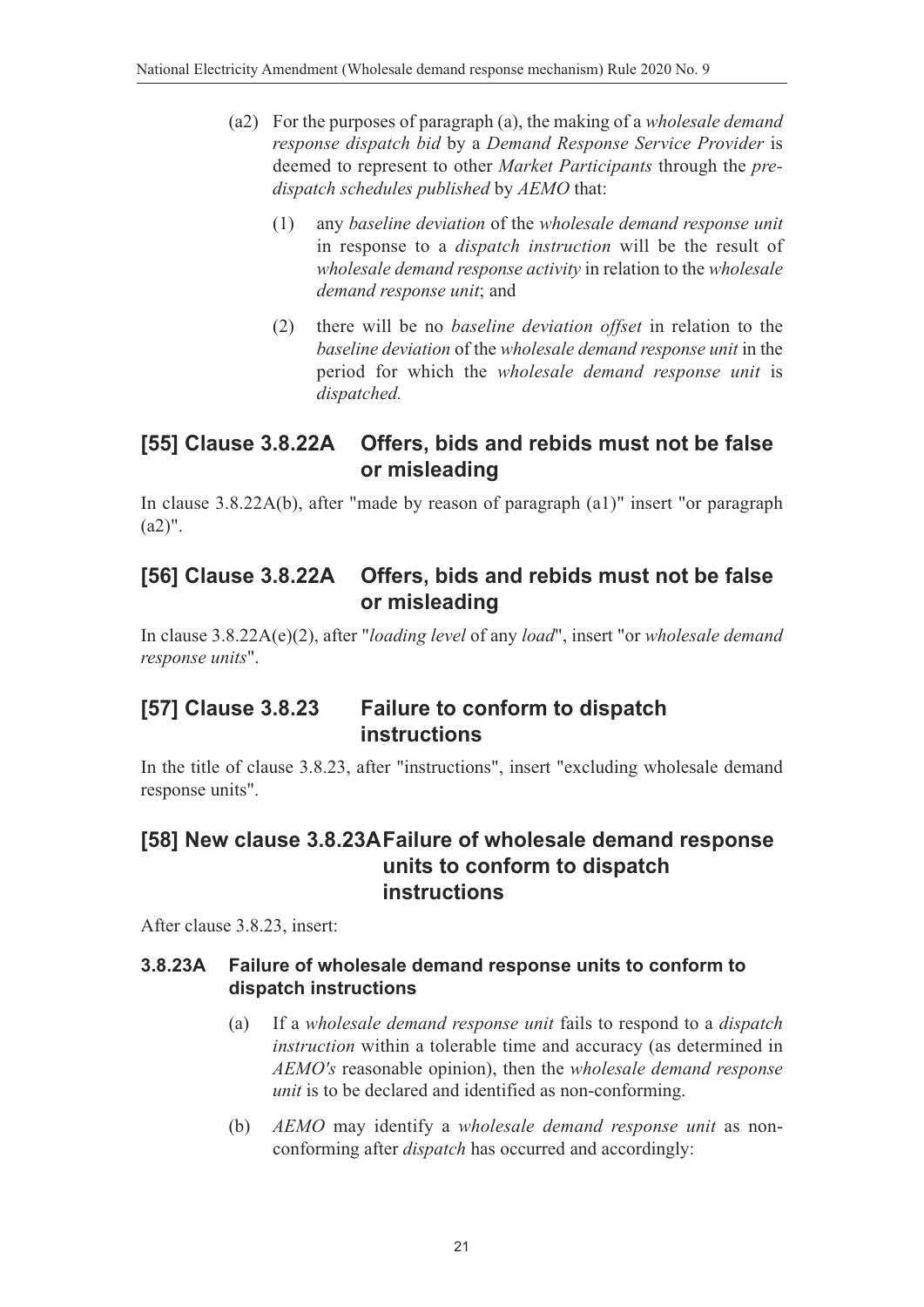- (1) a non-conforming *wholesale demand response unit* may set *spot prices*; and
- (2) no change to *spot prices* will be made by reason of a *wholesale demand response unit* being declared and identified as nonconforming.
- (c) If a *wholesale demand response unit* is identified as non-conforming under paragraph (a):
	- (1) *AEMO* must advise the *Demand Response Service Provider* that the relevant *wholesale demand response unit* is identified as non-conforming and request and log a reason for the noncompliance with the *dispatch instruction*; and
	- (2) if in *AEMO's* opinion modification of the *maximum responsive component* is necessary or desirable, *AEMO* must request the *Demand Response Service Provider* to submit a modified *maximum responsive component* figure to satisfy *AEMO* that a realistic real time *dispatch* schedule can be carried out.
- (d) If a *wholesale demand response unit* is identified as non-conforming under paragraph (a), it continues to be non-conforming until:
	- (1) the *Demand Response Service Provider* responds to any requests under paragraph (c); and
	- (2) *AEMO* is satisfied that the *wholesale demand response unit* will respond to future *dispatch instructions* as required.
- (e) If a *wholesale demand response unit* is identified as non-conforming under paragraph (a), *AEMO* acting reasonably may by notice to a *Demand Response Service Provider* require the *Demand Response Service Provider* to limit the *available capacity* of the non-conforming *wholesale demand response unit* to a maximum figure determined by *AEMO* for so long as the *wholesale demand response unit* remains non-conforming.
- (f) A notice given under paragraph (e) remains in place until:
	- (1) the *wholesale demand response unit* ceases to be nonconforming in accordance with paragraph (d); or
	- (2) *AEMO* varies the notice by giving a further notice under paragraph (e).
- (g) If a *wholesale demand response unit* continues to be non-conforming after a reasonable period, *AEMO* must prepare a report setting out the details of the non-conformance and forward a copy of the report to the *Demand Response Service Provider* and the *AER*.
- (h) In making an assessment for the purposes of this clause, *AEMO* may have regard to the *baseline* of the *wholesale demand response unit*,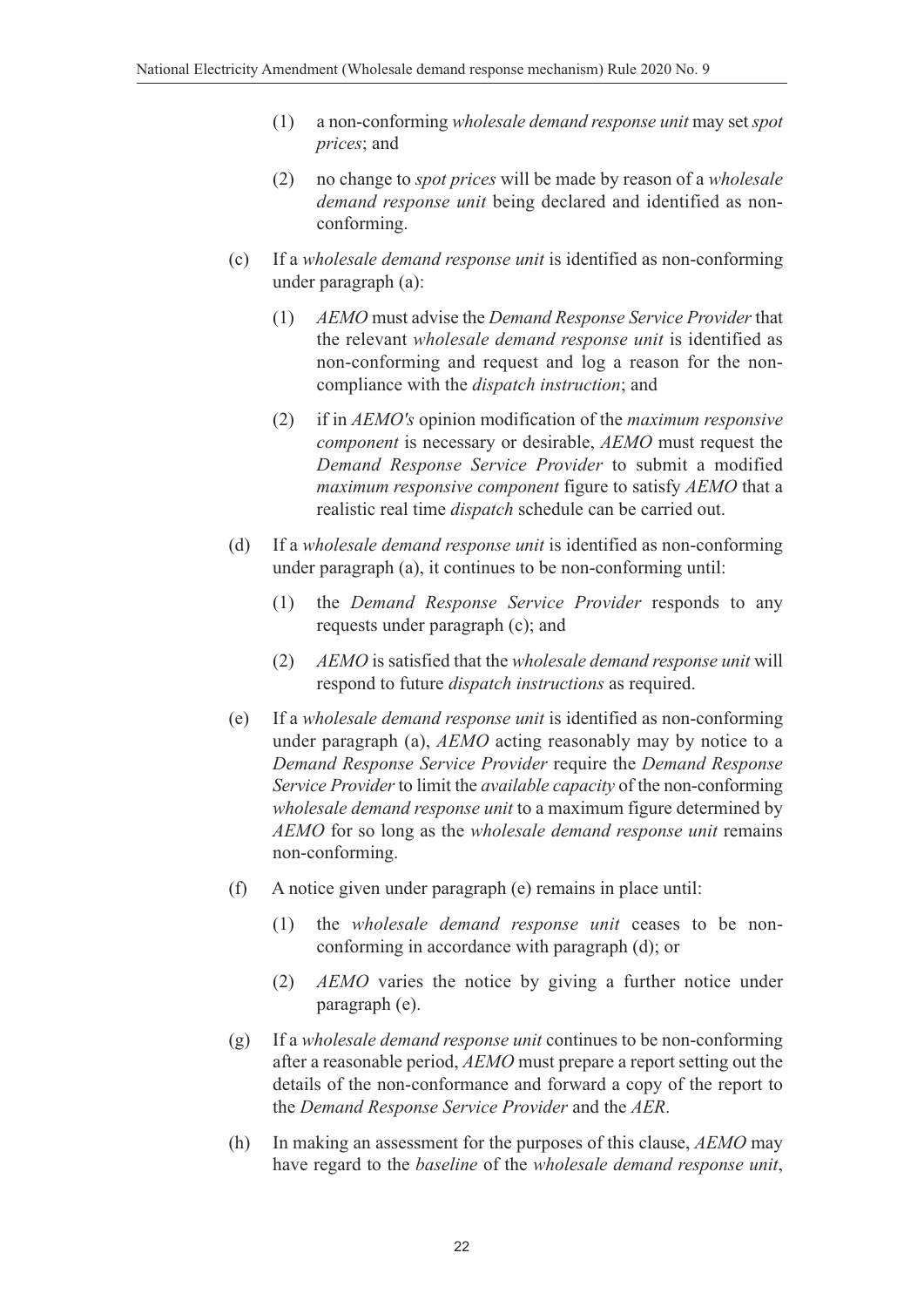*metering data* (including historical *metering data*), information from *remote control equipment* or *remote monitoring equipment* and any other matter which *AEMO* considers relevant. *AEMO* may provide its assessment and relevant information to the *AER*.

### **[59] Clause 3.9.1 Principles applicable to spot price determination**

In clause 3.9.1(a)(3), after "*generating unit*", insert ", *wholesale demand response unit*"*.*

#### **[60] Clause 3.9.1 Principles applicable to spot price determination**

In clause 3.9.1(a)(6), after "purchases of electricity", insert "(including through the provision of *wholesale demand response*)".

# **[61] Clause 3.9.7 Pricing for constrained-on scheduled generating units**

In the title of clause 3.9.7, omit "scheduled generating".

# **[62] Clause 3.9.7 Pricing for constrained-on units**

In clause 3.9.7(a), after "causes a *scheduled generating unit*", insert "or a *wholesale demand response unit*".

# **[63] Clause 3.9.7 Pricing for constrained-on units**

In clause 3.9.7(a), after "that *scheduled generating unit*", insert "or *wholesale demand response unit*".

# **[64] Clause 3.9.7 Pricing for constrained-on units**

In clause 3.9.7(a), after "*dispatch offer*", insert "or *dispatch bid* as applicable".

#### **[65] Clause 3.9.7 Pricing for constrained-on units**

In clause 3.9.7(b), after "*Scheduled Generator*", insert "or *Demand Response Service Provider*".

# **[66] Clause 3.9.7 Pricing for constrained-on units**

In clause 3.9.7(b), omit "clause 3.9.7(a)" and substitute "paragraph (a)".

# **[67] Rule 3.10 [Deleted]**

Omit rule 3.10 and substitute: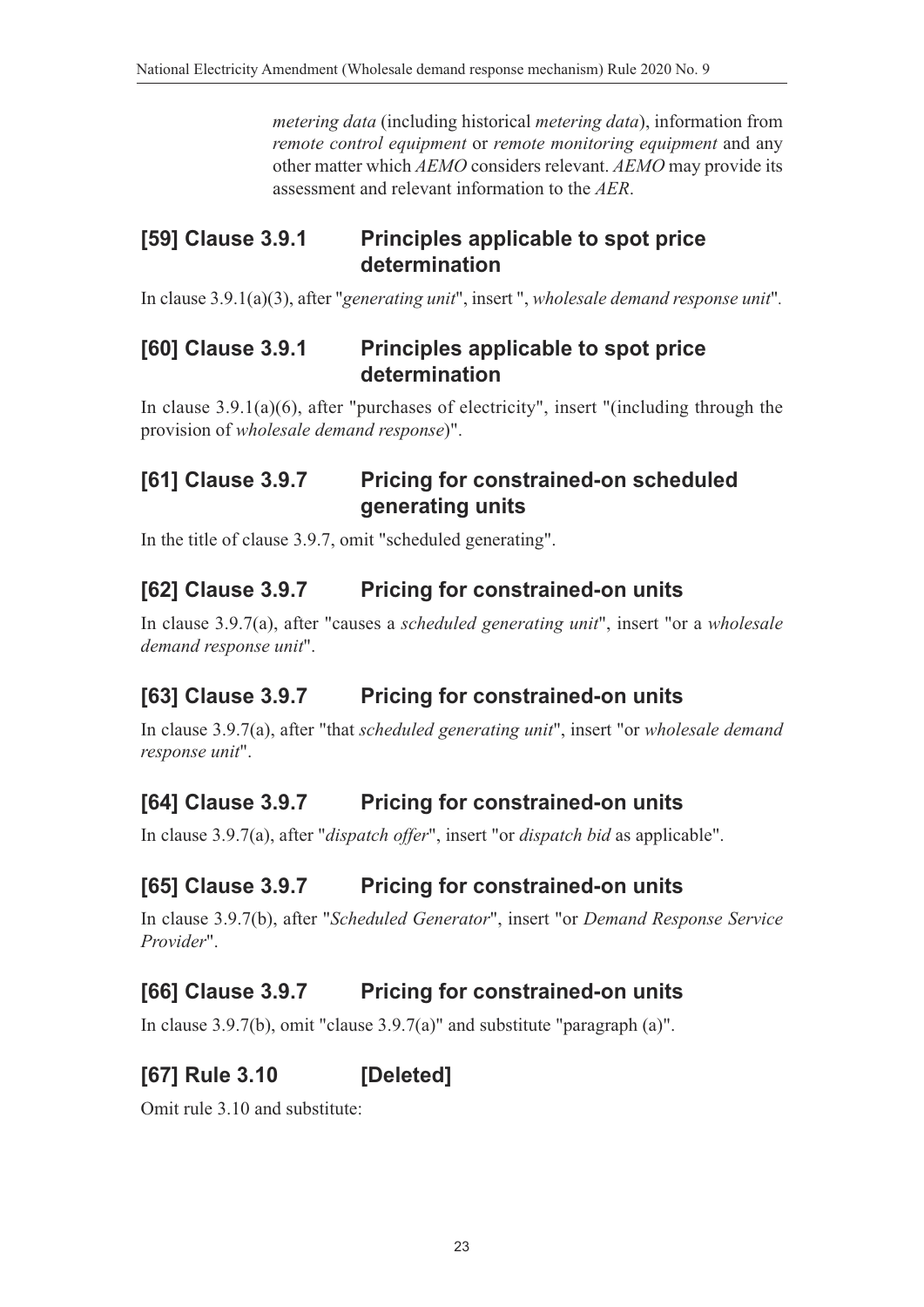#### **3.10 Wholesale demand response**

#### **3.10.1 Wholesale demand response guidelines**

- (a) *AEMO* must develop and *publish* and may amend *wholesale demand response guidelines* setting out:
	- (1) requirements determined by *AEMO* for classification of a *load* as a *wholesale demand response unit* in accordance with clause 2.3.6 or for aggregation in accordance with clause 3.8.3 and which *AEMO* reasonably considers necessary;
	- (2) without limiting paragraph (a)(1), information about the requirements for telemetry and communications equipment for *wholesale demand response units*;
	- (3) the methodology for determination of a regional threshold under paragraph (c);
	- (4) information about the process for development of *baseline methodologies* under clause 3.10.3 including how proposals for new *baseline methodologies* may be made;
	- (5) the process for a *Demand Response Service Provider* to apply to *AEMO* for approval to apply a *baseline methodology* and related *baseline settings* to a *wholesale demand response unit* for the purposes of the *Rules;*
	- (6) the process for a *Demand Response Service Provider* to apply to *AEMO* for approval to change the *maximum responsive component* of its *wholesale demand response unit*;
	- (7) arrangements for the provision of information about the *maximum responsive component* of the *wholesale demand response unit* and the *baseline methodology* and *baseline settings* applicable to the *wholesale demand response unit*; and
	- (8) other information determined by *AEMO* relating to the supply of *wholesale demand response* under the *Rules.*
- (b) In developing or amending the *wholesale demand response guidelines*, *AEMO* must have regard to:
	- (1) the need not to distort the operation of the *market*;
	- (2) the need to maximise the effectiveness of *wholesale demand response* at the least cost to end use consumers of electricity; and
	- (3) any other matter determined by *AEMO* acting reasonably and which must be specified by *AEMO* in the *wholesale demand response guidelines*.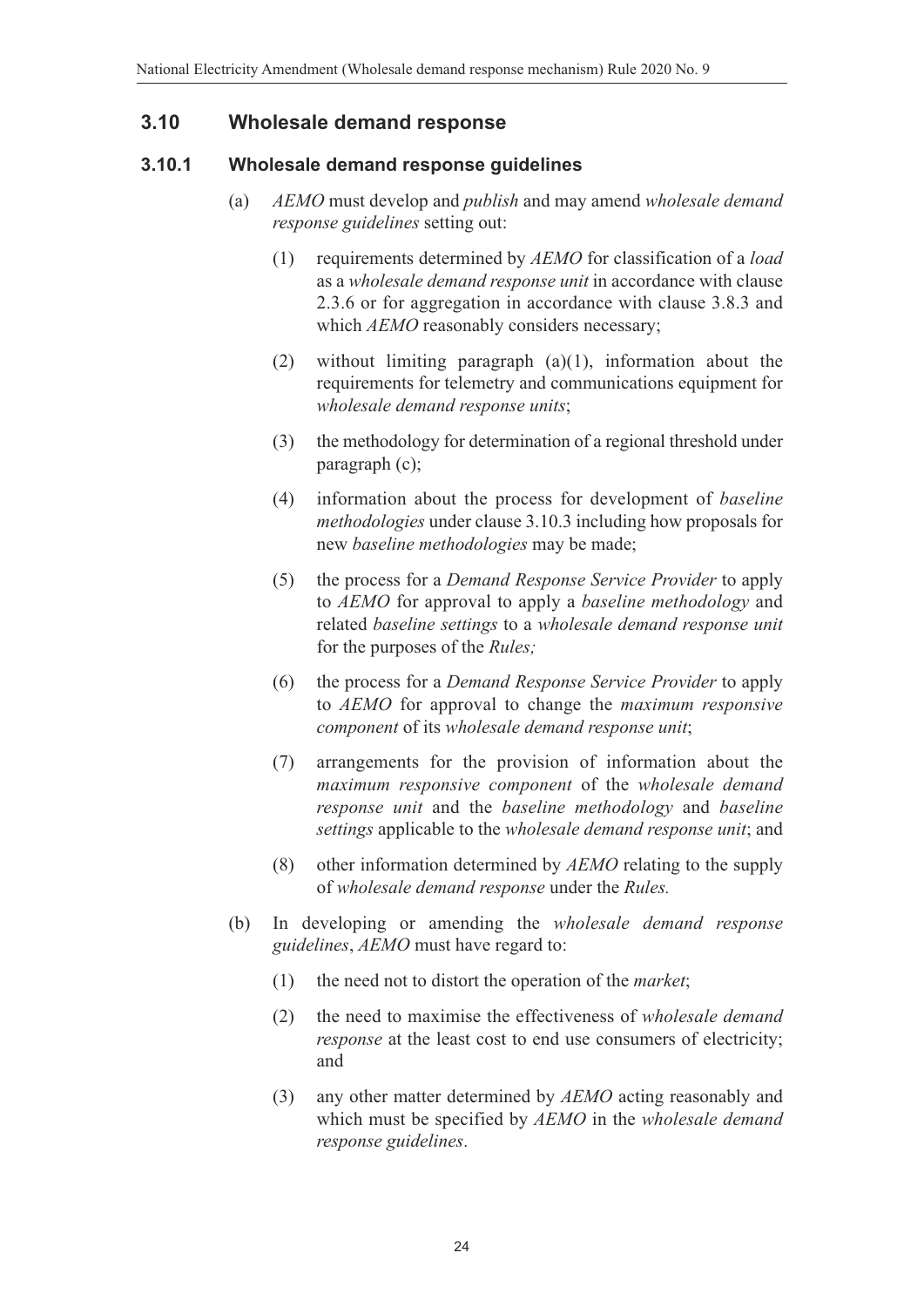- (c) *AEMO* may determine and if it does so, must *publish* a threshold for the total quantity of *wholesale demand response* in a *region* above which *AEMO* will impose additional or alternative telemetry and communications equipment requirements for any *load* in the *region* seeking to be classified as a *wholesale demand response unit* after the threshold is reached.
- (d) If *AEMO* determines a threshold under paragraph (c), *AEMO* must *publish* and update each month information about progress towards reaching the threshold.
- (e) *AEMO* must comply with the *Rules consultation procedures* when making or amending the *wholesale demand response guidelines*.
- (f) *AEMO* may make minor or administrative changes to the *wholesale demand response guidelines* without complying with the *Rules consultation procedures.*

#### **3.10.2 Baseline methodology metrics and baseline compliance testing**

- (a) *AEMO* must determine and *publish* and may amend the *baseline methodology metrics* setting out the parameters for assessing the *baseline* produced by a *baseline methodology* when applied to a *wholesale demand response unit*.
- (b) The assessment referred to in paragraph (a) must include an assessment of both accuracy and freedom from bias, where:
	- (1) accuracy means the deviation between actual consumption or export of a *wholesale demand response unit* (as recorded by *metering data*) and its *baseline* for each of the measures of baseline accuracy in paragraph (c); and
	- (2) bias means the deviation between actual consumption of a *wholesale demand response unit* (as recorded by *metering data*) and its *baseline* for each of the measures of baseline accuracy in paragraph (c) consistently exhibiting error:
		- (i) in a single direction (either above or below the *baseline*); or
		- (ii) under the same circumstances (for example, during heatwaves).
- (c) The *baseline methodology metrics* must assess accuracy and bias:
	- (1) in particular *trading intervals*; and
	- (2) across multiple *trading intervals* (whether or not contiguous) to test accuracy and bias under a range of conditions or when *demand response* is likely to be *dispatched* or in other circumstances determined by *AEMO*.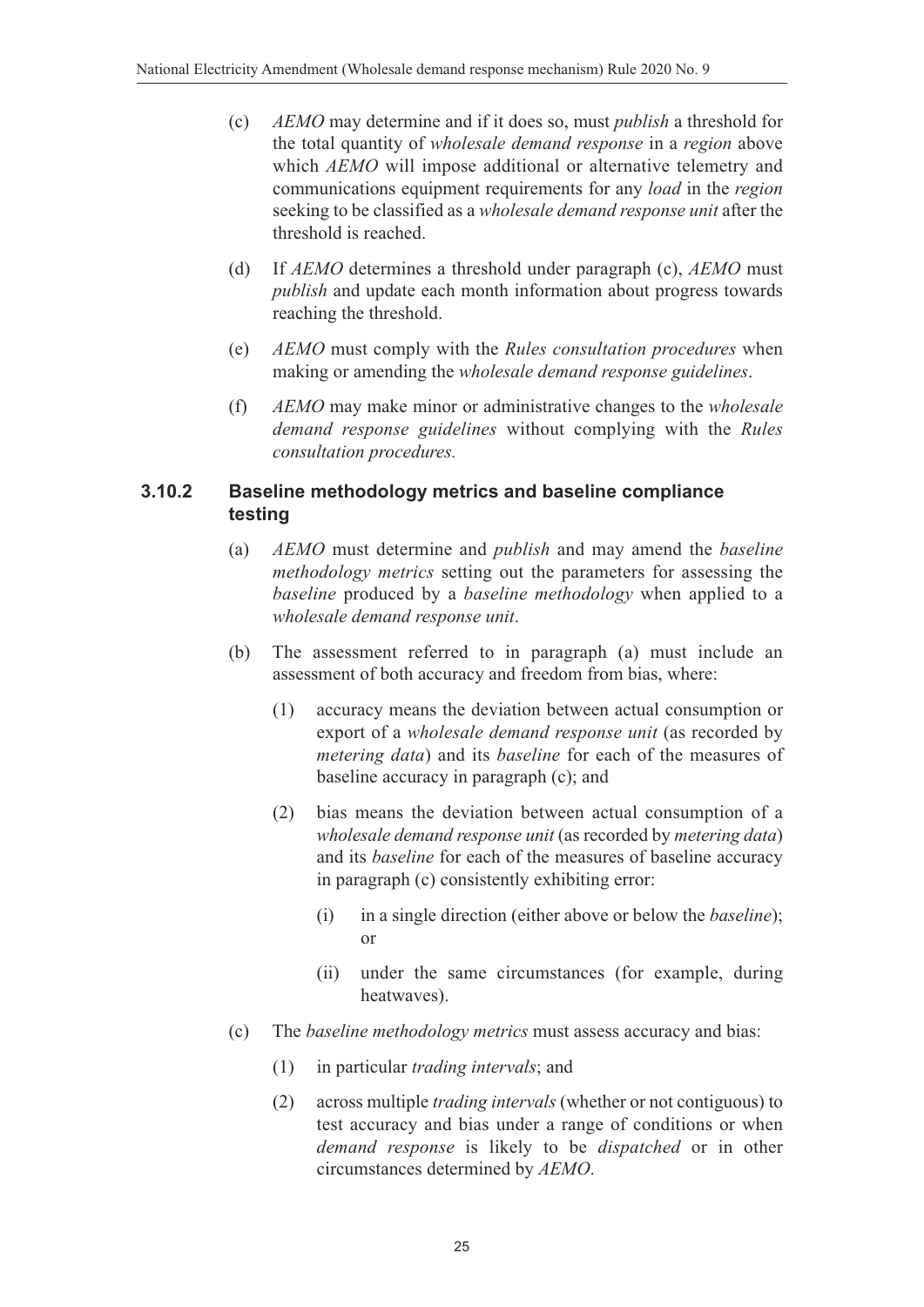- (d) *AEMO* must determine and *publish* and may amend arrangements for regular and systematic testing, in relation to *wholesale demand response units,* to determine whether *baseline methodologies* approved for application to *wholesale demand response units* using applicable *baseline settings* produce *baselines* that satisfy the *baseline methodology metrics* (*baseline compliance testing*).
- (e) *AEMO* must determine and *publish* and may amend the frequency with which *baseline compliance testing* will occur, which may be different for different *wholesale demand response units* or classes of *wholesale demand response unit.*
- (f) In determining the *baseline methodology metrics* and the frequency of *baseline compliance testing*, *AEMO* must have regard to:
	- (1) the need not to distort the operation of the *market*;
	- (2) the need to maximise the effectiveness of *wholesale demand response* at the least cost to end use consumers of electricity; and
	- (3) the level of accuracy achieved by the demand forecasts used by *AEMO* for *pre-dispatch* and the forecasts referred to in rule  $3.7B(c)(4)$ .
- (g) *AEMO* must conduct *baseline compliance testing* in accordance with *AEMO's* determinations under paragraphs (d) and (e).
- (h) If *baseline compliance testing* by *AEMO* indicates that a *wholesale demand response unit* does not satisfy the *baseline compliance standard* in accordance with clause 3.10.4(a), *AEMO* must notify the relevant *Demand Response Service Provider* as soon as practicable*.*
- (i) If a *Demand Response Service Provider* becomes aware that its *wholesale demand response unit* does not satisfy the *baseline compliance standard* in accordance with clause 3.10.4(a), the *Demand Response Service Provider* must notify *AEMO* as soon as practicable.

#### **3.10.3 Baseline methodology development**

- (a) *AEMO* must in accordance with the *wholesale demand response guidelines* develop one or more *baseline methodologies* and must *publish* the *baseline methodologies* in the register maintained under paragraph (d).
- (b) A *baseline methodology* must specify the parameters that must be set for each *wholesale demand response unit* with the approval of *AEMO* (when approved, the *baseline settings*) to allow the *baseline methodology* to apply to different *wholesale demand response units*.
- (c) In developing *baseline methodologies*, *AEMO* must have regard to the need for consistent results to be achievable when *AEMO*, a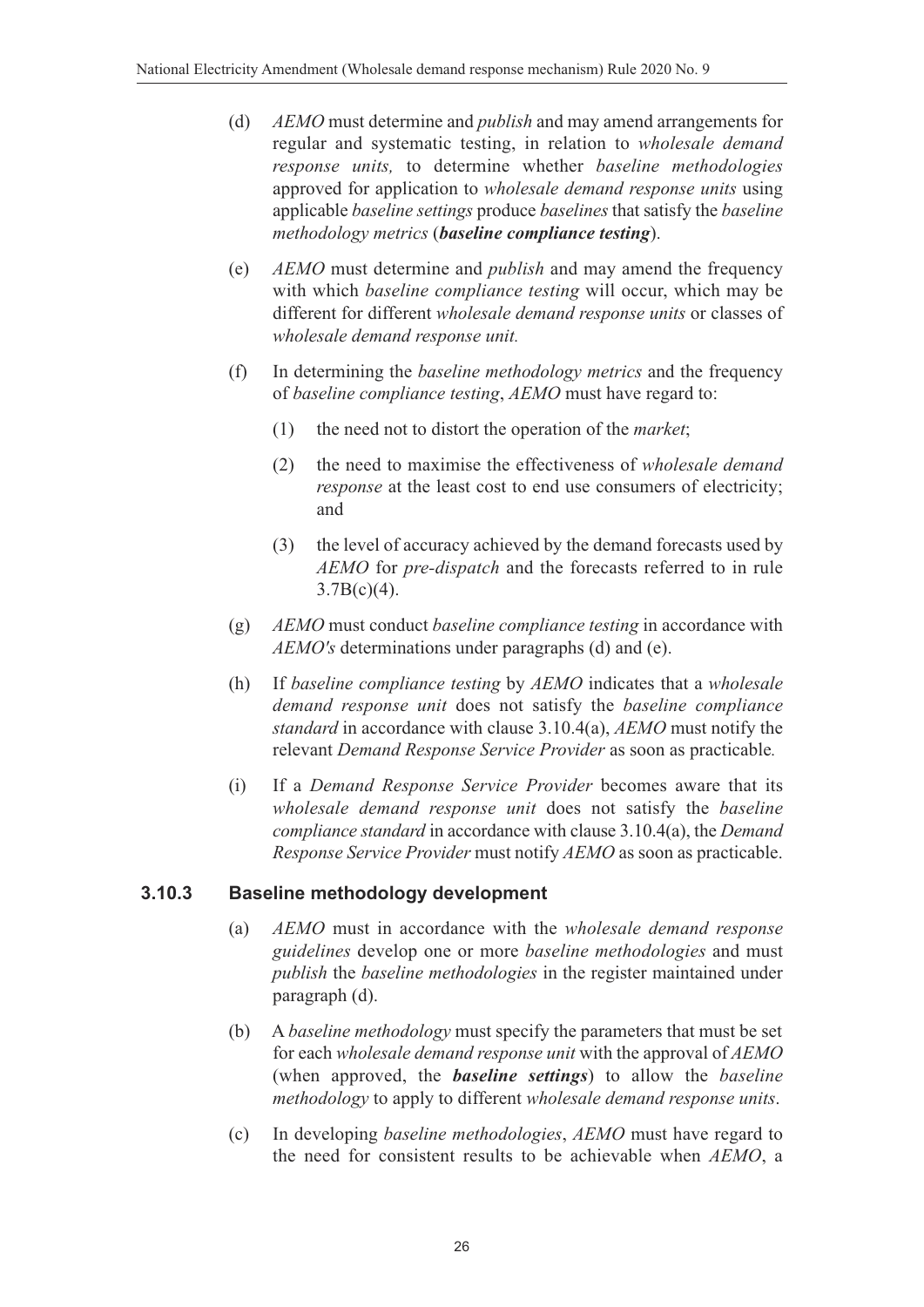*Demand Response Service Provider* or any other person calculates a *baseline* for a *wholesale demand response unit* using the approved *baseline methodology,* approved *baseline settings* and the same set of *metering data*.

(d) *AEMO* must establish and maintain a register of *baseline methodologies* and *baseline settings*. The register must include information to facilitate assessment of a *wholesale demand response unit* or prospective *wholesale demand response unit* against the *baseline methodology* and appropriate *baseline settings.*

#### **3.10.4 Baseline non-compliance**

- (a) The *baseline compliance standard* is satisfied by a *wholesale demand response unit* if the approved *baseline methodology*, when applied to the *wholesale demand response unit* using the approved *baseline settings*, produces a *baseline* that satisfies the *baseline methodology metrics* (*baseline compliance standard*).
- (b) A *wholesale demand response unit* of a *Demand Response Service Provider* is *baseline non-compliant* if it does not satisfy the *baseline compliance standard* in accordance with paragraph (a) and it continues to be *baseline non-compliant* until the *Demand Response Service Provider* demonstrates that the *wholesale demand response unit* satisfies the *baseline compliance standard* in accordance with paragraph (a).
- (c) Where a *wholesale demand response unit* that has been aggregated with one or more other *wholesale demand response units* becomes *baseline non-compliant* (including by reason of a change to the *baseline methodology metrics*), the *Demand Response Service Provider* may elect to withdraw the non-compliant *wholesale demand response unit* from the aggregated *wholesale demand response unit* on a permanent basis or until it ceases to be *baseline non-compliant*.
- (d) In this rule, a reference to an approved *baseline methodology* or approved *baseline settings* is a reference to the *baseline methodology* or *baseline settings* approved by *AEMO* for application to the *wholesale demand response unit* when the *wholesale demand response unit* is classified under Chapter 2, or if a replacement *baseline methodology* or modified *baseline settings* are approved by *AEMO* under paragraph (e), the replacement *baseline methodology* or modified *baseline settings* as the case may be.
- (e) *AEMO* may on the application of the *Demand Response Service Provider* approve the application of a replacement *baseline methodology* to a *wholesale demand response unit* or modified *baseline settings* if *AEMO* is reasonably satisfied that the replacement *baseline methodology* or modified *baseline settings,* when applied to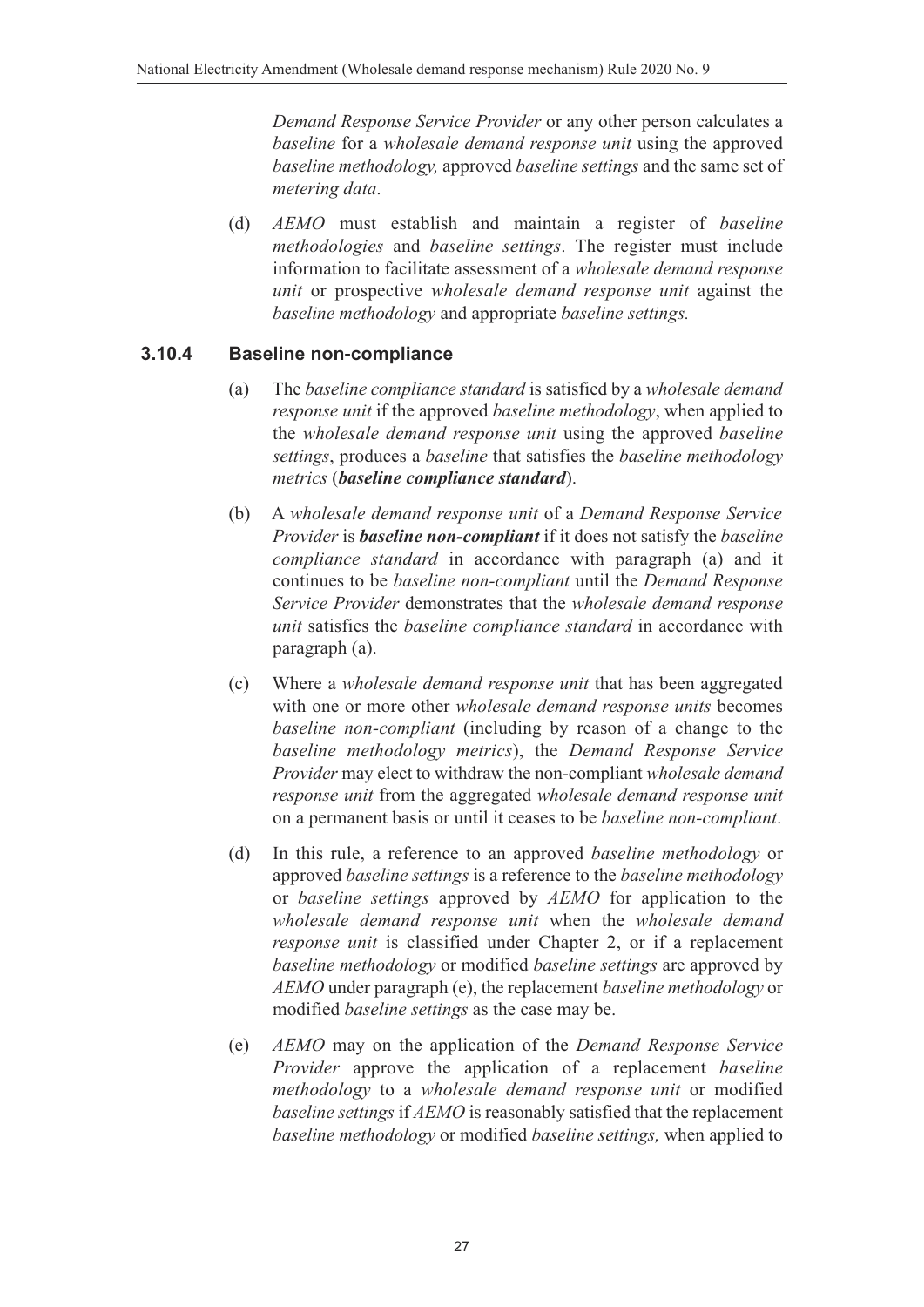the *wholesale demand response unit* and using historical *metering data* for the *wholesale demand response unit*:

- (1) produces a *baseline* that satisfies the *baseline methodology metrics*; and
- (2) otherwise qualifies for application to the *wholesale demand response unit* having regard to any criteria in the *wholesale demand response guidelines*.

#### **3.10.5 Calculation of baselines**

- (a) Subject to paragraph (b), for the purposes of the *Rules* the *baseline* for a *wholesale demand response unit* is calculated by applying the approved *baseline methodology* and approved *baseline settings* for the *wholesale demand response unit.*
- (b) *AEMO* may determine and amend procedures (*abnormal baseline notice procedures*) for the submission of a notice to *AEMO* by a *Demand Response Service Provider* identifying a *wholesale demand response unit* of the *Demand Response Service Provider* and requesting and, if approved by *AEMO*, implementing a temporary adjustment to the calculation of the *baseline* for that *wholesale demand response unit*.
- (c) *AEMO* may impose conditions on its approval of a temporary adjustment to the calculation of a *baseline* under paragraph (b)*.*
- (d) In determining the *abnormal baseline notice procedures*, *AEMO* must include terms and conditions that:
	- (1) only permit an *abnormal baseline notice* to be given in respect of an event or circumstance affecting a *wholesale demand response unit* that is not and could not reasonably have been accounted for in the *baseline methodology* and as a result of which the *baseline* produced by the *baseline methodology* will not satisfy the *baseline methodology metrics* unless adjusted by the factor specified in the notice; and
	- (2) limit the frequency of *abnormal baseline notices* and the number of *trading intervals* to which a factor specified in the notice may be applied (at any time, and in aggregate in any 12 month period) as reasonably considered necessary by *AEMO* to maintain the accuracy and reliability of *baseline* calculations.
- (e) *AEMO* may specify in the *abnormal baseline notice procedures*:
	- (1) requirements for the submission of *abnormal baseline notices* including timing and content;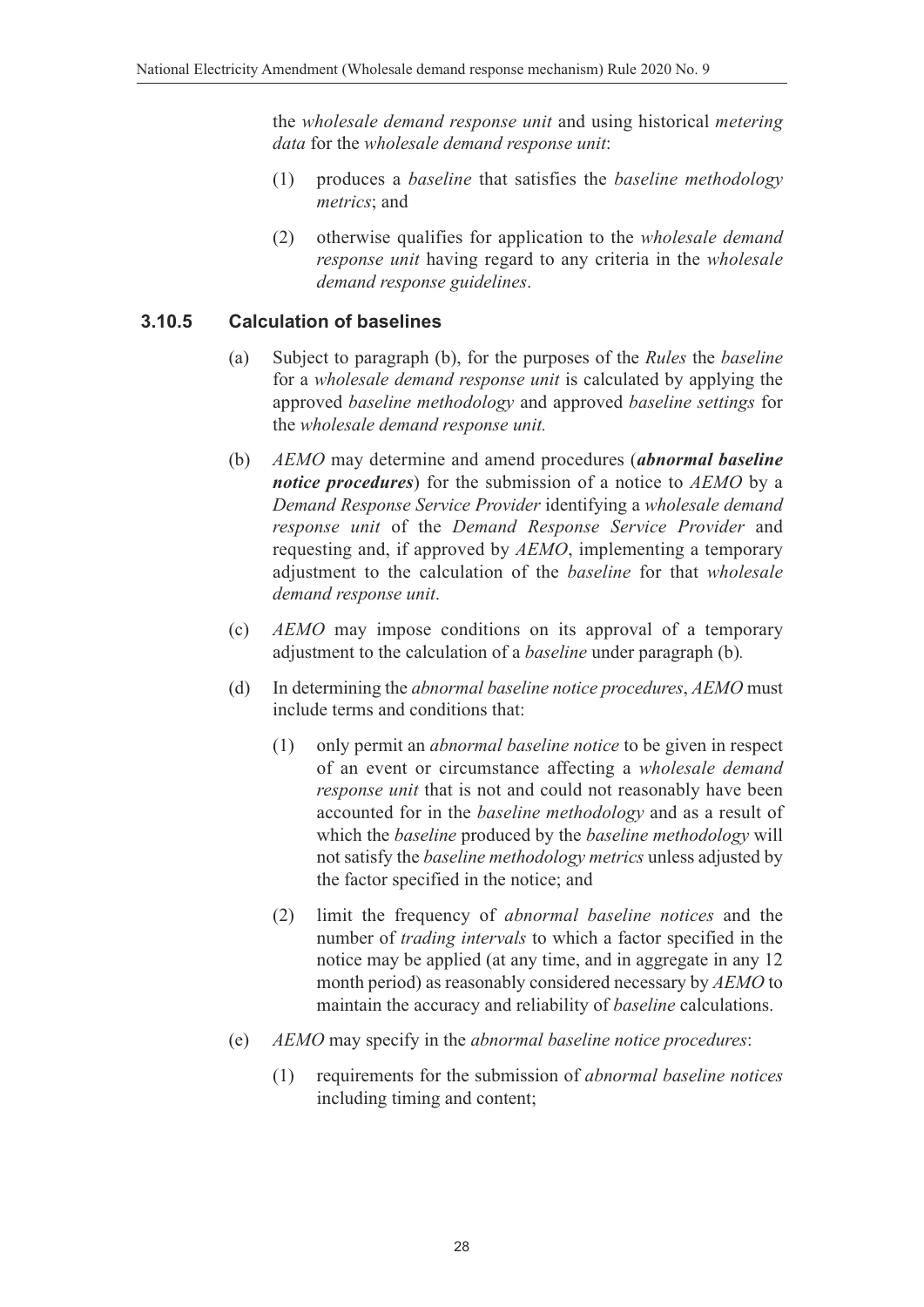- (2) information to be provided to *AEMO* or records to be made by the *Demand Response Service Provider* in connection with an *abnormal baseline notice;*
- (3) events or circumstances that are taken to have been accounted for in the *baseline methodology* and in respect of which no *abnormal baseline notice* may be given;
- (4) conditions limiting or precluding the submission of an *abnormal baseline notice* where reasonably considered necessary by *AEMO* to maintain the accuracy and reliability of *baseline* calculations; and
- (5) any other terms and conditions reasonably determined by *AEMO*.
- (f) *AEMO* must comply with the *Rules consultation procedures* when making or amending the *abnormal baseline notice procedures*.
- (g) *AEMO* may make minor or administrative changes to the *abnormal baseline notice procedures* without complying with the *Rules consultation procedures.*

#### **3.10.6 Wholesale demand response annual reporting**

- (a) Within six months after the end of each calendar year, *AEMO* must prepare and *publish* a report on the operation of the arrangements for the provision of *wholesale demand response* under the *Rules*.
- (b) A report under paragraph (a) must report on outcomes relating to the use and accuracy of *baseline methodologies* in respect of that year, including:
	- (1) information about:
		- (i) *baseline methodologies* available for use under the *wholesale demand response guidelines* and the extent to which the *baseline methodologies* are being used, with an analysis of trends over time; and
		- (ii) proposals for new *baseline methodologies* received by *AEMO* and new *baseline methodologies* being developed;
	- (2) for each *baseline methodology*, an assessment against the *baseline methodology metrics* as measured during the *wholesale demand response unit* classification process and *baseline compliance testing*;
	- (3) any periods for which any *wholesale demand response units* have been *baseline non-compliant*;
	- (4) potential improvements to the provision of *wholesale demand response* under the *Rules* which may include: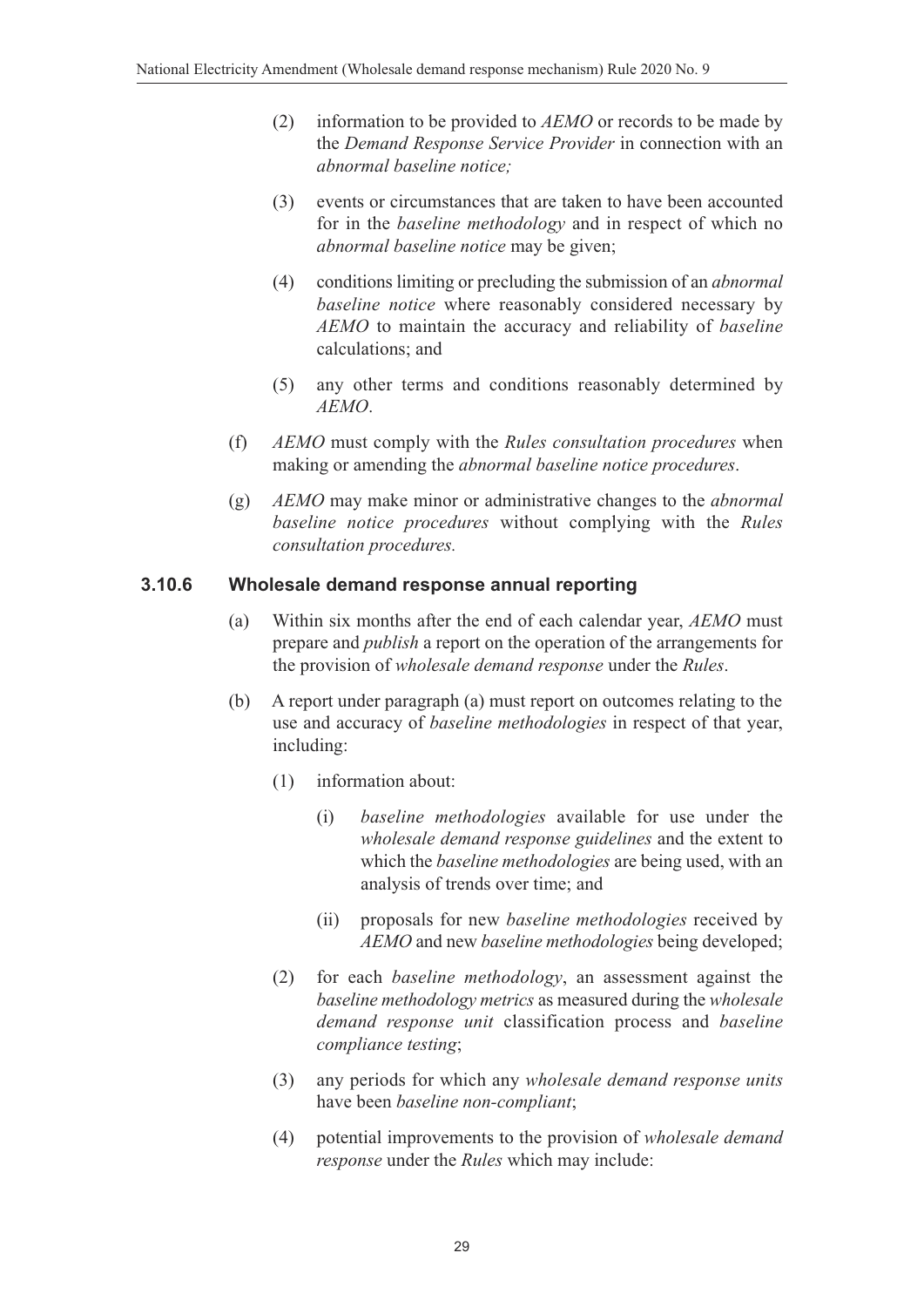- (i) changes to *baseline methodology metrics* as a result of the development of new *baseline methodologies;*
- (ii) the development of new *baseline methodologies*;
- (iii) any other measures that may be taken to improve the accuracy or reduce the bias of *baseline methodologies*; and
- (iv) changes to the *wholesale demand response guidelines* or the *Rules*; and
- (5) the timing and process for making any improvements.
- (c) A report under paragraph (a) must include, for the period under review:
	- (1) the number of registered *Demand Response Service Providers*;
	- (2) the number and capacity of *wholesale demand response units*;
	- (3) the amount of *dispatched wholesale demand response* and the frequency of *dispatch*;
	- (4) analysis of the *spot market* price levels at which *wholesale demand response* was *dispatched*;
	- (5) the frequency and extent of *wholesale demand response units* declared to be *non-conforming* under clause 3.8.23(a);
	- (6) analysis of the impact of *dispatched wholesale demand response* on the procurement and use of each *market ancillary service*; and
	- (7) analysis of trends, including year-on-year changes, in the matters referred to in paragraphs (1) to (6).

#### **3.10.7 AEMC wholesale demand response review**

- (a) The *AEMC* must, by the third anniversary of the commencement of this clause:
	- (1) conduct a review of the arrangements for the provision of *wholesale demand response* under the *Rules* in accordance with paragraph (b) and the *Rules consultation procedures*; and
	- (2) publish a report of its findings and recommendations.
- (b) The review under paragraph (a) must consider the costs, benefits and effectiveness of the arrangements having regard to:
	- (1) the impact of the arrangements on the *spot price*;
	- (2) the accuracy of *baseline methodologies*;
	- (3) market and technological developments; and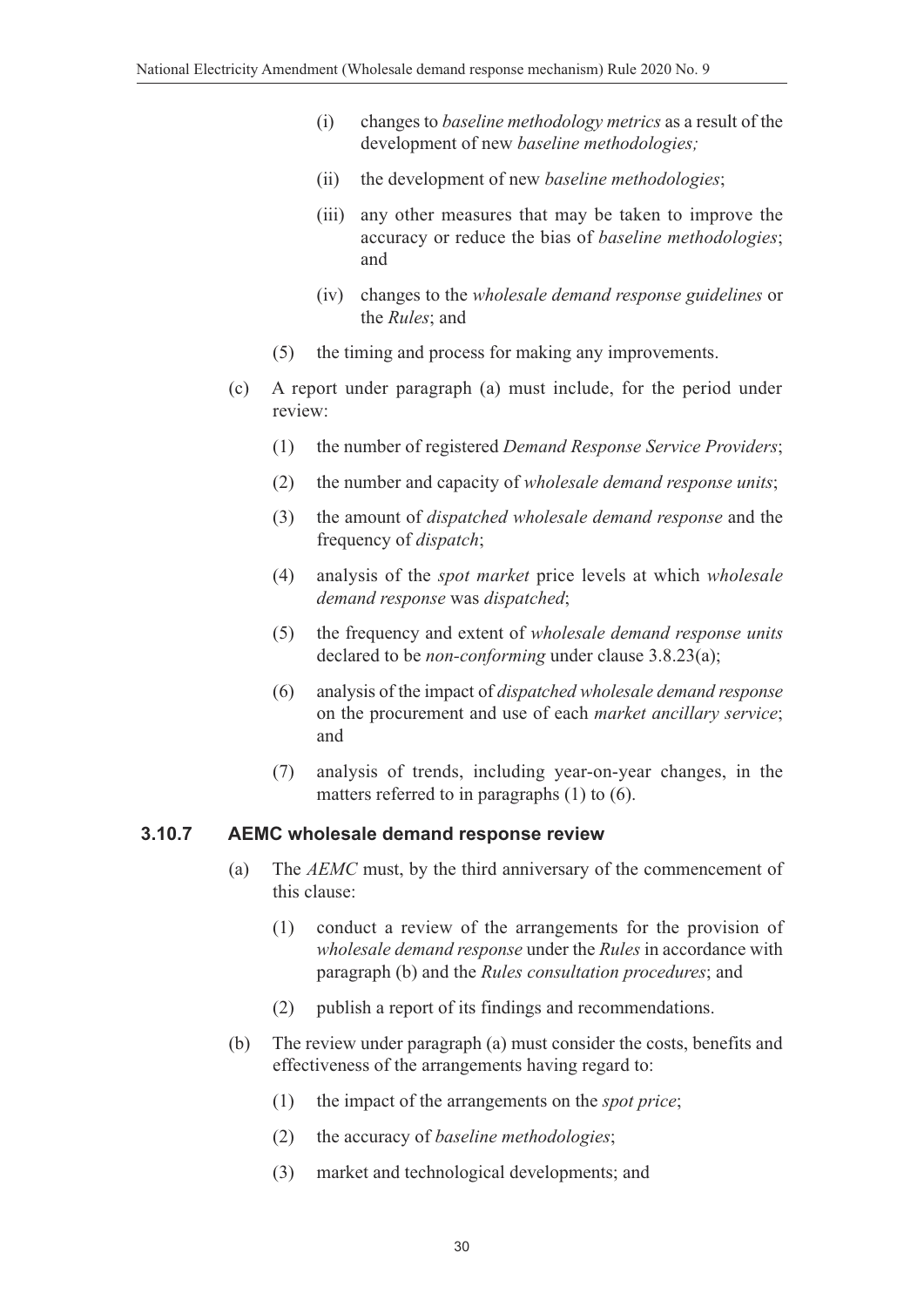(4) any other matters relating to *wholesale demand response* which the *AEMC* considers relevant.

#### **[68] Clause 3.12.1 Intervention settlement timetable**

In clause 3.12.1(a), after "3.14.5B", insert ", 3.15.6B".

# **[69] Clause 3.13.3 Standing data**

In clause 3.13.3(b), after "*scheduled network services*", insert ", *wholesale demand response units*".

# **[70] Clause 3.13.3 Standing data**

In clause 3.13.3(b1), after "*scheduled network services*", insert ", *wholesale demand response units*".

# **[71] Clause 3.13.3 Standing data**

In clause 3.13.3(b1)(ii), omit "or".

# **[72] Clause 3.13.3 Standing data**

In clause 3.13.3(b1)(iii), omit "." and substitute "; or".

# **[73] Clause 3.13.3 Standing data**

After clause 3.13.3(b1)(iii), insert:

(iv) the number of individual *wholesale demand response units* that have been aggregated in accordance with clause 3.8.3.

# **[74] Clause 3.13.3A Statement of opportunities**

In clause 3.13.3A(a)(8), after "in relation to *generating units*", insert ", *wholesale demand response units*".

# **[75] Clause 3.13.4 Spot market**

In clause 3.13.4(f)(1), after "*power system load*", insert "taking into account the most probable availability of *wholesale demand response units".*

# **[76] Clause 3.13.4 Spot market**

In clause 3.13.4(p), after "*generating units*", insert ", *wholesale demand response units*".

#### **[77] Clause 3.13.4 Spot market**

In clause 3.13.4(p)(3), after "*dispatch bid*", insert "*prices*".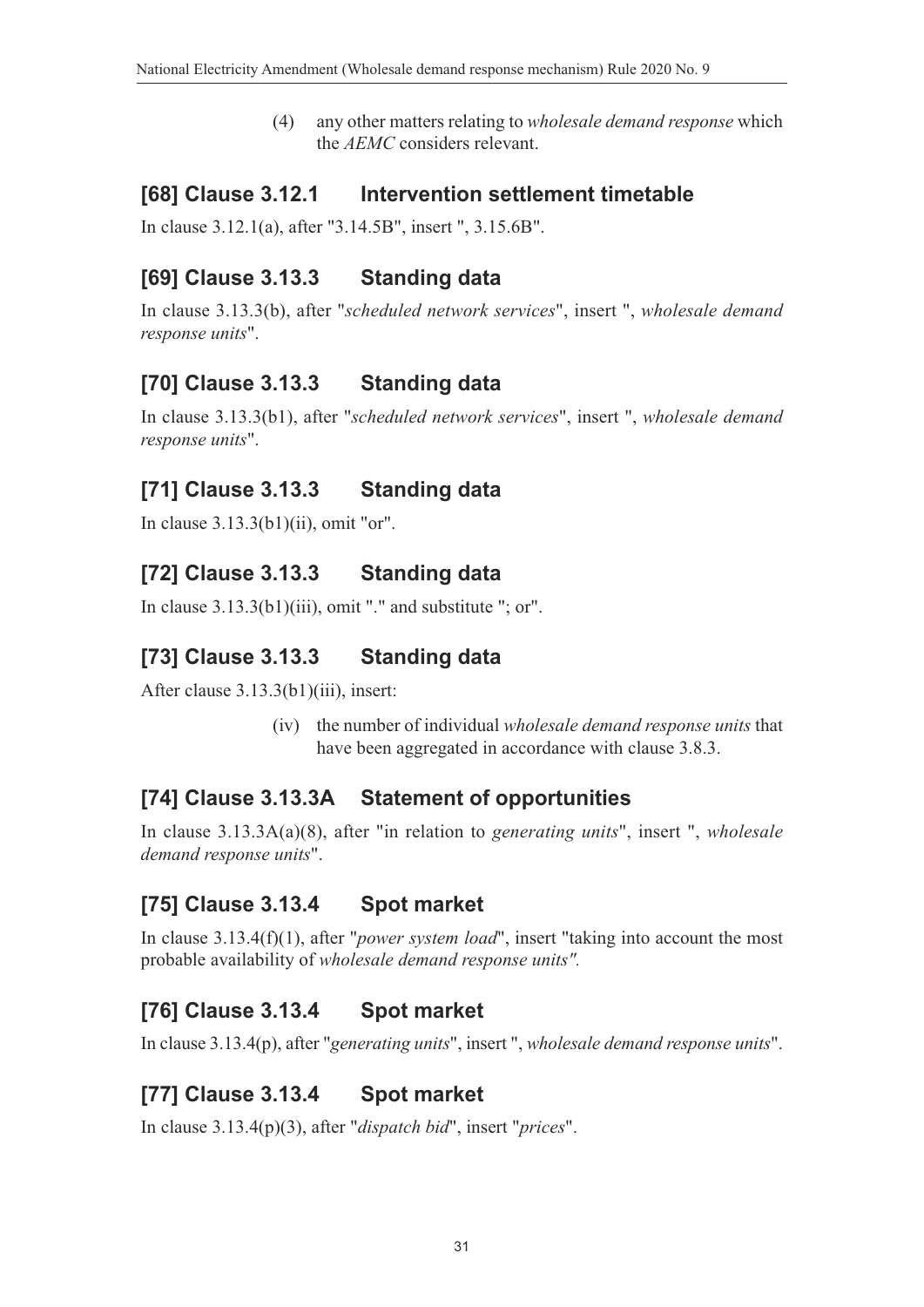# **[78] Clause 3.13.4 Spot market**

In clause 3.13.4(q)(1), after "*dispatched generation,*", insert "*dispatched wholesale demand response,*".

### **[79] Clause 3.13.4 Spot market**

In clause 3.13.4(q)(1), after "*semi-scheduled generating unit,*", insert "*wholesale demand response unit,*".

#### **[80] Clause 3.14.5A Payment of compensation due to market suspension pricing schedule periods**

In clause 3.14.5A(a)(1), omit "and".

#### **[81] Clause 3.14.5A Payment of compensation due to market suspension pricing schedule periods**

In clause  $3.14.5A(a)(2)$ , omit "," and insert "; and".

#### **[82] Clause 3.14.5A Payment of compensation due to market suspension pricing schedule periods**

After clause 3.14.5A(a)(2), insert:

(3) *Demand Response Service Providers* to supply *wholesale demand response*,

### **[83] Clause 3.14.5A Payment of compensation due to market suspension pricing schedule periods**

In clause 3.14.5A(d), in the equation in the "CO" definition, after "(MWE x BVAS)", insert "+ (MWDR x BVDR)".

### **[84] Clause 3.14.5A Payment of compensation due to market suspension pricing schedule periods**

In clause 3.14.5A(d), under the equation in the "CO" definition, after "BVAS" definition, insert:

- MWDR = the sum of the *wholesale demand response settlement quantities* of the *Market Suspension Compensation Claimant* (in MWh) during the *market suspension pricing schedule period.*
- $BVDR =$  the amount (in  $MWh$ ) calculated in accordance with paragraph (f1) below.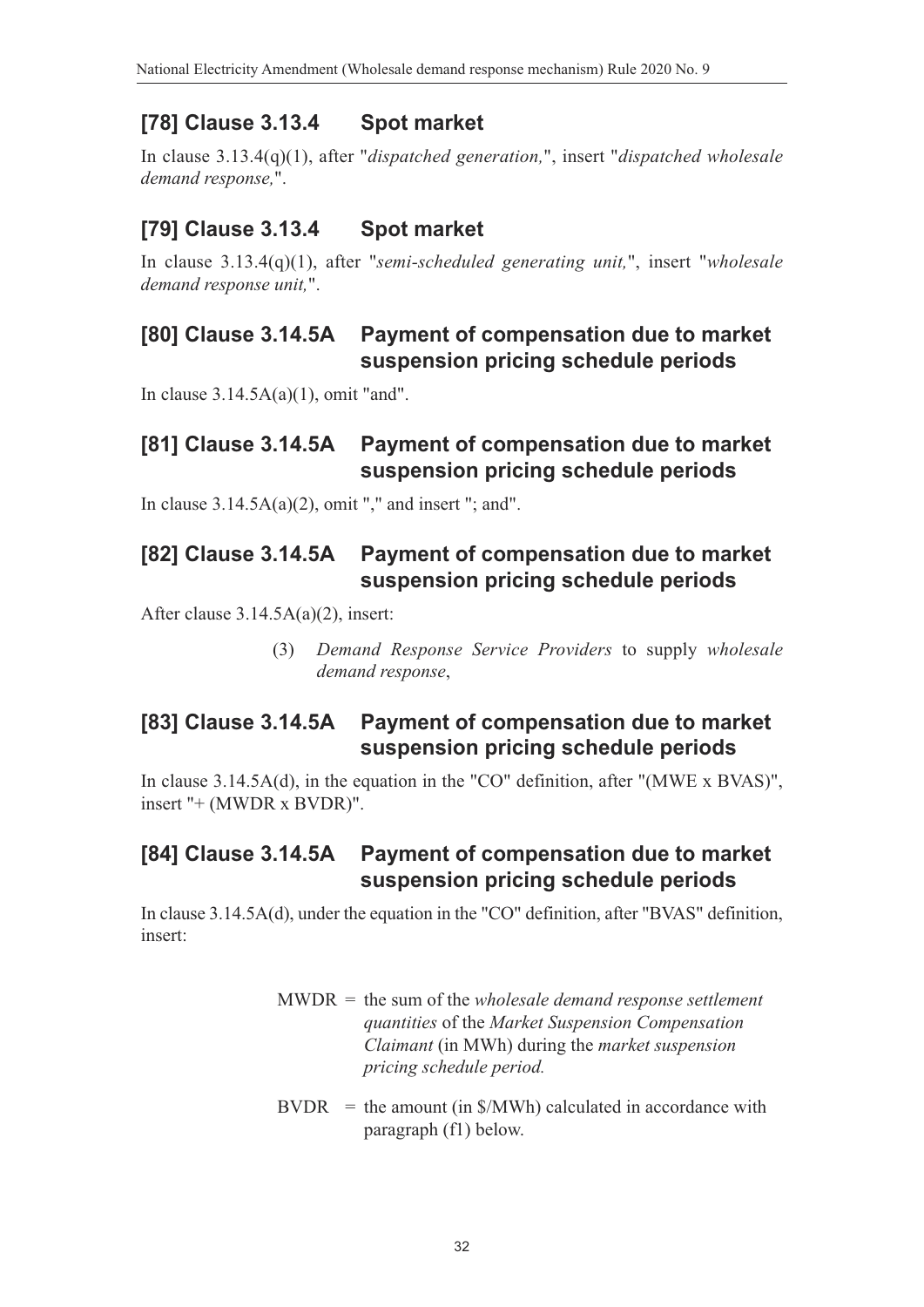#### **[85] Clause 3.14.5A Payment of compensation due to market suspension pricing schedule periods**

At the end of clause 3.14.5A(d), after "and where C is a negative number, it will be deemed to be zero.", insert a new paragraph:

> If a quantity of energy is both *sent out generation* and *wholesale demand response*, it must be included in the calculation of MWDR and not SOG.

### **[86] Clause 3.14.5A Payment of compensation due to market suspension pricing schedule periods**

After clause 3.14.5A(f), insert:

(f1) The benchmark value for *wholesale demand response* (BVDR) at paragraph (d) is to be determined in accordance with the formula below:

 $BVDR = BCE_{(av)}$  x 1.15

where:

 $BCE_{(av)}$  means the value of  $BC_{(av)}$  determined under paragraph (e) above (in \$/MWh) for a class of *Scheduled Generator* in the same *region* as the *Market Suspension Compensation Claimant*, as selected by *AEMO* in accordance with the *market suspension compensation methodology*.

#### **[87] Clause 3.14.5A Payment of compensation due to market suspension pricing schedule periods**

In clause 3.14.5A(h)(2), at the end of the paragraph, omit "and".

### **[88] Clause 3.14.5A Payment of compensation due to market suspension pricing schedule periods**

After clause 3.14.5A(h)(2), insert:

(2A) the approach to be adopted by *AEMO* in selecting the class of *Scheduled Generator* to be used when determining the value of  $BC_{(av)}$  for the calculation in paragraph (f1); and

#### **[89] Clause 3.14.5B Claims for additional compensation due to market suspension pricing schedule periods**

In clause 3.14.5B(a), omit " or *market ancillary services*" and substitute ", *market ancillary services* or *wholesale demand response*".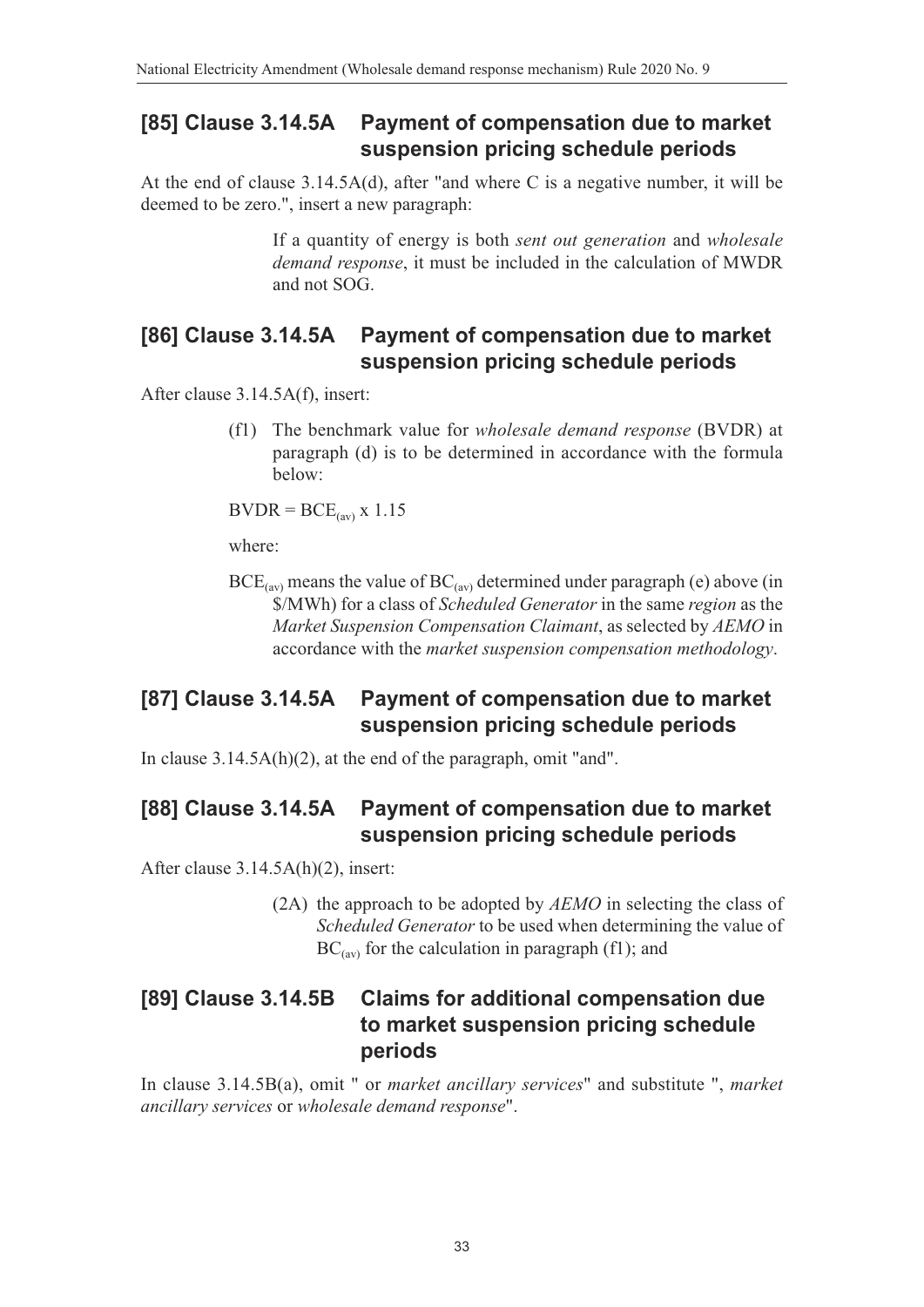#### **[90] Clause 3.14.5B Claims for additional compensation due to market suspension pricing schedule periods**

In clause 3.14.5B(a)(3), after "*market ancillary services*", insert "or the relevant *wholesale demand response unit* supplying *wholesale demand response*".

### **[91] Clause 3.14.5B Claims for additional compensation due to market suspension pricing schedule periods**

In clause 3.14.5B(d), after "means", insert ", in respect of a *generating unit* supplying *energy* or *market ancillary services*".

#### **[92] Clause 3.14.5B Claims for additional compensation due to market suspension pricing schedule periods**

After clause 3.14.5B(d), insert:

- (d1) For the purposes of paragraph (a), the direct costs incurred by the *Market Suspension Compensation Claimant* means, in respect of a *wholesale demand response unit* supplying *wholesale demand response*:
	- (1) fuel costs in connection with the relevant *wholesale demand response unit*;
	- (2) incremental maintenance costs in connection with the relevant *wholesale demand response unit*;
	- (3) incremental manning costs in connection with the relevant *wholesale demand response unit*; and
	- (4) other direct costs reasonably incurred in connection with the relevant *wholesale demand response unit*, where such costs are incurred to enable the *wholesale demand response unit* to supply *wholesale demand response* during the *market suspension pricing schedule period*.

### **[93] Clause 3.14.6 Compensation due to the application of an administered price cap or administered floor price**

In the definition of "**price limit event**" in clause 3.14.6(a), in paragraph (1) omit "and *Non-Scheduled Generators*" and substitute ", *Non-Scheduled Generators* and *Demand Response Service Providers*"*.*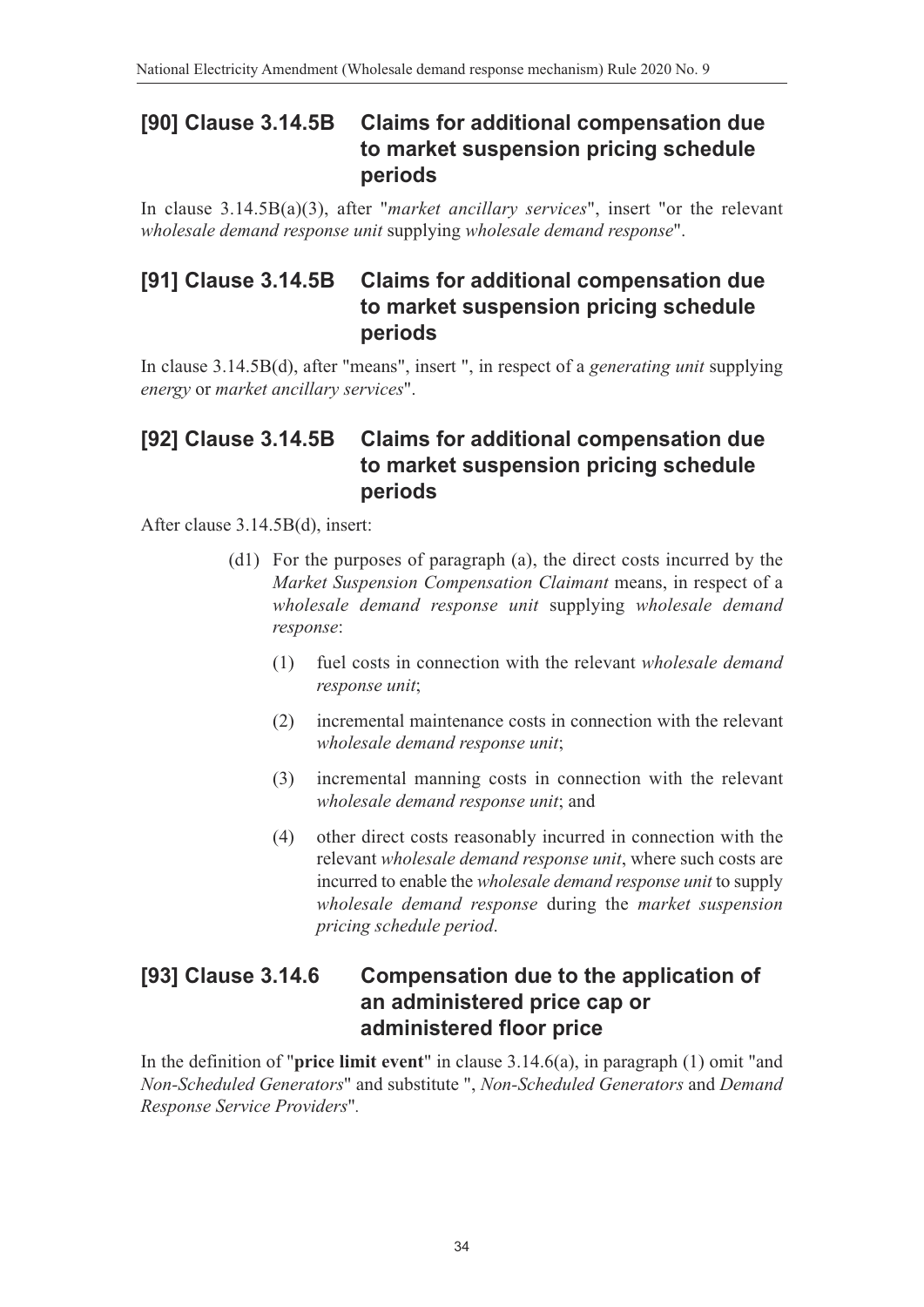#### **[94] Clause 3.14.6 Compensation due to the application of an administered price cap or administered floor price**

Omit clause 3.14.6(b)(1) and substitute:

(1) a *Scheduled Generator*, *Non-Scheduled Generator* or *Demand Response Service Provider* in the relevant *region*;

#### **[95] Clause 3.14.6 Compensation due to the application of an administered price cap or administered floor price**

In clause 3.14.6(c)(2), omit "and".

# **[96] Clause 3.14.6 Compensation due to the application of an administered price cap or administered floor price**

In clause  $3.14.6(c)(3)$ , omit "," and substitute "; and".

### **[97] Clause 3.14.6 Compensation due to the application of an administered price cap or administered floor price**

After clause  $3.14.6(c)(3)$ , insert:

(4) *Demand Response Service Providers* to supply *wholesale demand response*,

# **[98] Clause 3.15.1 Settlements management by AEMO**

In clause 3.15.1(a)(3), omit "and".

#### **[99] Clause 3.15.1 Settlements management by AEMO**

In clause  $3.15.1(a)(4)$ , omit "." and substitute "; and".

**[100] Clause 3.15.1 Settlements management by AEMO**

After clause 3.15.1(a)(4), insert:

(5) under clause 3.15.6B.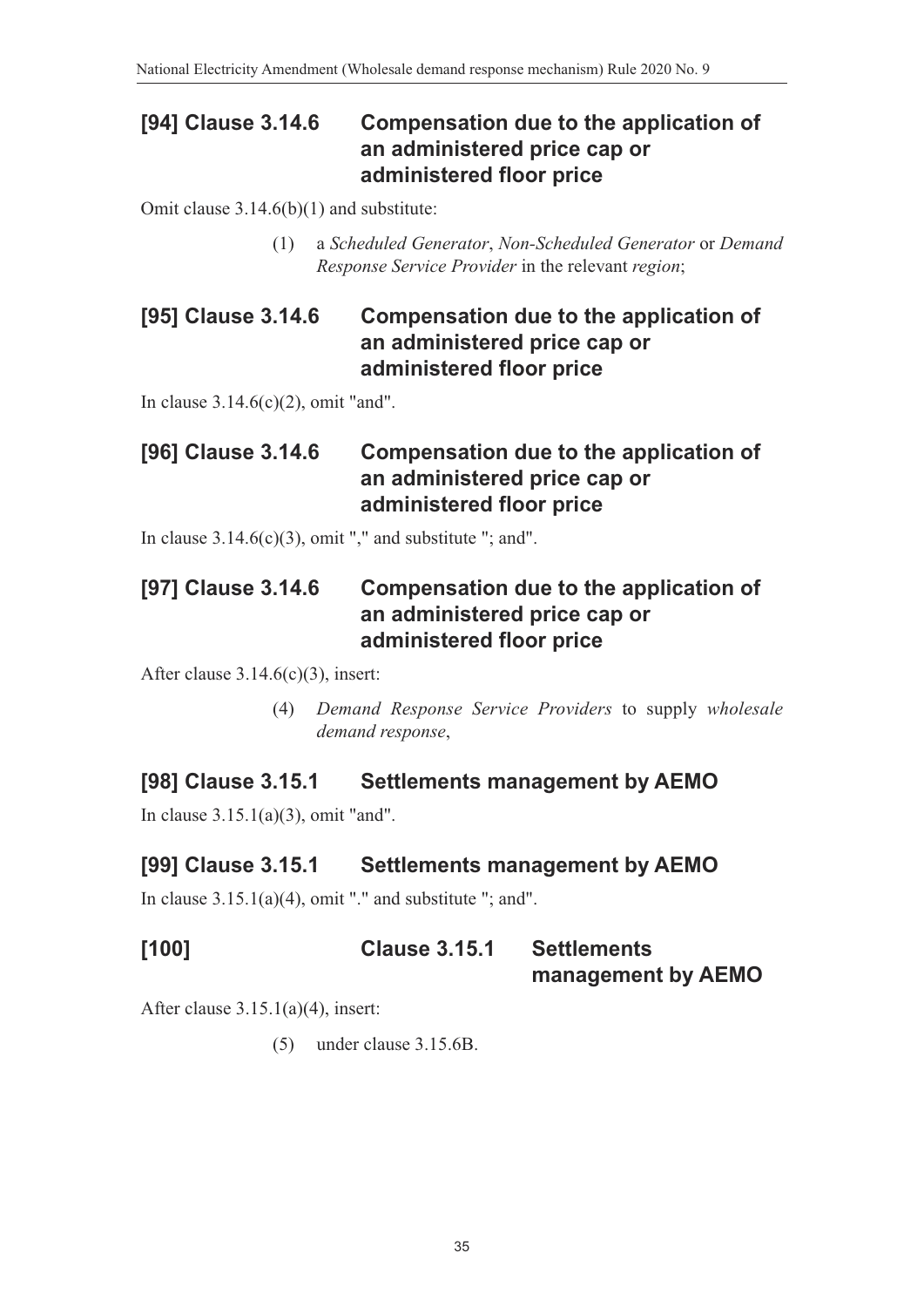### **[101] New clause 3.15.6B Wholesale demand response transactions**

After clause 3.15.6A, insert:

#### **3.15.6B Wholesale demand response transactions**

(a) In each *trading interval*, in relation to the *connection point* for a *dispatched wholesale demand response unit* in the *trading interval*, a wholesale demand response transaction occurs, which results in a *trading amount* for the relevant *Demand Response Service Provider* determined in accordance with the formula:

 $TA = (WDRSO \times TLF) \times (RRP - WDRRR)$ 

where:

- $TA =$  the *trading amount* to be determined (which will be a positive or negative dollar amount for each *trading interval*);
- WDRSQ = the *wholesale demand response settlement quantity* for the *connection point* for the *wholesale demand response unit* for the *trading interval*, expressed in MWh and calculated under paragraph (c) except that if the *wholesale demand response settlement quantity* for a *trading interval* is greater than MRCSQ for the *trading interval*, then WDRSQ equals MRCSQ for the *trading interval*;
- $MRCSQ =$  the maximum responsive component quantity for the *connection point* for the *trading interval*, expressed in MWh and calculated under paragraph (e);
- TLF = for a *transmission network connection point*, is the relevant *intra-regional loss factor* at that *connection point*, and for any other *connection point*, is the relevant *intra-regional loss factor* at the *transmission network connection point* or *virtual transmission node* to which it is assigned in accordance with clause  $3.6.2(b)(2);$
- RRP = the *regional reference price* for the *regional reference node* to which the *connection point* is assigned, expressed in dollars per MWh; and
- WDRRR = the *wholesale demand regional reimbursement rate* for the *regional reference node* to which the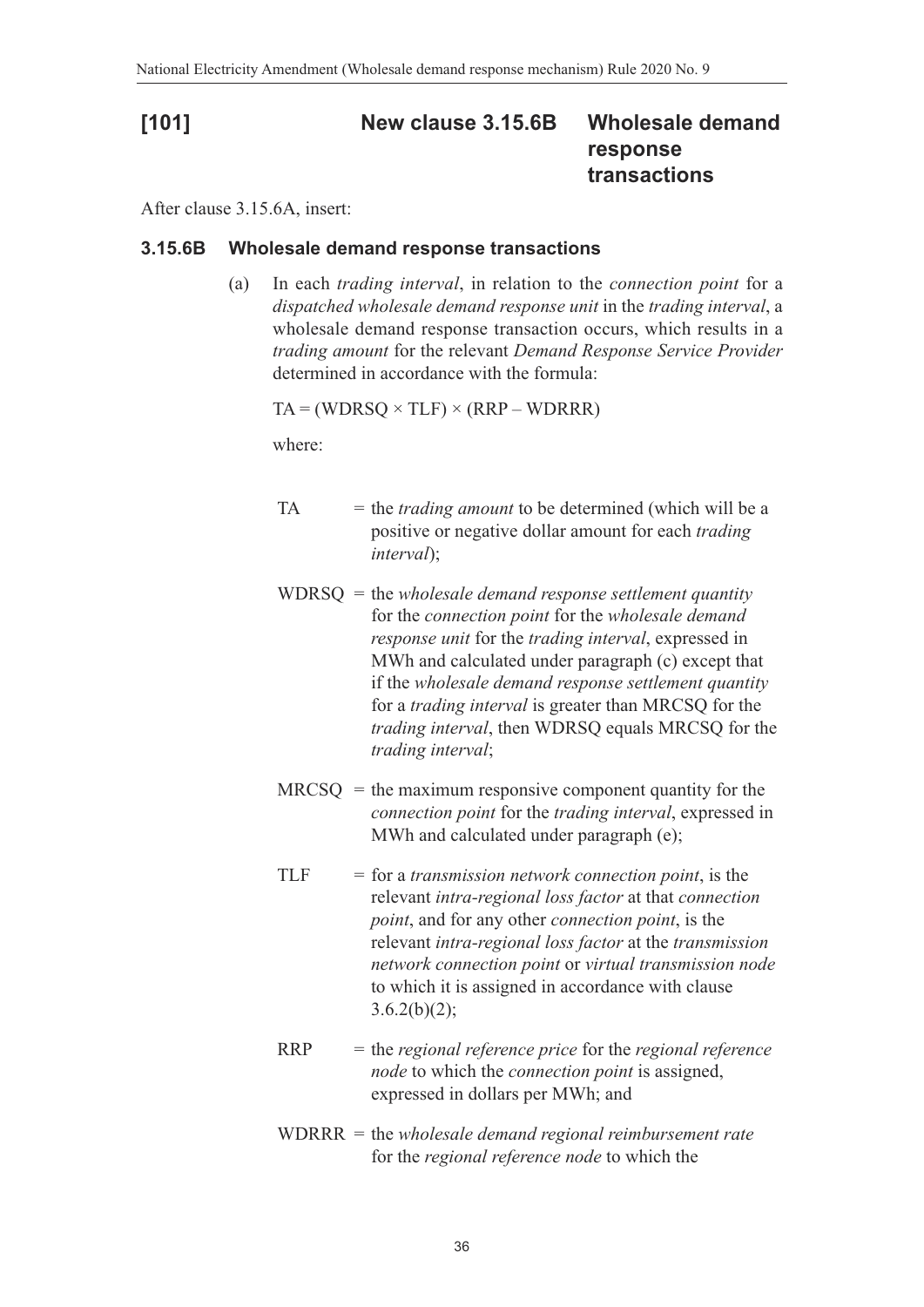*connection point* is assigned, expressed in dollars per MWh and determined under paragraph (f).

(b) In each *trading interval*, in relation to a *connection point* for a *dispatched wholesale demand response unit* in the *trading interval*, a wholesale demand response transaction occurs, which results in a *trading amount* for the *financially responsible Market Participant* for the *connection point* determined in accordance with the formula:

 $TA = (WDRSQ \times TLF) \times (WDRRR - RRP)$ 

where:

- TA = the *trading amount* to be determined (which will be a positive or negative dollar amount for each *trading interval)*;
- WDRSQ = the *wholesale demand response settlement quantity* for the *connection point* for the *wholesale demand response unit* for the *trading interval*, expressed in MWh and calculated under paragraph (c) except that if the *wholesale demand response settlement quantity* for a *trading interval* is greater than MRCSQ for the *trading interval*, then WDRSQ equals MRCSQ for the *trading interval*;
- $MRCSQ =$  the maximum responsive component quantity for the *connection point* for the *trading interval*, expressed in MWh and calculated under paragraph (e);
- TLF = for a *transmission network connection point*, is the relevant *intra-regional loss factor* at that *connection point*, and for any other *connection point*, is the relevant *intra-regional loss factor* at the *transmission network connection point* or *virtual transmission node* to which it is assigned in accordance with clause 3.6.2(b)(2);
- WDRRR = the *wholesale demand regional reimbursement rate* for the *regional reference node* to which the *connection point* is assigned, expressed in dollars per MWh and determined under paragraph (f); and
- RRP = the *regional reference price* for the *regional reference node* to which the *connection point* is assigned, expressed in dollars per MWh.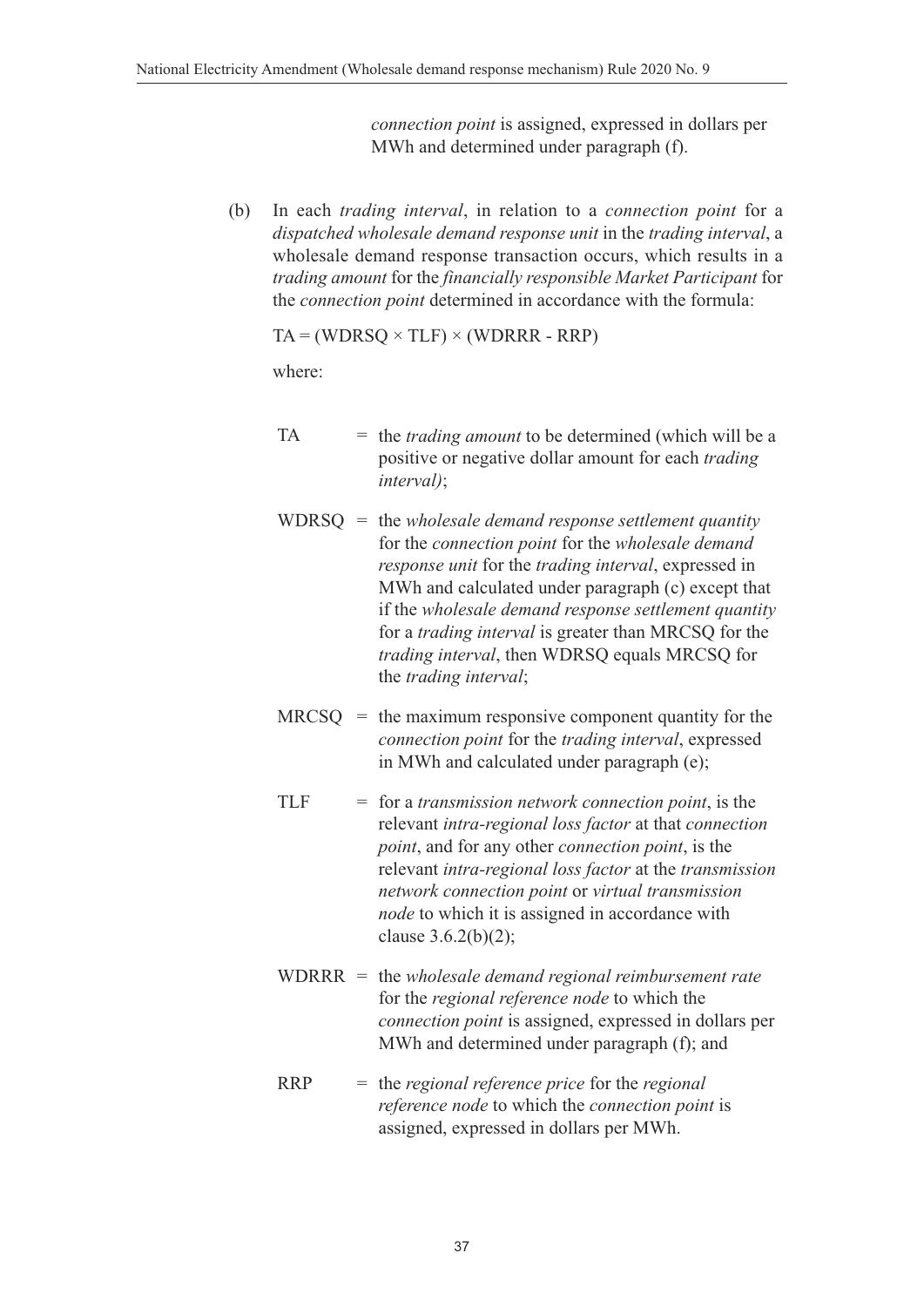(c) The *wholesale demand response settlement quantity* for a *connection point* for a *dispatched wholesale demand response unit* for a *trading interval* is determined in accordance with the formula:

 $WDRSO = -1 \times (BSO - ME) \times DLF$ 

where:

- WDRSQ = the *wholesale demand response settlement quantity* to be determined;
- BSQ = the baseline settlement quantity for the *connection point* for the *trading interval*, expressed in MWh and calculated under paragraph (d);
- ME = the amount of electrical *energy*, expressed in MWh, flowing at the *connection point* in the *trading interval*, as recorded in the *metering data* in respect of that *connection point* and that *trading interval* (expressed as a positive value where the flow is towards the *transmission network connection point* to which the *connection point* is assigned and negative value where the flow is in the other direction).
- DLF = the *distribution loss factor* applicable at the *connection point*.
- (d) The baseline settlement quantity for a *connection point* for a *wholesale demand response unit* for a *trading interval* is the *baseline* (in MWh) for the *wholesale demand response unit* for the *trading interval* (as may be subject to temporary adjustment under clause 3.10.5(b)).

#### **Note**

The definition of *baseline* in Chapter 10 states that a *baseline* is expressed as a positive value where the flow is towards the *transmission network connection point* to which the *connection point* is assigned and a negative value where the flow is in the other direction.

- (e) The maximum responsive component quantity for a *connection point* for a *wholesale demand response unit* for a *trading interval* is equal to the *maximum responsive component* for the *wholesale demand response unit* (in MW and expressed as a positive number) divided by the number of *trading intervals* in an hour.
- (f) The *wholesale demand regional reimbursement rate* for a *regional reference node* for a *trading interval* is the peak period load weighted average *spot price* for the *regional reference node* determined by the *AEMO* in accordance with paragraph (g) for the quarter in which the *trading interval* falls.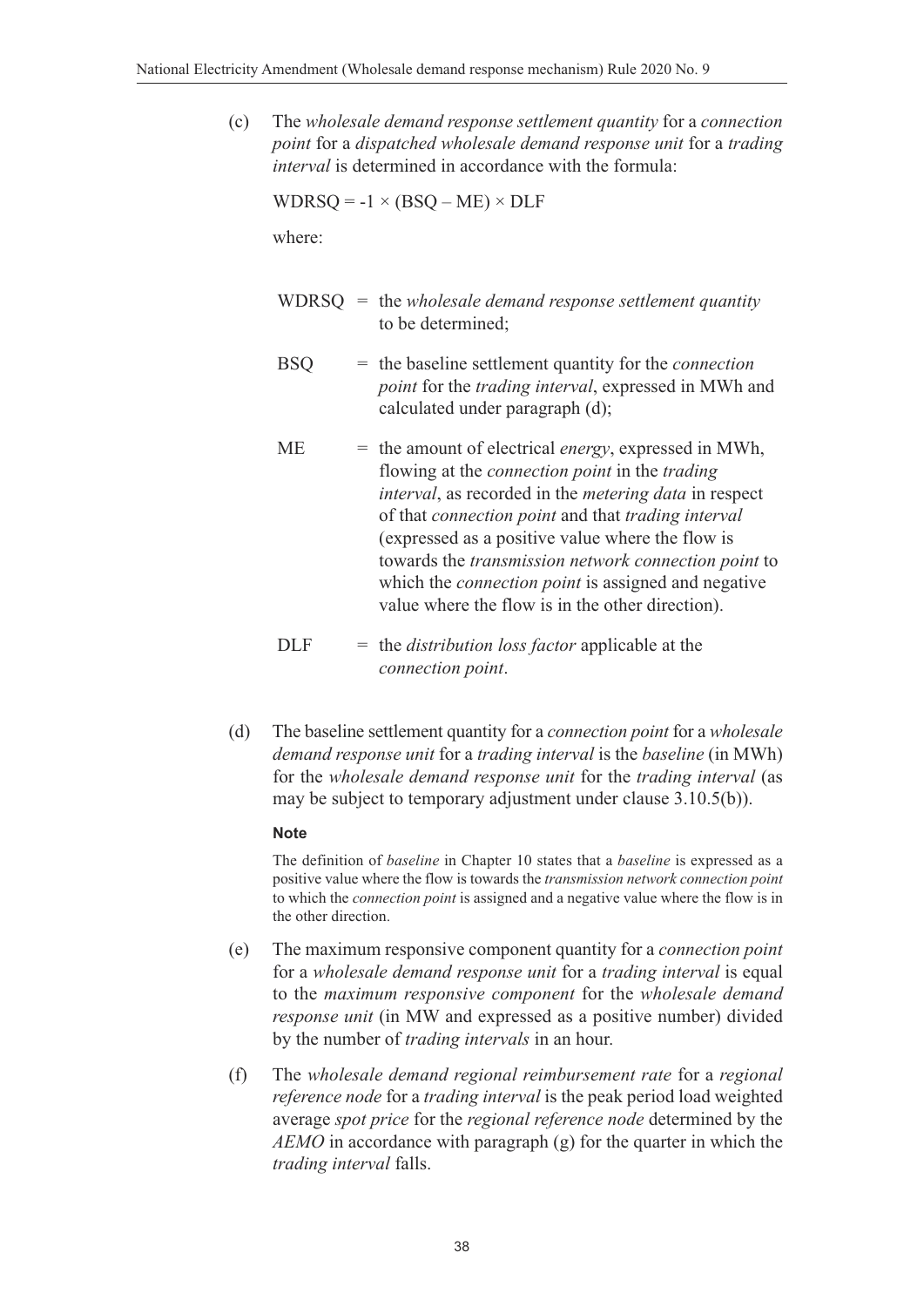(g) *AEMO* must calculate and *publish* for each quarter commencing on 1 January, 1 April, 1 July and 1 October the peak period load weighted average *spot price* for each *regional reference node* over the 12 month period ending immediately before the start of the quarter. For this purpose, peak periods are periods during the "peak load profile" specified in the contract specification Australian Peak Load Electricity Futures Contract in the ASX 24 Operating Rules of the Australian Securities Exchange as amended from time to time or, where this specification ceases to be in effect, during an equivalent peak period determined by *AEMO* acting reasonably.

### **[102] Clause 3.15.7 Payment to Directed Participants**

In clause 3.15.7(c), in the definition of AMP, after "*Scheduled Network Service Providers*", insert ", *Demand Response Service Providers*".

# **[103] Clause 3.15.9 Reserve settlements**

In clause 3.15.9(b)(2)(ii), after "*scheduled network service*", insert ", *wholesale demand response unit*".

| [104] | Clause 3.15.10 Administered price cap |
|-------|---------------------------------------|
|       | or administered floor                 |
|       | price compensation                    |
|       | payments                              |

In clause 3.15.10(a), after "*Scheduled Network Service Provider*", insert ", *Demand Response Service Provider*".

# **[105] Clause 3.20.1 Definitions**

In clause 3.20.1(b), omit "energy only" and substitute "*energy* only (including by means of *wholesale demand response*)".

# **[106] Clause 3.20.3 Reserve contracts**

In clause 3.20.3(a)(1), after "*scheduled generating units*,", insert "*wholesale demand response units*,".

# **[107] Clause 3.20.3 Reserve contracts**

In clause 3.20.3(g), after "capacity of *scheduled generating units*," insert "*wholesale demand response units*,".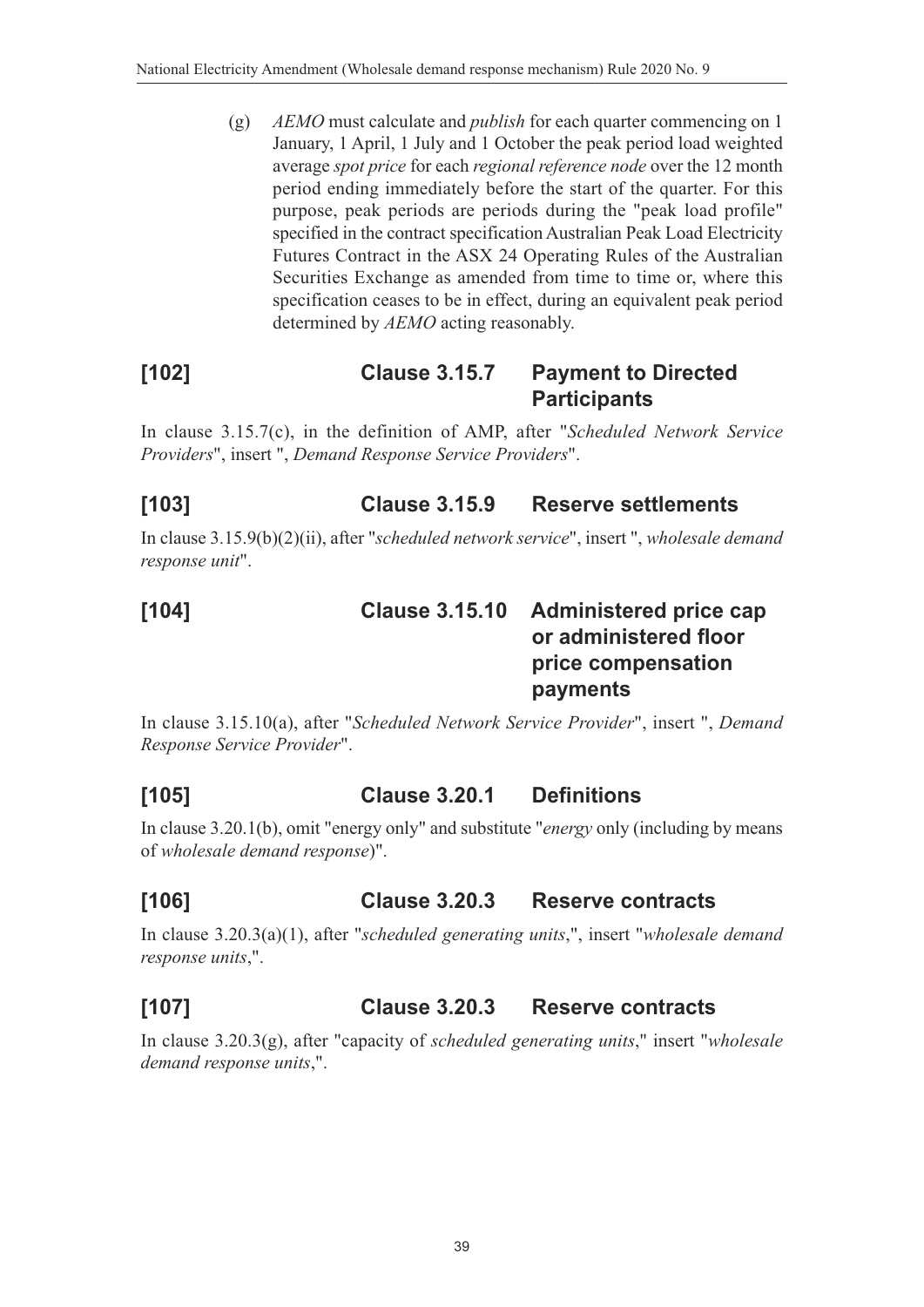#### **[108] Clause 3.20.6 Reporting on RERT by AEMO**

In clause 3.20.6(g)(2), after "*scheduled generating unit*", insert "*wholesale demand response unit,* ".

#### **[109] Clause 3.20.7 AEMO's exercise of the RERT**

In clause 3.20.7(b), after "*dispatching* a *scheduled generating unit*,", insert "*wholesale demand response unit*,".

#### **[110] Clause 3.20.7 AEMO's exercise of the RERT**

In clause 3.20.7(c), after "a *scheduled generating unit*", insert ", a *wholesale demand response unit*".

#### **[111] Clause 3.20.7 AEMO's exercise of the RERT**

In clause 3.20.7(d), after "*scheduled generating unit*,", insert "*wholesale demand response unit*,".

#### **[112] Clause 3.20.7 AEMO's exercise of the RERT**

In clause 3.20.7(d)(1), after "*scheduled generating unit*,", insert "*wholesale demand response unit*,".

#### **[113] Clause 3.20.7 AEMO's exercise of the RERT**

In clause 3.20.7(d)(2), after "*dispatch* of *scheduled generating units*,", insert "*wholesale demand response units*,".

#### **[114] Clause 3.20.7 AEMO's exercise of the RERT**

Omit clause 3.20.7(e)(1) and substitute:

- (1) the methodology, information and assumptions that *AEMO* uses to satisfy itself that a person complies with:
	- (i) clause 3.20.3(i) in relation to *generating units* or *loads* that are the subject of *unscheduled reserve contracts*; and
	- (ii) clause 3.20.3(h) in relation to *wholesale demand response units* that are the subject of *scheduled reserve contracts*;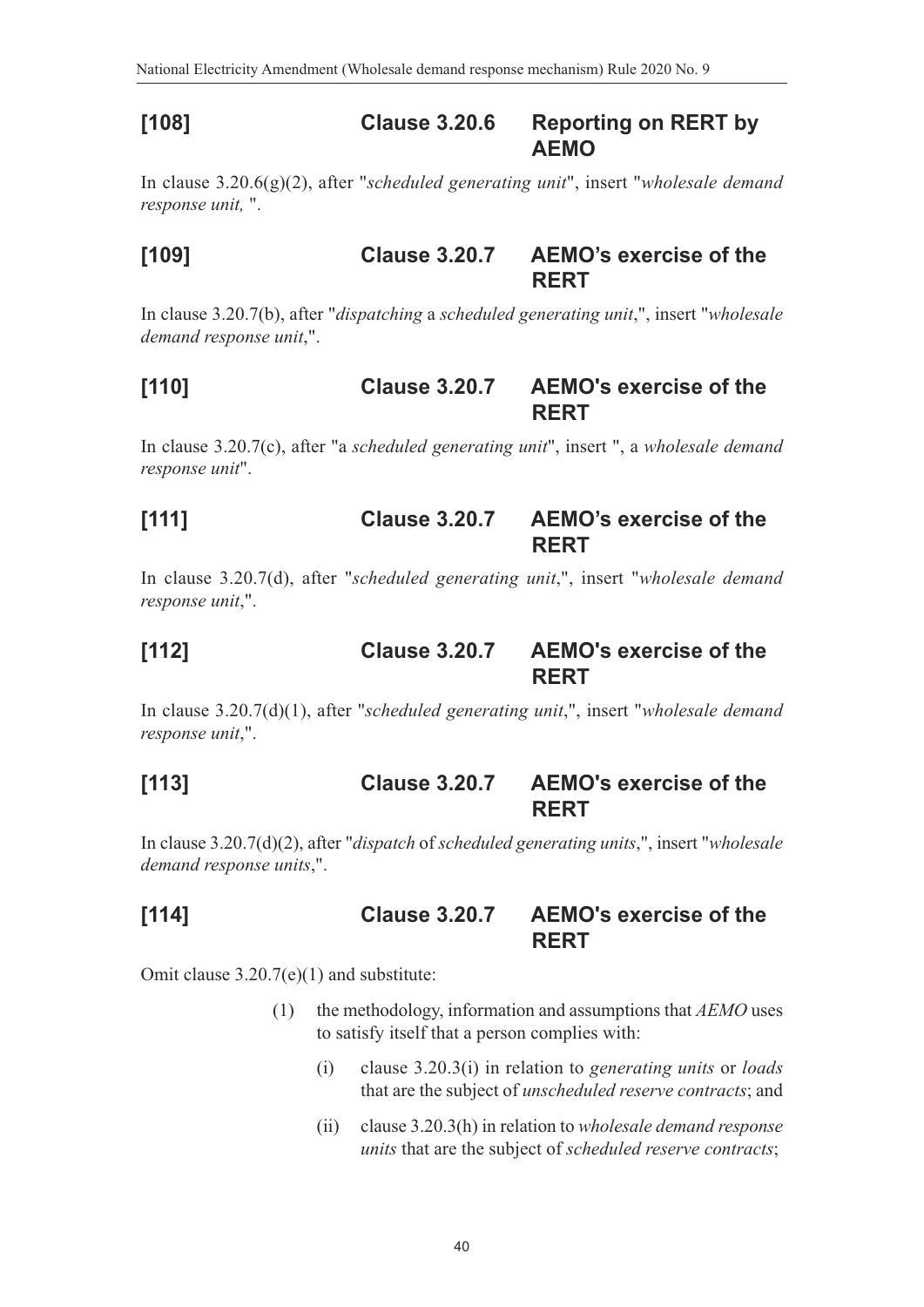#### **[115] Clause 3.20.7 AEMO's exercise of the RERT**

After clause 3.20.7(e)(1), insert:

(1A) the measures *AEMO* will adopt in order to reduce the possibility that *generating units* or *loads* likely to be *activated* under *unscheduled reserve contracts* are otherwise engaged at the time the *unscheduled reserve contracts* are required to be *activated* by *AEMO*;

#### **[116] Schedule 3.1 Bid and Offer Validation Data**

In paragraph (b) of schedule 3.1, after "each of their *scheduled loads*,", insert "*wholesale demand response units,".*

#### **[117] Schedule 3.1 Bid and Offer Validation Data**

After the "**Note**" under table "**Ancillary Service Generating Unit and Ancillary Service Load Data:**", insert a new table:

#### **Wholesale demand response unit data:**

| Data                                                                  | <b>Units of Measurement</b> |  |
|-----------------------------------------------------------------------|-----------------------------|--|
| Wholesale demand response unit information:                           |                             |  |
| Wholesale demand response unit name                                   |                             |  |
| Dispatchable unit identifier                                          |                             |  |
| Maximum responsive component of the<br>wholesale demand response unit | ΜW                          |  |
| Maximum ramp rate                                                     | MW/minute                   |  |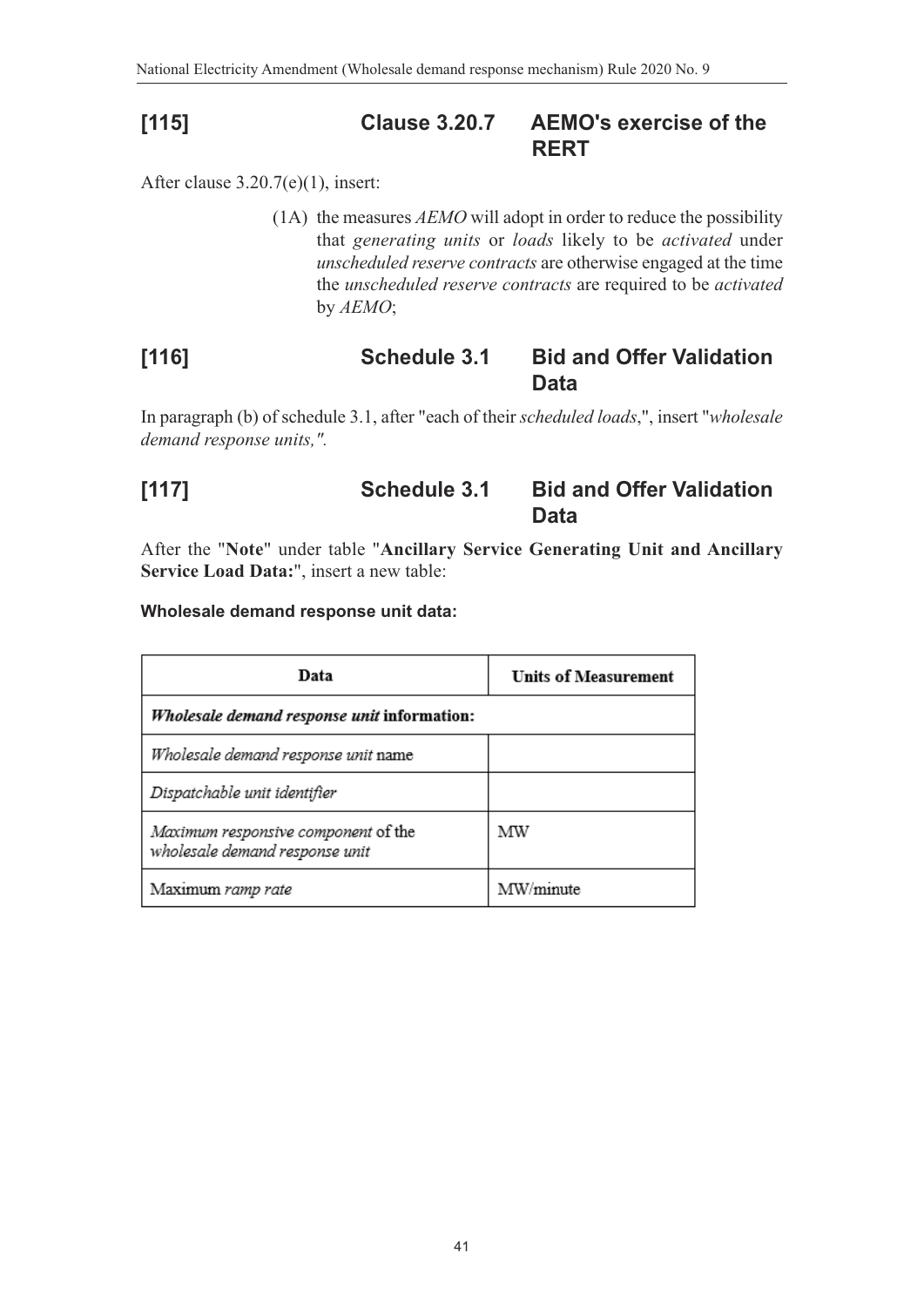# **Schedule 4 Amendment to the National Electricity Rules**

<span id="page-42-0"></span>[\(Clause 6\)](#page-2-3)

### **[1] Clause 4.1.1 Purpose**

In clause 4.1.1(a)(3)(iv), after "*semi-scheduled generating units*," insert "*wholesale demand response units*,".

#### **[2] Clause 4.3.1 Responsibility of AEMO for power system security**

In clause 4.3.1(i), after "*semi-scheduled generating units*," insert "*wholesale demand response units*,".

#### **[3] Clause 4.3.1 Responsibility of AEMO for power system security**

In clause 4.3.1(j), after "*generating units*," insert "*wholesale demand response units*,".

#### **[4] Clause 4.4.2 Operational frequency control requirements**

In clause 4.4.2(a), after "*semi-scheduled generating units*," insert "*wholesale demand response units*,".

# **[5] Clause 4.8.5 Managing declarations of conditions**

In clause 4.8.5(c)(2), after "*Market Customers,*", insert "*Demand Response Service Providers,*".

# **[6] Clause 4.9.1 Load forecasting**

In clause 4.9.1(b), after "total *generation*", insert "or *wholesale demand response*".

#### **[7] New clause 4.9.2B Dispatch instructions to Demand Response Service Providers**

After clause 4.9.2A, insert:

#### **4.9.2B Dispatch instructions to Demand Response Service Providers**

- (a) *AEMO* may, at any time, give instructions to a *Demand Response Service Provider* in relation to any of its *wholesale demand response units* nominating the level or schedule of *baseline deviation* to be achieved by the *wholesale demand response unit* over the specified period (*dispatch instructions*) in accordance with clause 4.9.5(b).
- (b) Where two or more *wholesale demand response units* have been aggregated in accordance with clause 3.8.3, paragraph (a) applies in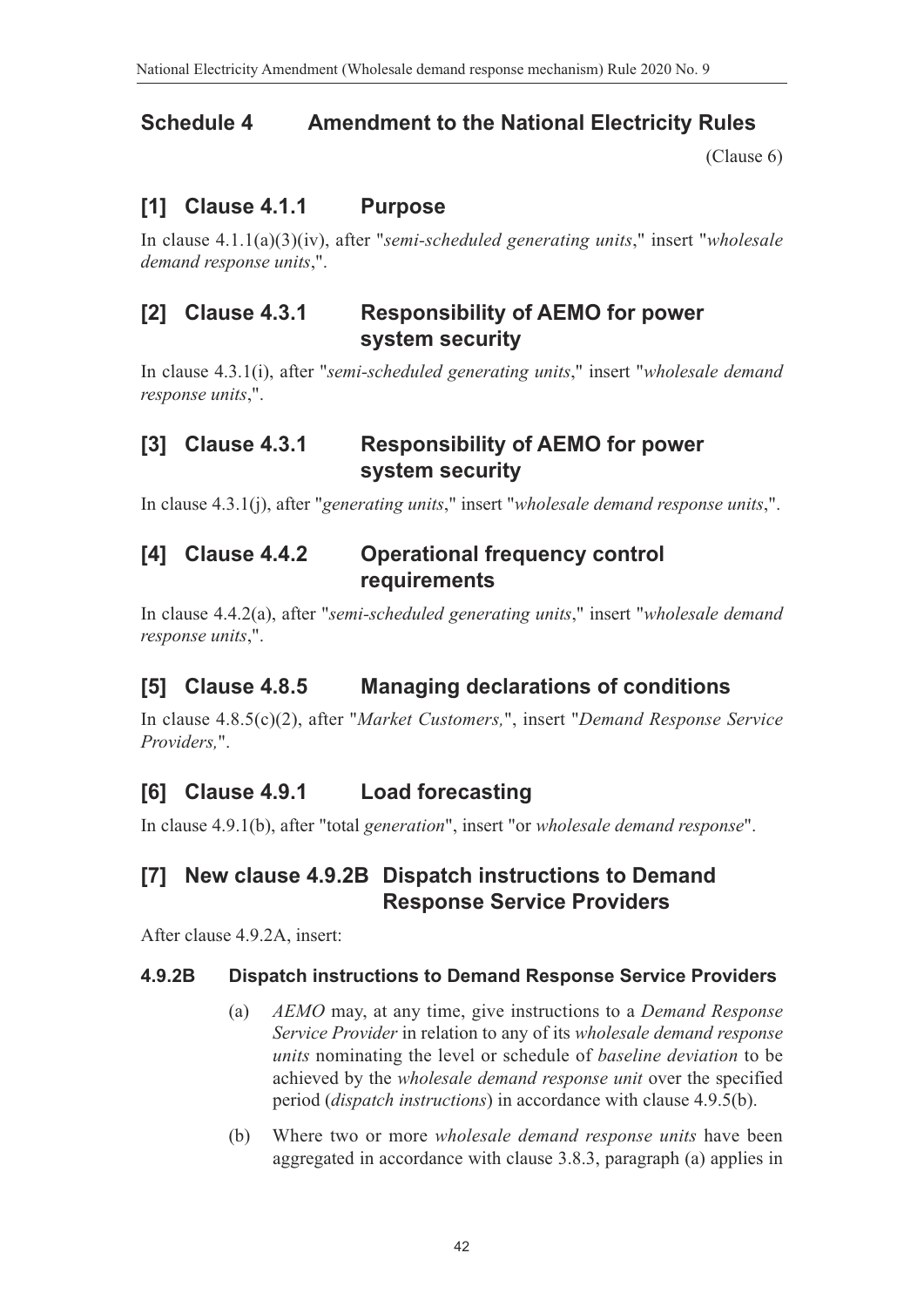respect of the aggregate *baseline deviation* of the aggregated *wholesale demand response units.*

- (c) A *baseline deviation* quantity nominated in a *dispatch instruction* must not be less than zero and must not be more than the *available capacity* of the *wholesale demand response unit* or aggregated *wholesale demand response units*.
- (d) A *Demand Response Service Provider* must, with respect to *wholesale demand response units* in relation to which a *dispatch bid* has been submitted for a particular *trading interval*, ensure that appropriate personnel or electronic facilities are available at all times to receive and immediately act upon *dispatch instructions* issued by *AEMO* to the *Demand Response Service Provider*.
- (e) *AEMO* must make, as a *power system operating procedure,* a procedure setting out arrangements for notifying a *Demand Response Service Provider* whether it is being given a *dispatch instruction* in relation to its *wholesale demand response unit* to provide *wholesale demand response* in a *trading interval.*

#### **[8] Clause 4.9.3 Instructions to Registered Participants**

In clause 4.9.3(a), omit "*load*" and substitute "*scheduled load*".

### **[9] Clause 4.9.5 Form of dispatch instructions**

After clause 4.9.5(a1), insert:

- (a2) A *dispatch instruction* for a *wholesale demand response unit* must include the following:
	- (1) specific reference to the *wholesale demand response unit* to which the *dispatch instruction* applies;
	- (2) the desired *baseline deviation* of the *wholesale demand response unit* at the end of the *trading interval* to which it relates;
	- (3) the *ramp rate* (if applicable) which is to be followed in the provision of the *baseline deviation* by the *wholesale demand response unit* or a specific target time to reach the *baseline deviation* specified in the *dispatch instruction*;
	- (4) the time the *dispatch instruction* is issued; and
	- (5) if the time at which the *dispatch instruction* is to take effect is different from the time the *dispatch instruction* is issued, the start time.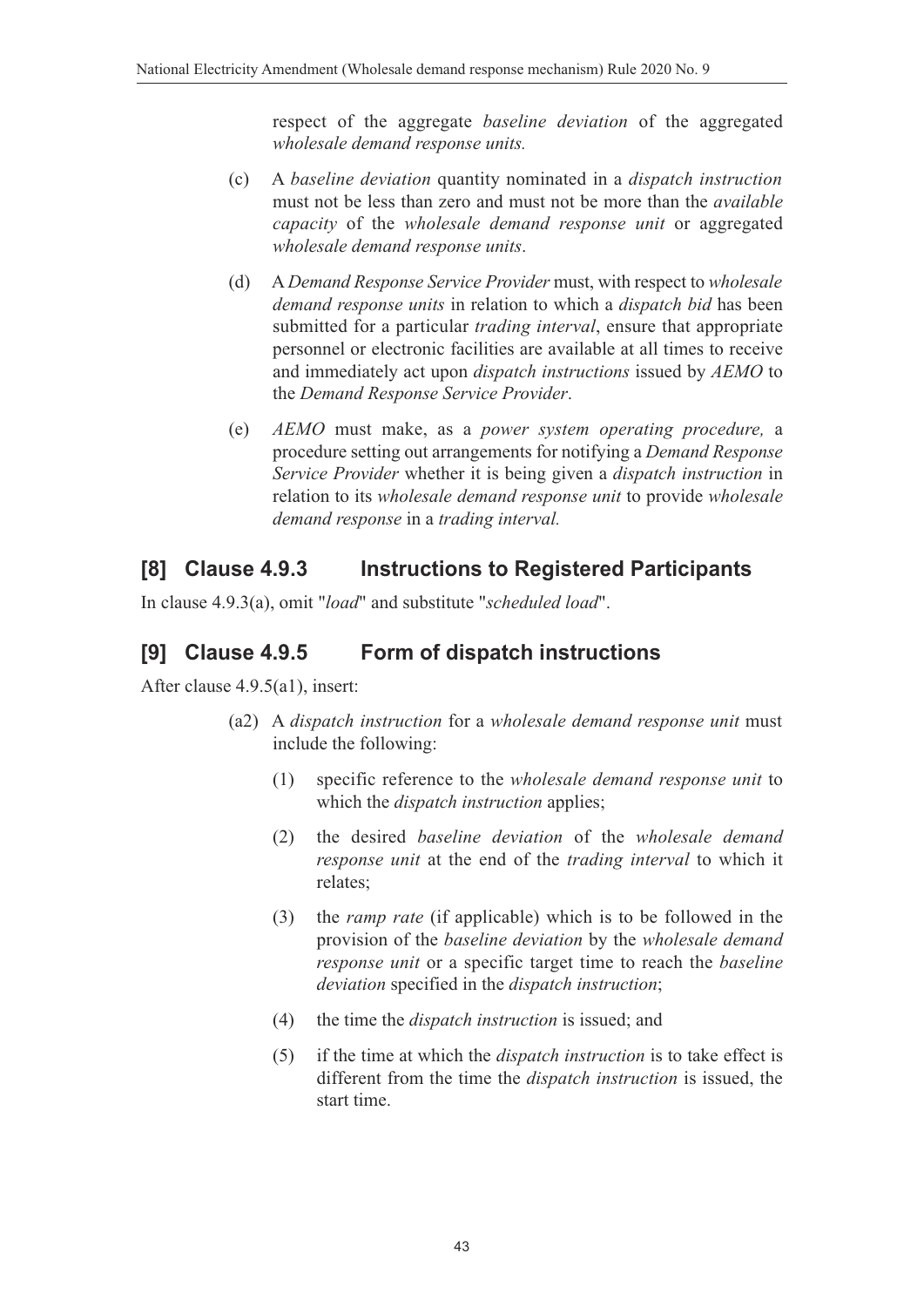#### **[10] Clause 4.9.8 General responsibilities of Registered Participants**

After clause 4.9.8(e), insert:

(f) A *Demand Response Service Provider* must ensure that each of its *wholesale demand response units* is at all times able to comply with its latest *dispatch bid*.

#### **[11] New clause 4.9.9E Wholesale demand response availability changes**

After clause 4.9.9D, insert:

#### **4.9.9E Wholesale demand response availability changes**

A *Demand Response Service Provider* must, without delay, notify *AEMO* of any event which has changed or is likely to change the availability of any of its *wholesale demand response units*, as soon as the *Demand Response Service Provider* becomes aware of the event.

### **[12] Clause 4.11.1 Remote control and monitoring devices**

After clause 4.11.1(c), insert:

(c1) A *Demand Response Service Provider* must in respect of its *wholesale demand response units* arrange the installation and maintenance of all *remote control equipment* and *remote monitoring equipment* in accordance with the standards and protocols determined and advised by *AEMO* for use in the relevant *control centre*.

# **[13] Clause 4A.E.1 Qualifying contracts**

In clause 4A.E.1(b)(2), omit "of" and substitute "for".

# **[14] Clause 4A.E.1 Qualifying contracts**

In clause 4A.E.1(c), omit "person curtails" and substitute "person provides demand response (including *wholesale demand response*) by curtailing".

# **[15] Clause 4A.E.1 Qualifying contracts**

In clause 4A.E.1(e), after "curtailment", insert "or the provision by a liable entity of *wholesale demand response*".

### **[16] Clause 4A.F.3 Share of one-in-two year peak demand forecast**

Omit clause 4A.F.3(b)(3) and substitute: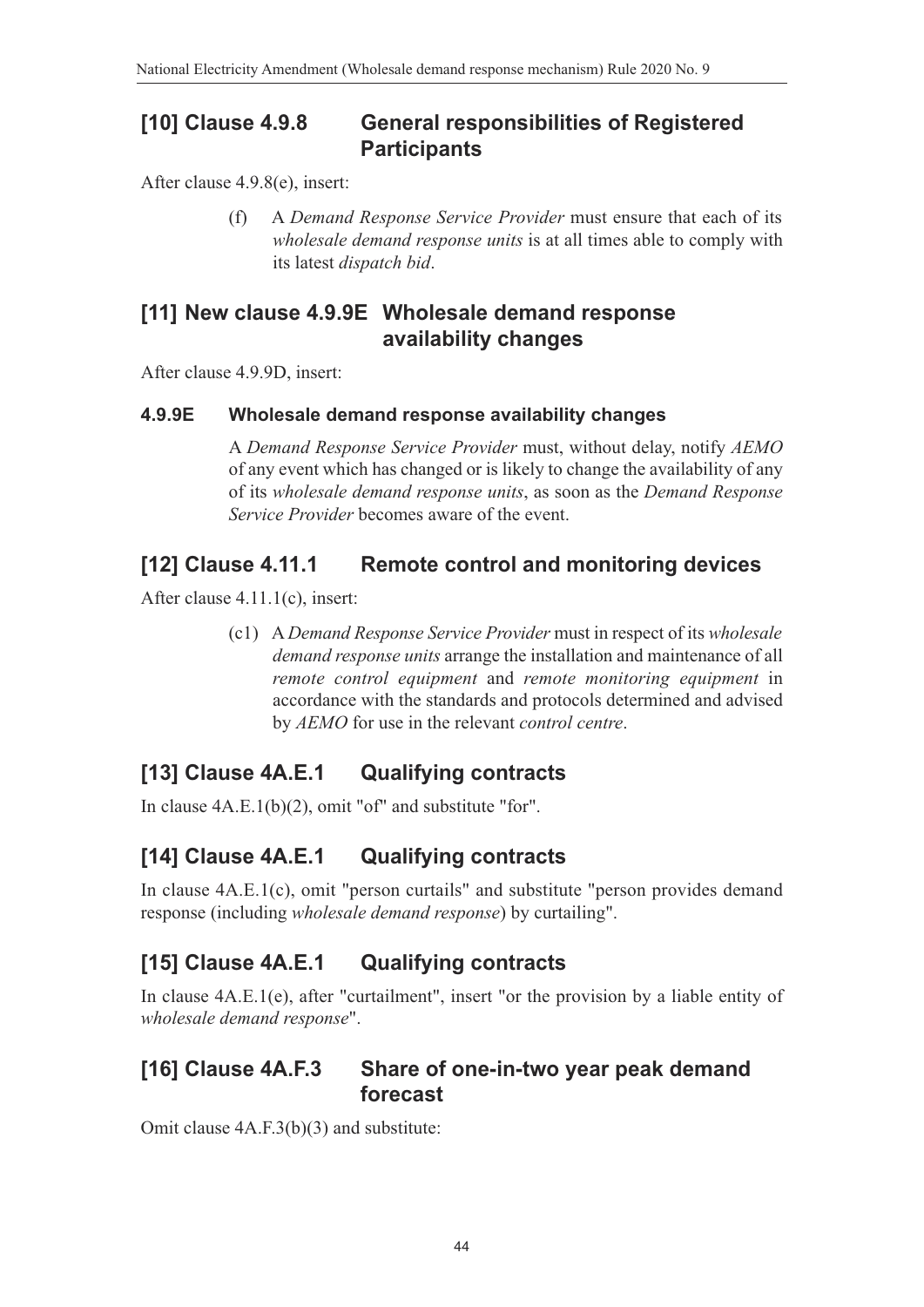- (3) the quantity in subparagraph (1) or (2) (as applicable) is to be adjusted by adding:
	- (i) the liable entity's measured actual demand response (other than *wholesale demand response*) under a qualifying contract at each *connection point* for which it is *financially responsible* for the compliance TI, or registered if an opt-in customer, multiplied by the *distribution loss factor* for that *connection point*; and
	- (ii) the *wholesale demand response settlement quantity* for each *connection point* for which the liable entity is *financially responsible* for the compliance TI;

#### **[17] Clause 4A.F.3 Share of one-in-two year peak demand forecast**

Omit clause 4A.F.3(d) and substitute:

- (d) The adjusted peak demand for a compliance TI is the actual demand for the *region* in that compliance TI as determined under clause 4A.A.4(b) adjusted for:
	- (1) the measured actual demand response of all liable entities during that compliance TI (other than *wholesale demand response*) as determined in accordance with the *PoLR cost procedures*; and
	- (2) the *wholesale demand response settlement quantities* for that compliance TI for all *connection points* for which a liable entity is *financially responsible.*

### **[18] Chapter 7, Part F Security of metering installation and energy data**

In Chapter 7, above rule 7.15, in the title of Part F, after "and energy data", insert "and baseline data".

# **[19] Clause 7.15.5 Access to data**

In the title of clause 7.15.5, after "Access to", insert "energy".

# **[20] Clause 7.15.5 Access to energy data**

In clause 7.15.5(f)(3), omit "and".

# **[21] Clause 7.15.5 Access to energy data**

In clause 7.15.5(f)(4), insert "an" before "*Exempt Embedded Network Service Provider*".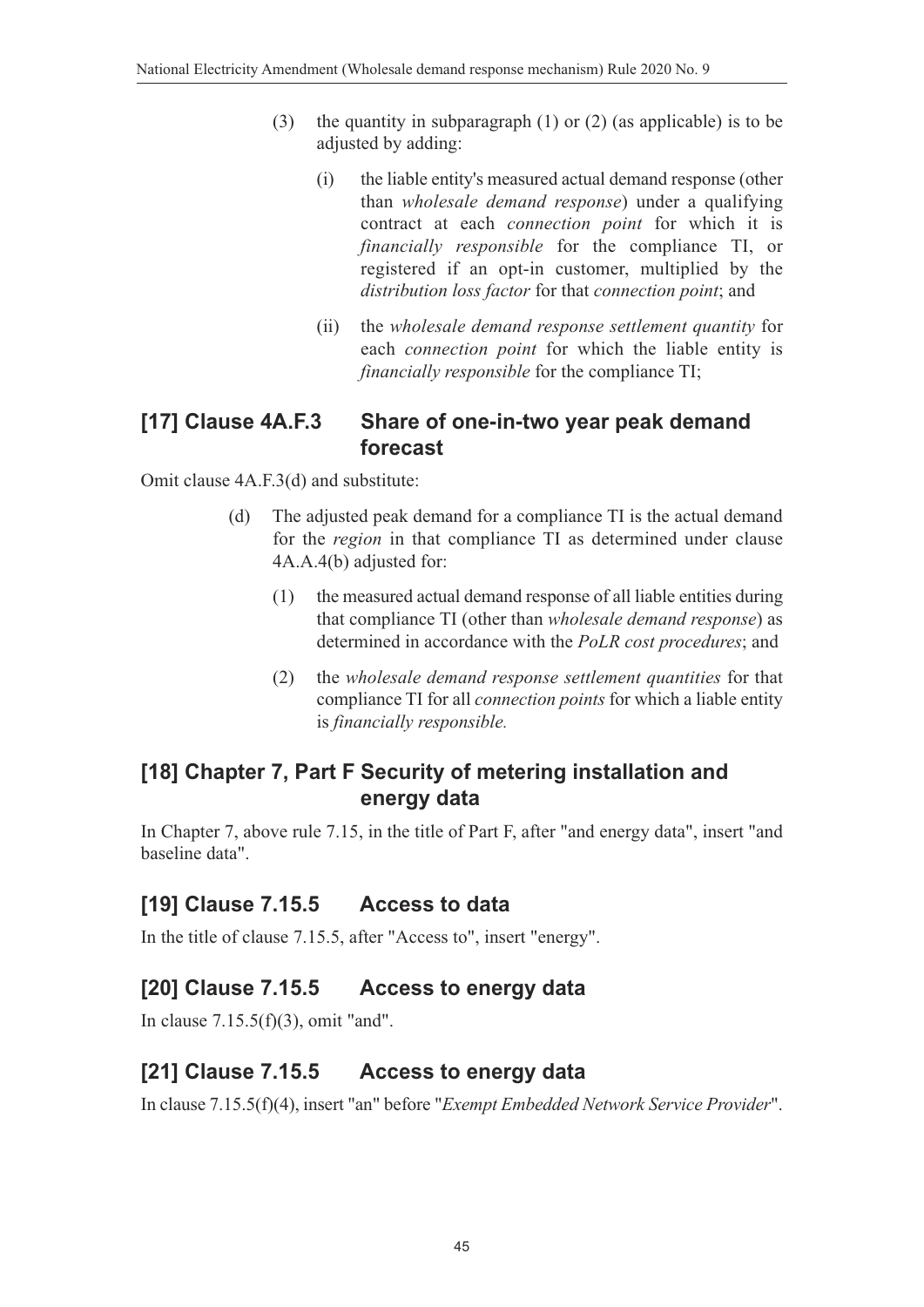# **[22] Clause 7.15.5 Access to energy data**

In clause 7.15.5(f)(4), omit "*metering data*," and substitute "*metering data*; and".

### **[23] Clause 7.15.5 Access to energy data**

After clause 7.15.5(f)(4), insert:

(5) a *Demand Response Service Provider* may access or receive *NMI Standing Data* or *metering data,*

#### **[24] New clause 7.15.6 Access to baseline data**

After clause 7.15.5, insert:

#### **7.15.6 Access to baseline data**

- (a) *Baseline data* is confidential and must be treated as *confidential information* in accordance with the *Rules*.
- (b) For the purposes of clause 8.6.2(c), the *retail customer* for the *connection point* for a *wholesale demand response unit* is deemed to have provided the *baseline data* relating to the *wholesale demand response unit*.
- (c) A *Demand Response Service Provider* for a *wholesale demand response unit* must if requested by the *retail customer* at the *connection point* for the *wholesale demand response unit* provide to the *retail customer* the *baseline data* relating to the *wholesale demand response unit*.
- (d) *AEMO* must provide *baseline data* and access to *baseline data* in accordance with paragraphs (e) and (f).
- (e) A *Demand Response Service Provider* may access and receive *baseline data* relating to its *wholesale demand response units*.
- (f) A *retailer* may access and receive *baseline data* relating to a *wholesale demand response unit* if the *retailer* is the *financially responsible Market Participant* for the *connection point* for the *wholesale demand response unit*.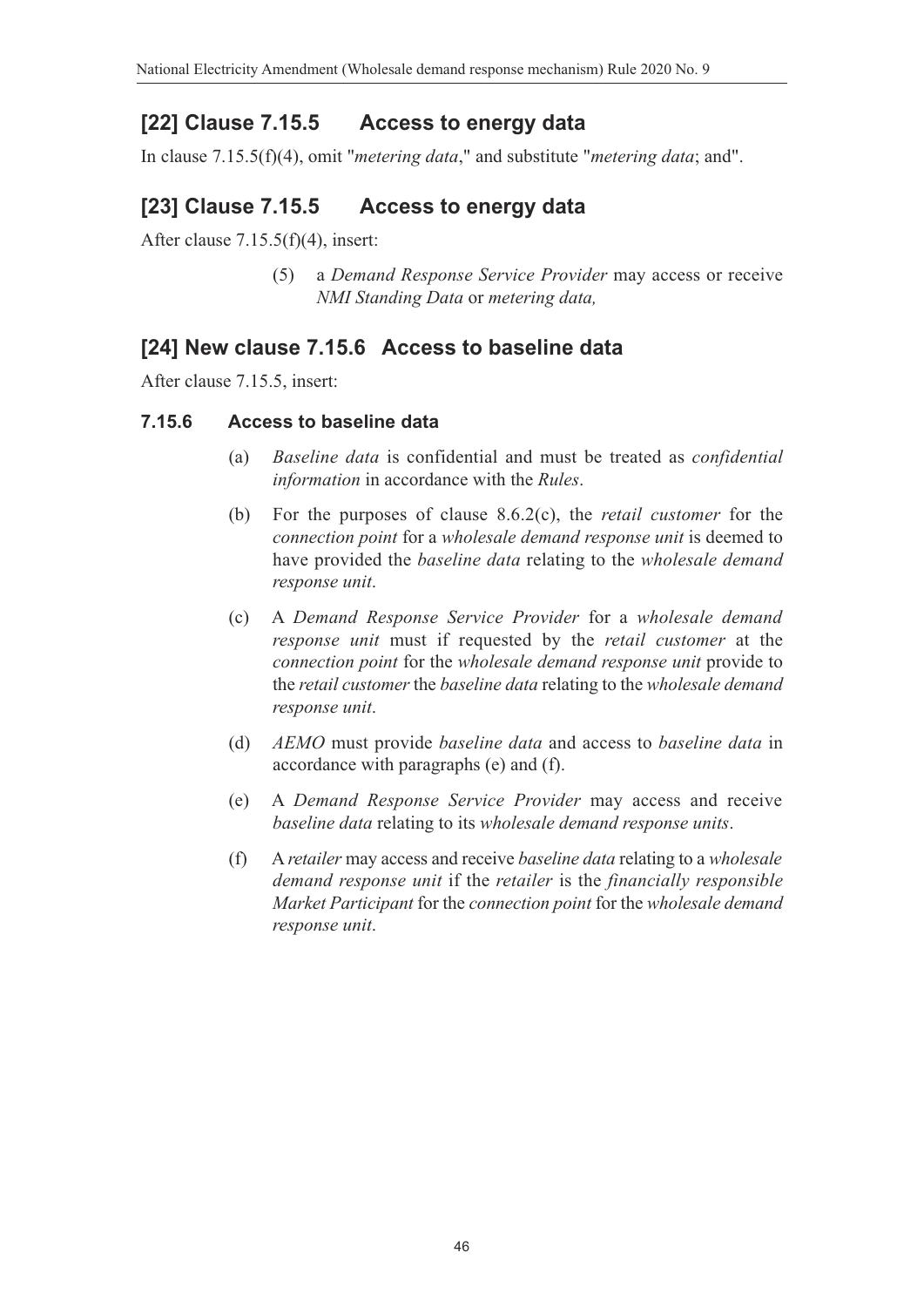#### **Schedule 5 Amendment to the National Electricity Rules**

<span id="page-47-0"></span>[\(Clause 7\)](#page-2-4)

#### **[1] Chapter 10 New definitions**

In chapter 10, insert the following new definitions in alphabetical order:

#### *abnormal baseline notice*

A notice given to *AEMO* in accordance with clause 3.10.5(b) and the *abnormal baseline notice procedures*.

#### *abnormal baseline notice procedures*

The procedures which may be made by AEMO under clause 3.10.5.

#### *baseline*

For a *wholesale demand response unit*:

- (a) when the *wholesale demand response unit* is not being *dispatched* to provide *wholesale demand response*, a forecast of the amount of electrical *energy* flowing at the *connection point* for the *wholesale demand response unit*; and
- (b) when the *wholesale demand response unit* is being *dispatched* to provide *wholesale demand response*, an estimate of what the amount of electrical *energy* flowing at the *connection point* for the *wholesale demand response unit* would have been if the *wholesale demand response unit* had not been *dispatched*,

in each case calculated in accordance with clause 3.10.5 and expressed as a positive value where the flow is towards the *transmission network connection point* to which the *connection point* is assigned and a negative value where the flow is in the other direction.

#### *baseline compliance testing*

Testing in accordance with arrangements determined by *AEMO* under clause 3.10.2(d) to determine whether a *baseline methodology* when applied to a *wholesale demand response unit* produces a *baseline* that satisfies the *baseline methodology metrics*.

#### *baseline compliance standard*

Has the meaning given in clause 3.10.4(a).

#### *baseline data*

The following information in relation to a *wholesale demand response unit*: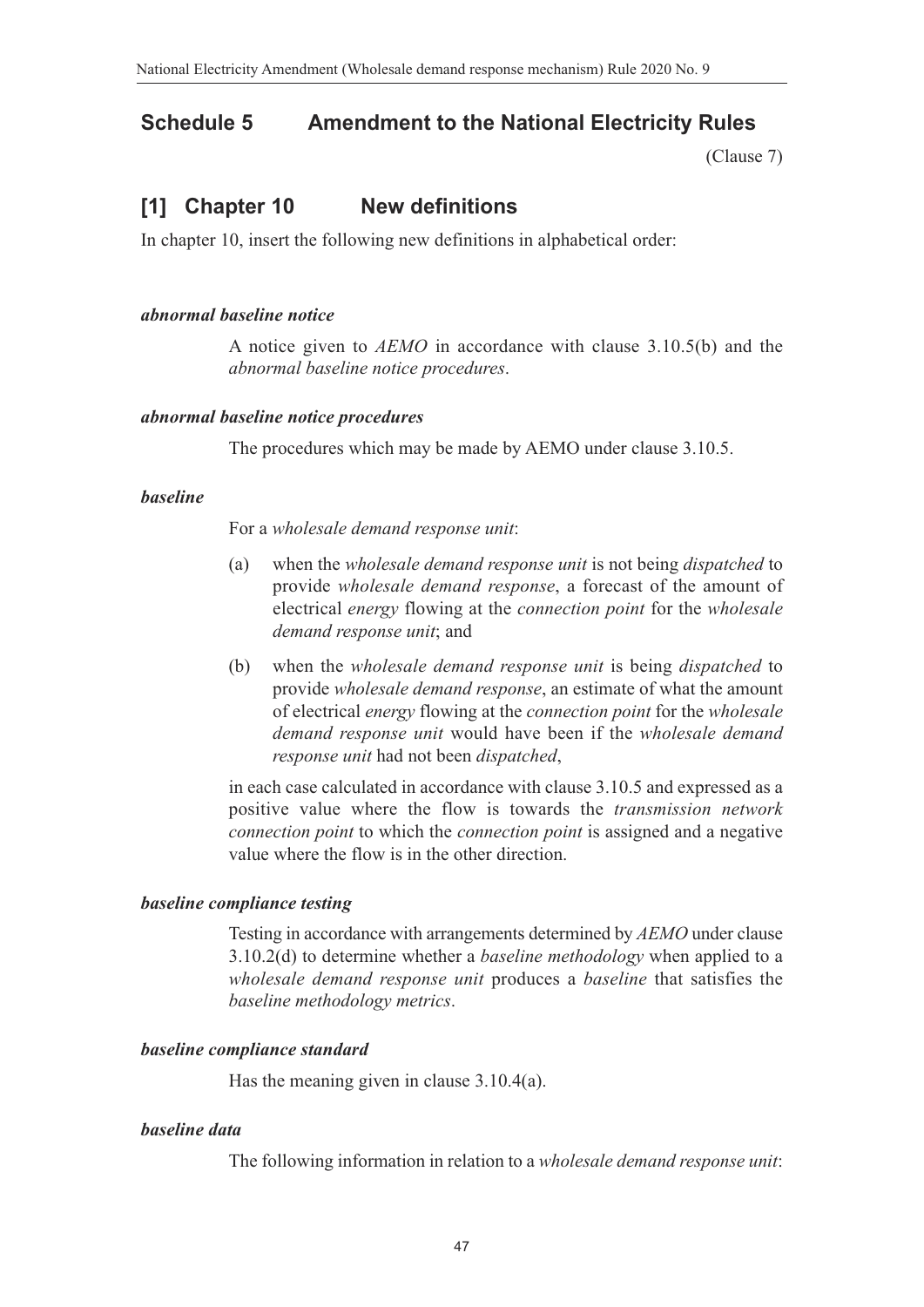- (a) the *baseline methodology* and *baseline settings* approved for application to the *wholesale demand response unit*;
- (b) the *maximum responsive component* of the *wholesale demand response unit*; and
- (c) periods when the *wholesale demand response unit* has been *dispatched* to provide *wholesale demand response* and the quantity of *wholesale demand response* provided.

#### *baseline deviation*

For a *wholesale demand response unit* in a period, a deviation between the amount of electrical energy flowing at the *connection point* for the *wholesale demand response unit* in the period and the *baseline* of the *wholesale demand response unit* for the period.

#### *baseline deviation offset*

In relation to *baseline deviation* by a *dispatched wholesale demand response unit* in the period for which it is *dispatched*, electrical *energy* flowing at another *connection point* in the period that directly or indirectly offsets any part of the *baseline deviation* of the *wholesale demand response unit* in that period including where the offset occurs due to or by reason of:

- (a) the relevant *wholesale demand response activity* or an activity connected with or undertaken in conjunction with the *wholesale demand response activity*; or
- (b) the configuration of the *wholesale demand response unit* or any *facility* associated with the *wholesale demand response unit*.

#### *baseline methodology*

A methodology to determine a *baseline* for a *wholesale demand response unit*.

#### *baseline methodology metrics*

Parameters determined by *AEMO* in accordance with clause 3.10.2(a) for assessing the *baseline* produced by a *baseline methodology* when applied to a *wholesale demand response unit* using applicable *baseline settings*.

#### *baseline non-compliant*

Has the meaning given in clause 3.10.4(b).

#### *baseline settings*

Has the meaning given in clause 3.10.3(b).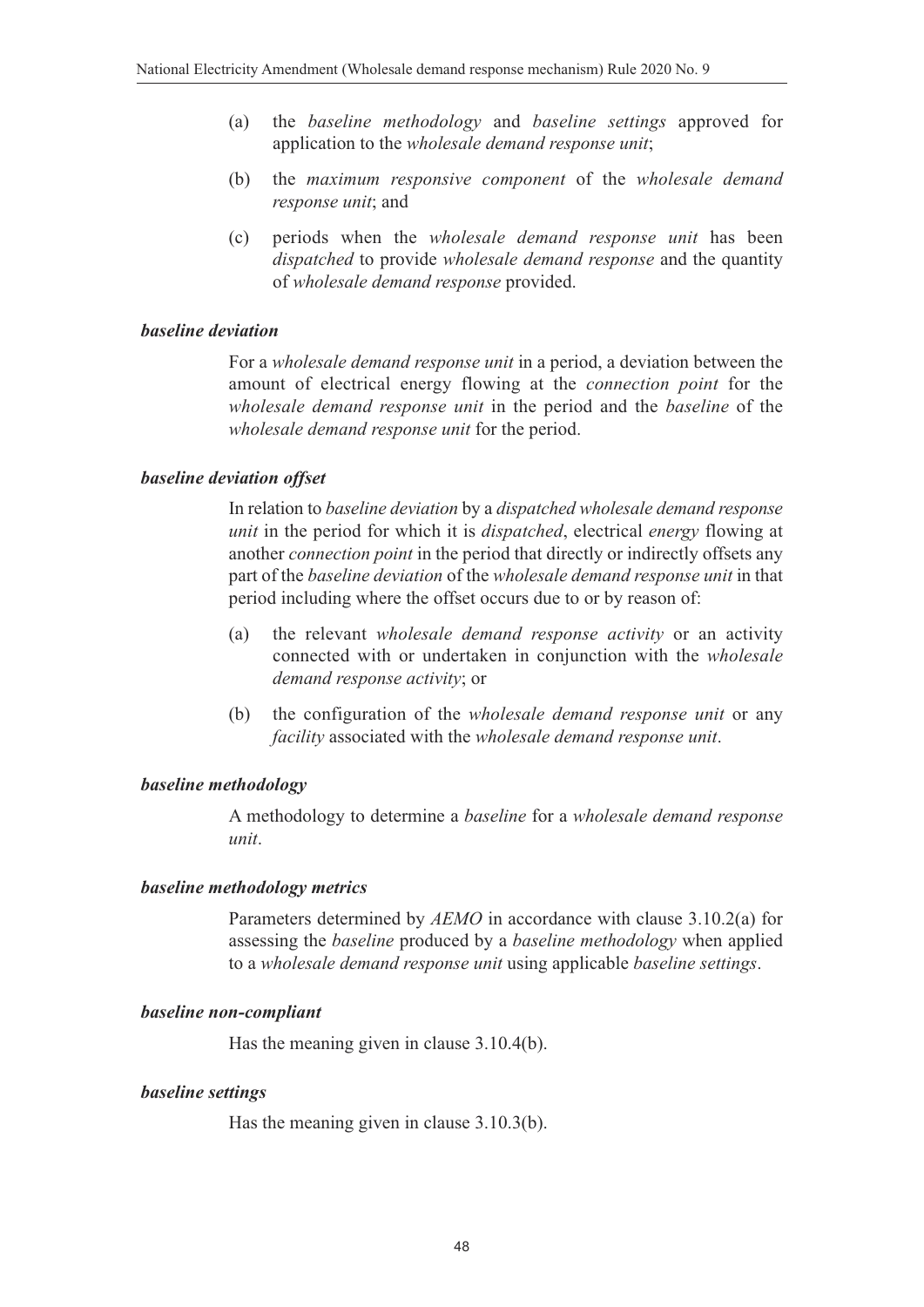#### *Demand Response Service Provider*

A person who offers and provides *load* as either or both:

- (a) *wholesale demand response* in respect of a *wholesale demand response unit*; and
- (b) a *market ancillary service* in respect of *ancillary service load*,

and who is registered by *AEMO* as a *Demand Response Service Provider* under Chapter 2. The relevant person does not need to be the *Market Customer* for the relevant *load*.

#### *dispatch bid price*

The price submitted for a *price band* and a *trading interval* in a *dispatch bid*.

#### *dispatched wholesale demand response unit*

In a *trading interval*, a *wholesale demand response unit* which has received instructions from *AEMO* as part of *central dispatch* to provide *wholesale demand response* in the *trading interval*.

#### *dispatched wholesale demand response*

The *wholesale demand response* which has been *dispatched* as part of *central dispatch*.

#### *maximum responsive component*

The maximum quantity (in MW) of *wholesale demand response* that a *wholesale demand response unit* is able to provide in accordance with the *Rules*.

For *wholesale demand response units* aggregated in accordance with clause 3.8.3, the *maximum responsive component* specified by *AEMO* as a condition of aggregation under clause 3.8.3(b3) (if any) or otherwise, the aggregate *maximum responsive component* of the aggregated *wholesale demand response units*.

#### *qualifying load*

Has the meaning given in clause 2.3.6(m).

#### *small customer load*

Has the meaning given in clause 2.3.6(m).

#### *spot price exposed*

A *wholesale demand response unit* is *spot price exposed* in relation to a *trading interval* if: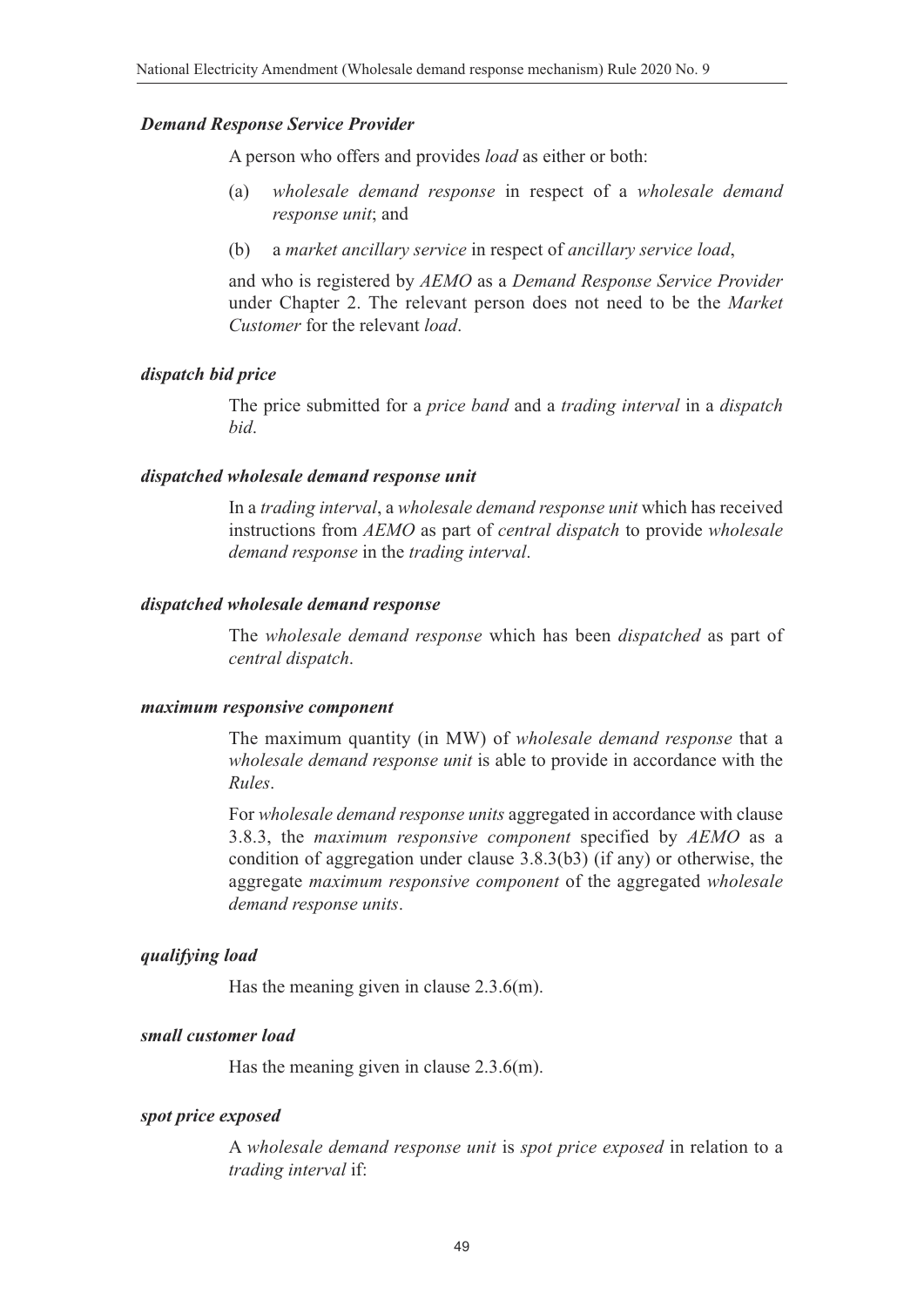- (a) the price:
	- (1) for electricity consumed in that *trading interval* at any *connection point* for the *wholesale demand response unit* (or that would have been consumed but for a reduction in demand); and
	- (2) payable by a *retail customer* to the *financially responsible Market Participant* for the *connection point* or its *related body corporate*,

is equal to, or varies by reference to, the *spot price* in that *trading interval*; or

- (b) the price:
	- (1) for or in respect of electricity supplied to the *transmission or distribution network* in that *trading interval* at any *connection point* for the *wholesale demand response unit*; and
	- (2) payable by the *financially responsible Market Participant* for the *connection point* or its *related body corporate* to a *retail customer*,

is equal to, or varies by reference to, the spot price in that *trading interval*.

#### *wholesale demand regional reimbursement rate*

The rate determined in accordance with clause 3.15.6B(f).

#### *wholesale demand response*

Means a *baseline deviation* achieved by (as applicable to a *wholesale demand response unit*):

- (a) reducing the consumption of electricity; or
- (b) increasing the export of electricity; or
- (c) reducing the consumption of electricity and starting to export electricity,

at the *connection point* of the *wholesale demand response unit* in response to a *dispatch instruction* but only to the extent:

- (d) resulting from *wholesale demand response activity*; and
- (e) there is no *baseline deviation offset*.

#### *wholesale demand response activity*

An activity in relation to a *wholesale demand response unit* for which both of the following criteria are satisfied: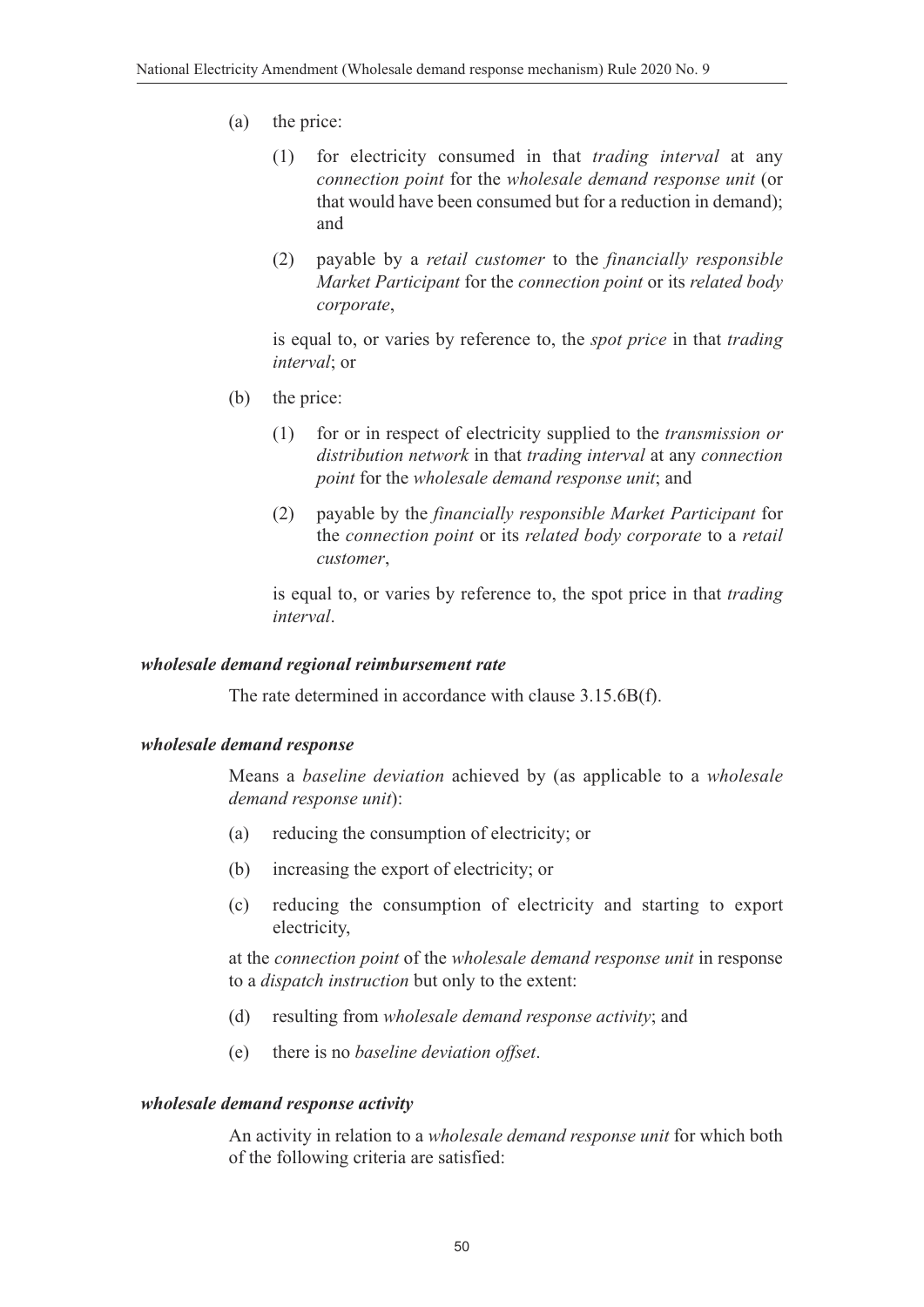- (a) the activity is undertaken for the purpose of achieving a *baseline deviation* in a period in accordance with a *dispatch instruction* relating to the *wholesale demand response unit* and period; and
- (b) the activity would not be undertaken but for the *dispatch instruction*.

#### *wholesale demand response constraint*

A limitation on the capability of a *wholesale demand response unit* to provide *wholesale demand response* at the level that would occur if the limitation were removed.

#### *wholesale demand response dispatch bid*

A notice submitted by a *Demand Response Service Provider* to *AEMO* relating to the *dispatch* of a *wholesale demand response unit* in accordance with clause 3.8.7B.

#### *wholesale demand response guidelines*

Guidelines made by *AEMO* under clause 3.10.1.

#### *wholesale demand response participation guidelines*

Guidelines made by the *AER* under clause 3.8.2A(g).

#### *wholesale demand response settlement quantity*

The quantity determined for a *wholesale demand response unit* under clause 3.15.6B(c).

#### *wholesale demand response unit*

- (a) A *load* which has been classified in accordance with Chapter 2 as a *wholesale demand response unit*.
- (b) For the purposes of Chapter 3 (except clause 3.8.2A and rule 3.15) and rule 4.9, two or more *wholesale demand response units* referred to in paragraph (a) that have been aggregated in accordance with clause 3.8.3.

#### **[2] Chapter 10 Substituted definitions**

In chapter 10, substitute the following definitions:

#### *AEMO intervention event*

An event where *AEMO* intervenes in the *market* under the *Rules* by:

(a) issuing a *direction* in accordance with clause 4.8.9; or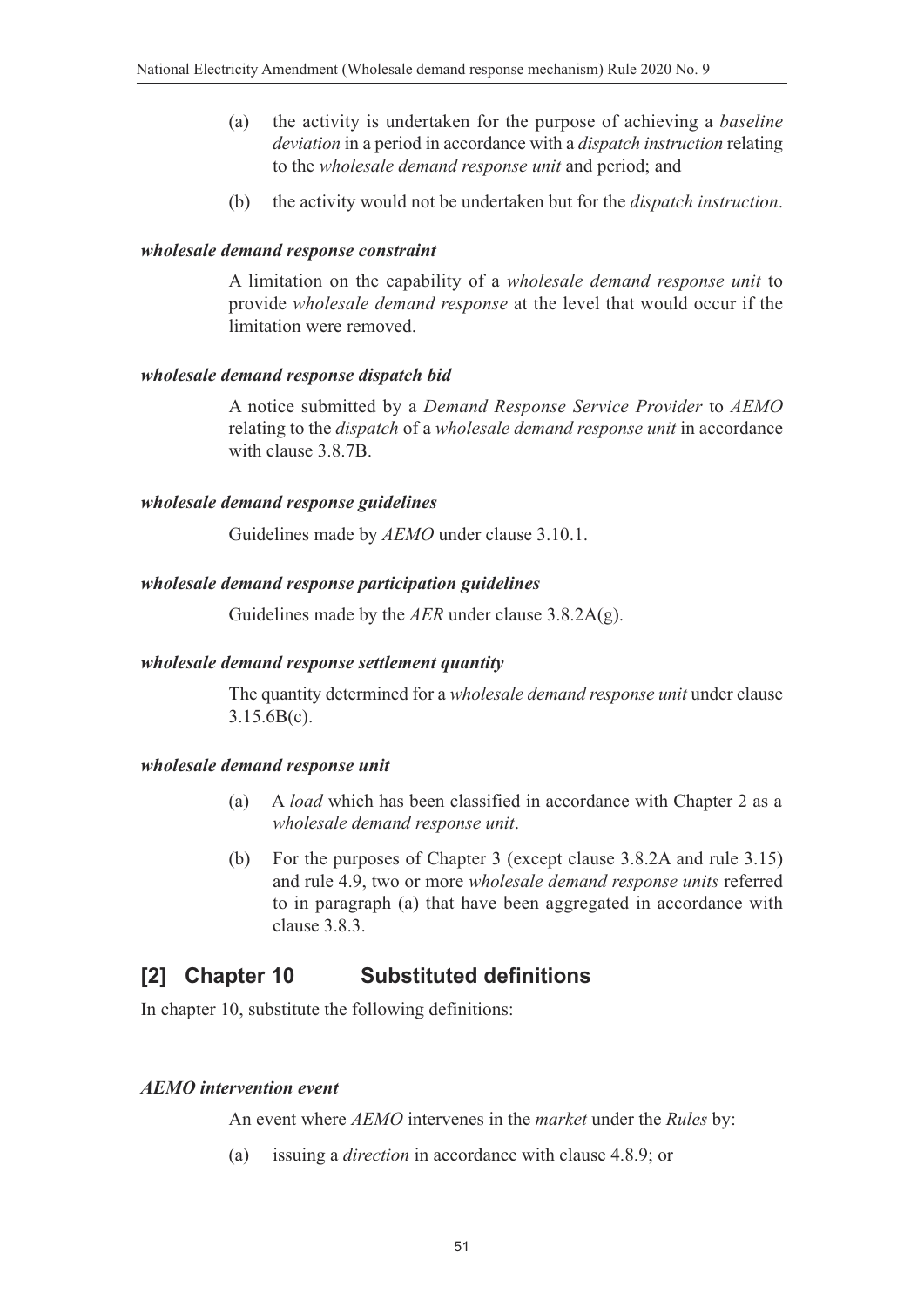- (b) exercising the *reliability and emergency reserve trader* in accordance with rule 3.20 by:
	- (1) *dispatching scheduled generating units*, *wholesale demand response units*, *scheduled network services* or *scheduled loads* in accordance with a *scheduled reserve contract*; or
	- (2) *activating loads* or *generating units* under an *unscheduled reserve contract*.

#### *Ancillary Service Provider*

A person (including a *Demand Response Service Provider*) who engages in the activity of owning, controlling or operating a *generating unit*, *load* or *market load* classified in accordance with Chapter 2 as an *ancillary service generating unit* or *ancillary service load*, as the case may be.

#### *available capacity*

- (a) The total MW capacity available for *dispatch* by a *scheduled generating unit*, *semi-scheduled generating unit* or *scheduled load* (i.e. maximum plant availability) or, in relation to a specified *price band*, the MW capacity within that *price band* available for *dispatch* (i.e. availability at each *price band*).
- (b) For a *wholesale demand response unit*, subject to clauses 3.8.2A(b), (c), (d) and (e):
	- (1) the total MW capacity available for *dispatch* by the *wholesale demand response unit* (i.e. maximum plant availability); and
	- (2) in relation to a specified *price band*, the MW capacity within that *price band* available for *dispatch* (i.e. availability at each *price band*).

#### *bid and offer validation data*

Data submitted by *Scheduled Generators*, *Semi-Scheduled Generators* and *Market Participants* to *AEMO* in relation to their *scheduled loads*, *scheduled generating units*, *semi-scheduled generating units*, *wholesale demand response units* and scheduled *market network services* in accordance with schedule 3.1.

#### *central dispatch*

The process managed by *AEMO* for the *dispatch* of *scheduled generating units*, *semi-scheduled generating units*, *wholesale demand response units*, *scheduled loads*, *scheduled network services* and *market ancillary services* in accordance with rule 3.8.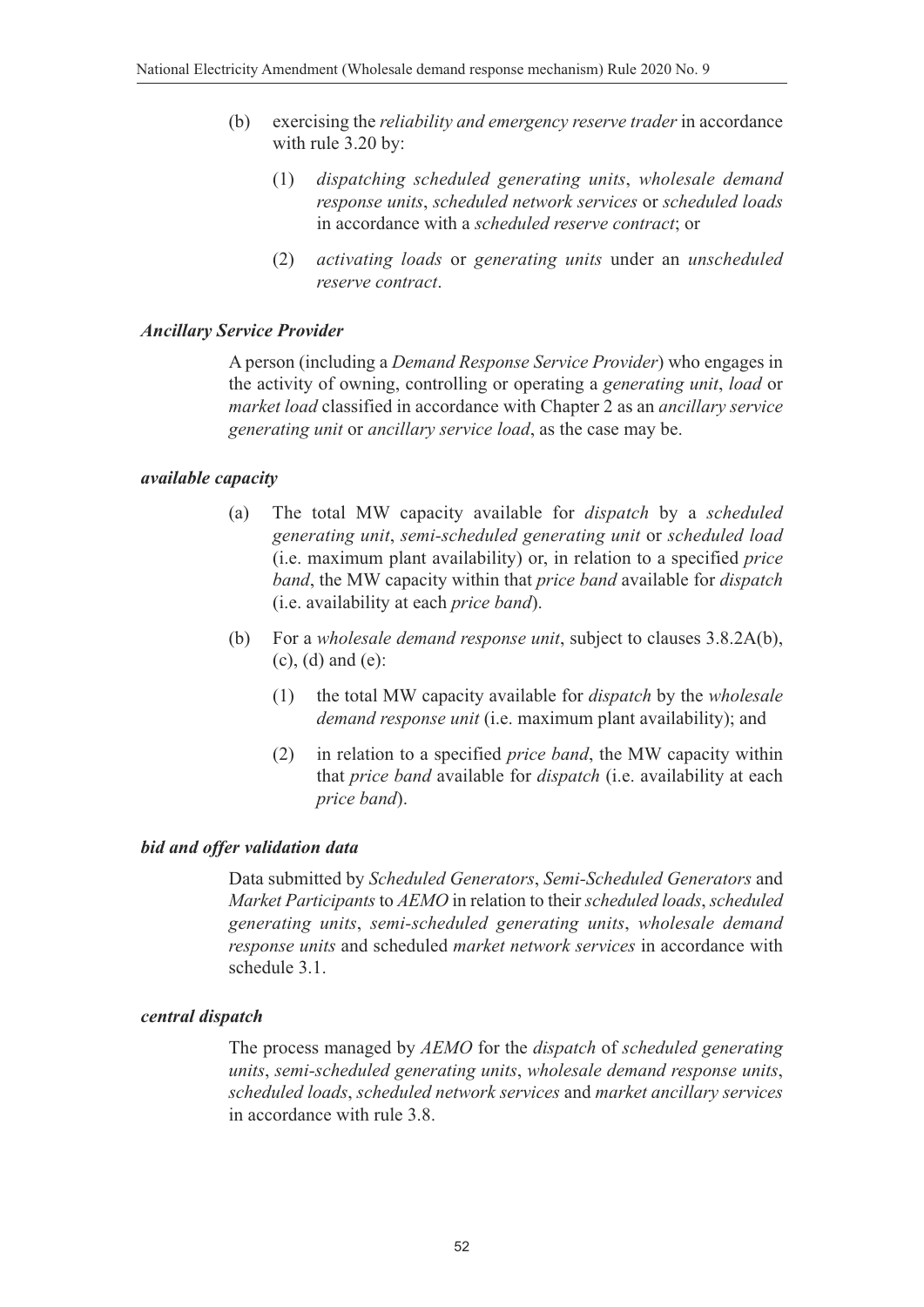#### *constrained on*

In respect of a generating unit, the state where, due to a *constraint* on a *network* or in order to provide *inertia network services* under an *inertia services agreement* or *system strength services* under a *system strength services agreement*, the output of that *generating unit* is limited above the level to which it would otherwise have been *dispatched* by *AEMO* on the basis of its *dispatch offer*.

In respect of a *wholesale demand response unit*, the state where, due to a *constraint* on a *network*, the *loading level* of that *wholesale demand response unit* is limited above the level to which it would otherwise have been *dispatched* by *AEMO* on the basis of its *dispatch bid*.

#### *constraint, constrained*

A limitation on the capability of a *network*, *load,* a *generating unit* or a *wholesale demand response unit* such that it is unacceptable to either transfer, consume or generate the level of electrical power, or provide the level of *wholesale demand response*, that would occur if the limitation was removed.

#### *Directed Participant*

A *Scheduled Generator*, *Semi-Scheduled Generator*, *Market Generator*, *Demand Response Service Provider* in respect of its *ancillary service load*, *Scheduled Network Service Provider* or *Market Customer* the subject of a *direction*.

#### *dispatch*

The act of initiating or enabling all or part of the response specified in a *dispatch bid*, *dispatch offer* or *market ancillary service offer* in accordance with rule 3.8, or a *direction* or operation of capacity the subject of a *reserve contract* or an instruction under an *ancillary services agreement* or to *enable* an *inertia network service* or *system strength service* as appropriate.

#### *dispatch bid*

A notice submitted by a *Market Participant* to *AEMO* relating to the *dispatch* of a *scheduled load* in accordance with clause 3.8.7 or a *wholesale demand response dispatch bid*.

#### *dispatch inflexibility profile*

Data which may be provided to *AEMO* by *Market Participants*, in accordance with clause 3.8.19, to specify *dispatch inflexibilities* in respect of *scheduled loads*, *wholesale demand response units* or *scheduled generating units* which are not slow start *generating units*.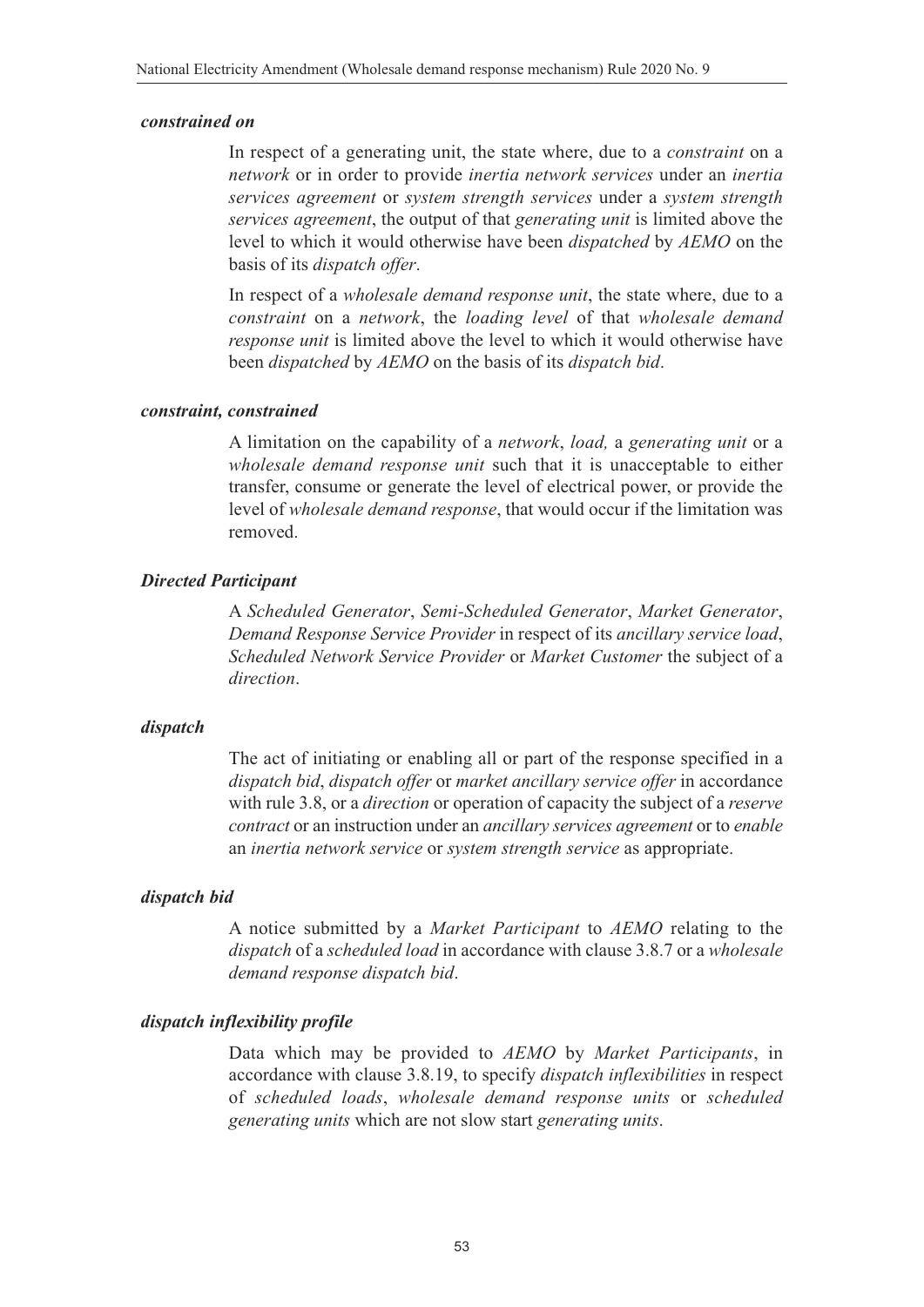#### *dispatch instruction*

An instruction given to a *Registered Participant* under clauses 4.9.2, 4.9.2A, 4.9.2B, 4.9.3, 4.9.3A, or to an *NMAS provider* under clause 4.9.3A.

#### *dispatchable unit identifier*

A unique reference label allocated by *AEMO* for each *scheduled generating unit*, *semi-scheduled generating unit*, *wholesale demand response unit*, *scheduled load*, and *scheduled network service*.

#### *dispatched load*

The *load* which has been *dispatched* as part of *central dispatch*, but not including *dispatched wholesale demand response*.

#### *inflexible, inflexibility*

In respect of a *scheduled generating unit*, *wholesale demand response unit*, *scheduled load* or *scheduled network service* for a *trading interval* means that the *scheduled generating unit*, *wholesale demand response unit*, *scheduled load* or *scheduled network service* is only able to be *dispatched* in the *trading interval* at a fixed *loading level* specified in accordance with clause 3.8.19(a).

#### *load shedding*

Reducing or *disconnecting load* from the *power system*, other than by means of *wholesale demand response*.

#### *loading level*

The level of output, consumption or power flow (in MW) of a *generating unit*, *load* or *scheduled network service*.

For a *wholesale demand response unit*, the level of *baseline deviation* (in MW) of the *wholesale demand response unit*.

#### *Market Participant*

A person who is registered by AEMO as a *Market Generator, Market Customer, Market Small Generation Aggregator, Demand Response Service Provider* or *Market Network Service Provider* under Chapter 2.

#### *Market Settlement and Transfer Solution Procedures*

The procedures from time to time *published* by *AEMO* under clause 7.16.2 which include those governing:

(a) the recording of financial responsibility for *energy* flows at a *connection point*, the transfer of that responsibility between *Market*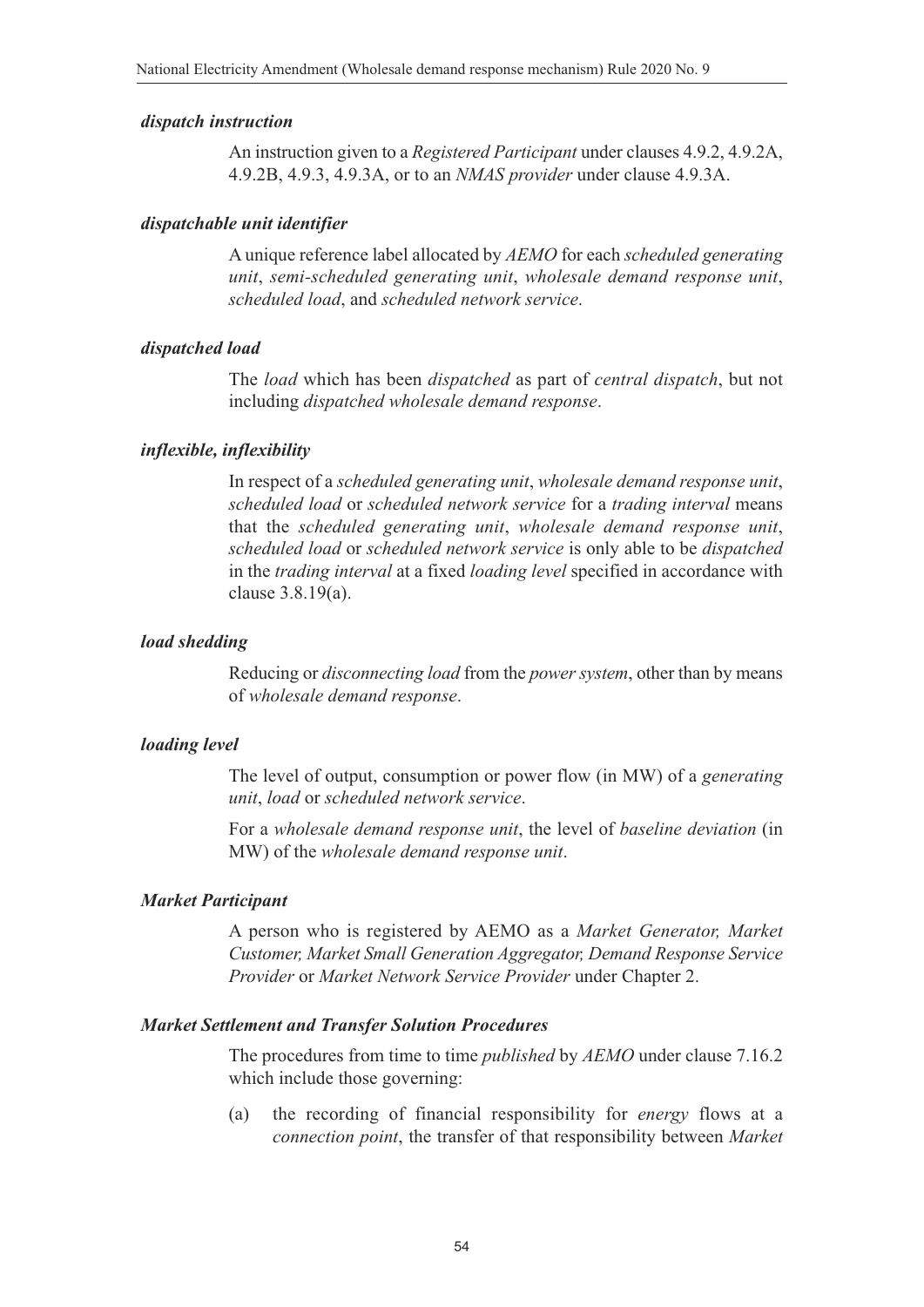*Participants* and the recording of *energy* flows at a *connection point*; and

(b) the recording of the classification of a *connection point* as a *wholesale demand response unit* and the *Demand Response Service Provider* responsible for the *wholesale demand response unit*.

#### *Market Suspension Compensation Claimant*

- (a) A *Scheduled Generator* or a *Demand Response Service Provider* who supplied *energy* or *wholesale demand response* during a *market suspension pricing schedule period*:
	- (1) in a *suspended region*; or
	- (2) in a *region* where *spot prices* were affected in accordance with clause 3.14.5(f); or
- (b) an *Ancillary Service Provider* in a *suspended region*, in respect of an *ancillary service generating unit* which is also a *scheduled generating unit*, who provided *market ancillary services* during a *market suspension pricing schedule period*.

#### *PASA availability*

The *physical plant capability* (taking ambient weather conditions into account in the manner described in the procedure prepared under clause 3.7.2(g)) of a *scheduled generating unit*, *scheduled load* or *scheduled network service* available in a particular period, including any *physical plant capability* that can be made available during that period, on 24 hours' notice.

For a *wholesale demand response unit*, the maximum MW *wholesale demand response* available in a particular period, including any *wholesale demand response* that can be made available during that period, on 24 hours' notice.

#### *plant*

- (a) In relation to a *connection point*, includes all equipment involved in generating, utilising or transmitting electrical *energy*.
- (b) In relation to *dispatch bids* and *offers*, controllable generating equipment, controllable *loads* and *wholesale demand response units*.
- (c) In relation to the *statement of opportunities* prepared by *AEMO*, individually controllable generating facilities registered or capable of being registered with *AEMO*.
- (d) In relation to the *regulatory investment test for transmission*, any of the definitions of *plant* in paragraphs (a) to (c) relevant to the application of the *regulatory investment test for transmission* to a RIT-T project.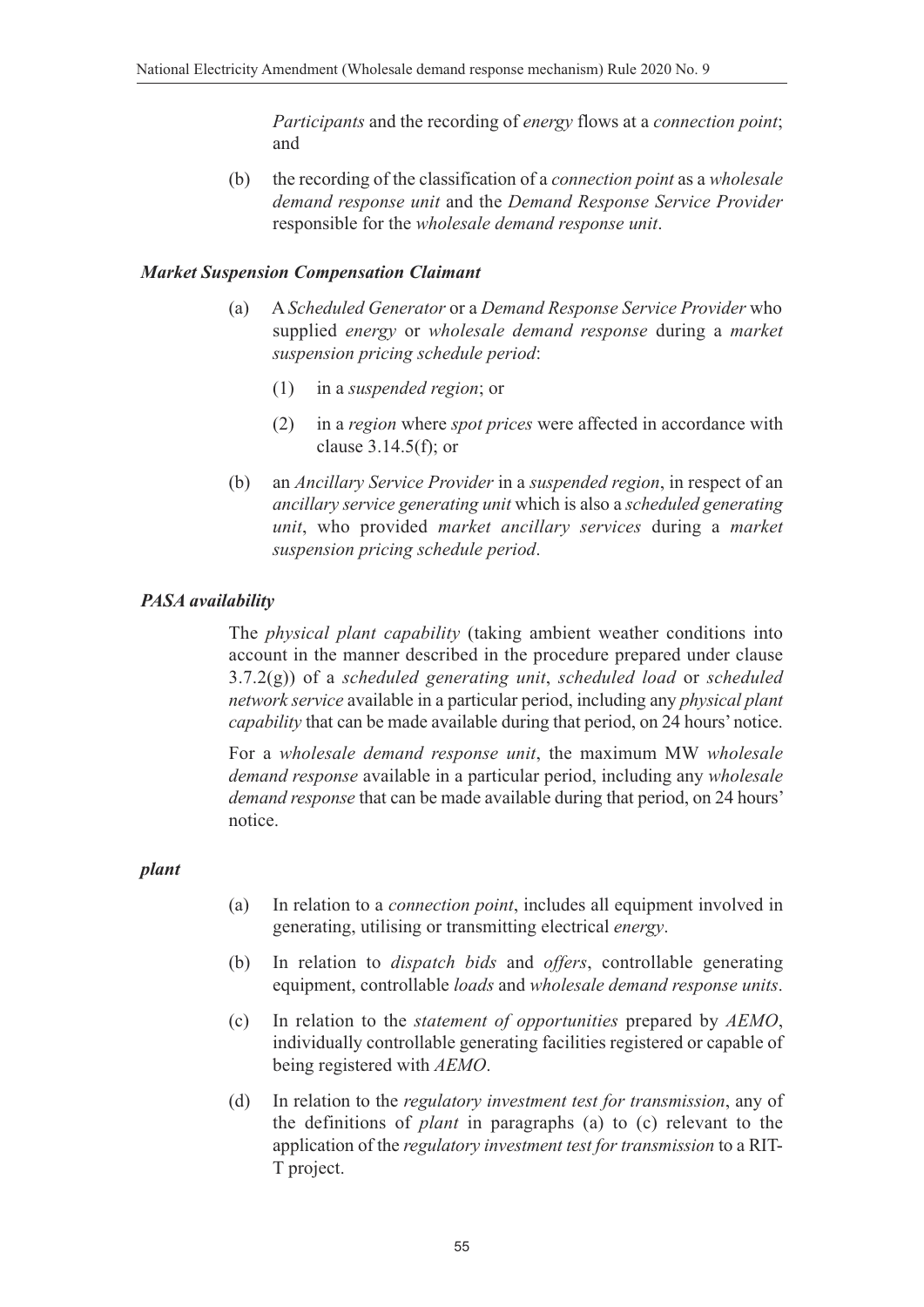- (e) In relation to the *regulatory investment test for distribution*, any of the definitions of *plant* in paragraphs (a) to (c) relevant to the application of the *regulatory investment test for distribution* to a RIT-D project.
- (f) In relation to a *system strength remediation scheme*, includes all equipment involved in the implementation of the scheme.

#### *scheduled plant*

In respect of a *Registered Participant*, a *scheduled generating unit*, a *semischeduled generating unit*, an *ancillary service load*, a *scheduled network service* or a *scheduled load* classified by or in respect to that *Registered Participant* in accordance with Chapter 2.

#### *scheduled reserve*

The amount of surplus or unused capacity:

- (a) of *scheduled generating units*;
- (b) of *scheduled network services*;
- (c) of *wholesale demand response units*; or
- (d) arising out of the ability to reduce *scheduled loads*.

#### *unscheduled reserve*

The amount of surplus or unused capacity:

- (a) of *generating units* (other than *scheduled generating units*); or
- (b) arising out of the ability to reduce demand (other than a *scheduled load* or *wholesale demand response unit*).

#### **[3] Chapter 10 Omitted definitions**

Omit the definition of "*Market Ancillary Service Provider*".

# **[4] Chapter 10 Amended definition**

In the definition of "*good electricity industry practice*", after "*supply* of electricity", insert "or the provision of *wholesale demand response*".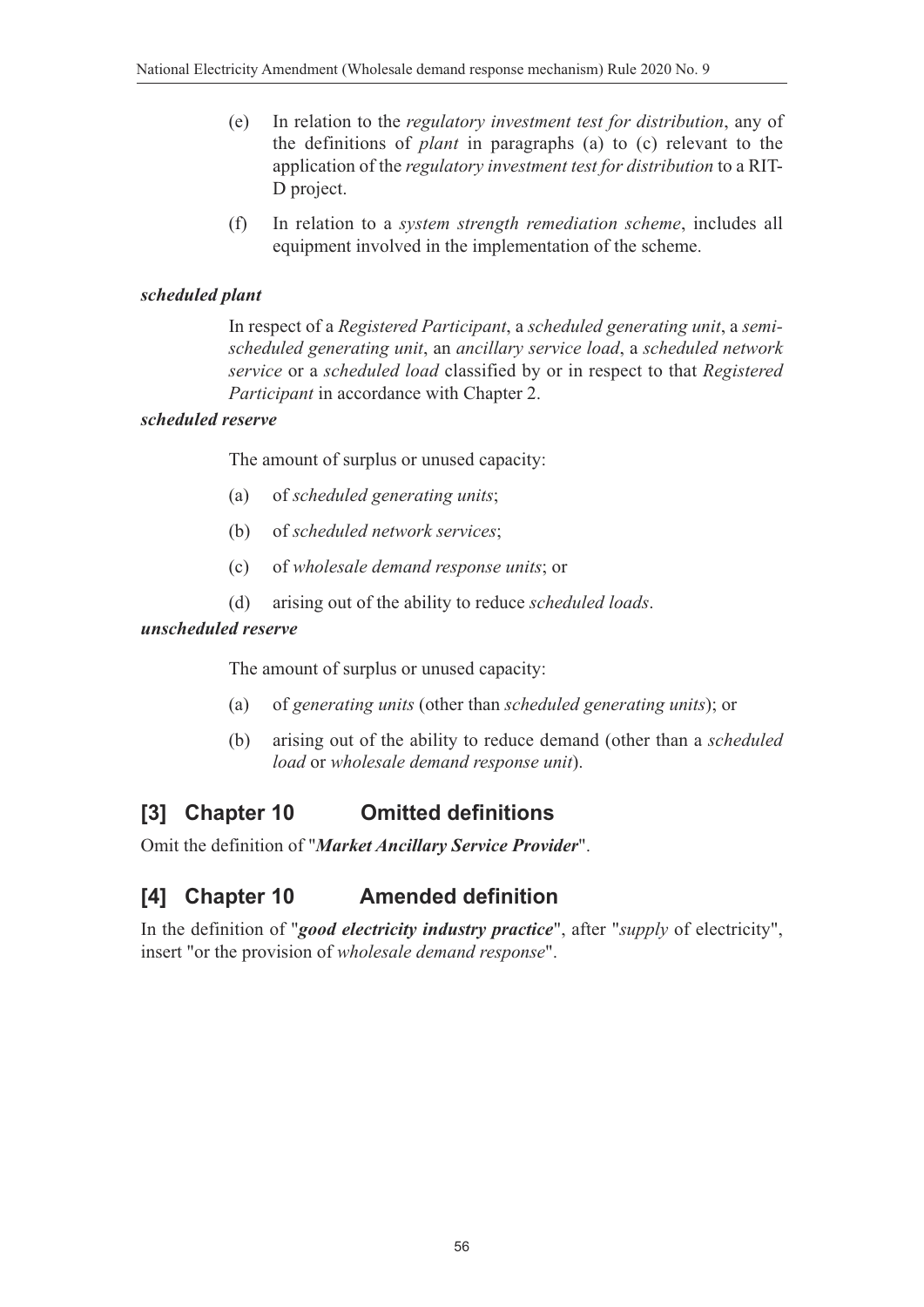#### **Schedule 6 Savings and Transitional Amendment to the National Electricity Rules**

<span id="page-57-0"></span>[\(Clause 8\)](#page-2-5)

#### **[1] New Part ZZZZA Wholesale demand response**

In Chapter 11, after Part ZZZZ, insert:

#### **Part ZZZZA Wholesale demand response**

#### **11.125 Rules consequential on the making of the National Electricity Amendment (Wholesale demand response mechanism) Rule 2020**

#### **11.125.1 Definitions**

(a) In this rule  $11.125$ :

**Amending Rule** means the National Electricity Amendment (Wholesale demand response mechanism) Rule 2020.

**Contracts and Firmness Guidelines** has the meaning in Chapter 4A.

**effective date** means the date of commencement of Schedules 1, 3, 4 and 5 of the Amending Rule.

**new Chapter 2** means Chapter 2 as in force immediately after the effective date.

**new Chapter 10** means Chapter 10 as in force immediately after the effective date.

**new clause 2.3.6** means clause 2.3.6 as in force immediately after the effective date.

**new clause 2.3B.1** means clause 2.3B.1 as in force immediately after the effective date.

**new clause 3.8.2A(g)** means clause 3.8.2A(g) as in force immediately after the effective date.

**new clause 3.8.3** means clause 3.8.3 as in force immediately after the effective date.

**new clause 3.8.3(a2)** means clause 3.8.3(a2) as in force immediately after the effective date.

**new clause 3.10.1** means clause 3.10.1 as in force immediately after the effective date.

**new clause 3.10.2** means clause 3.10.2 as in force immediately after the effective date.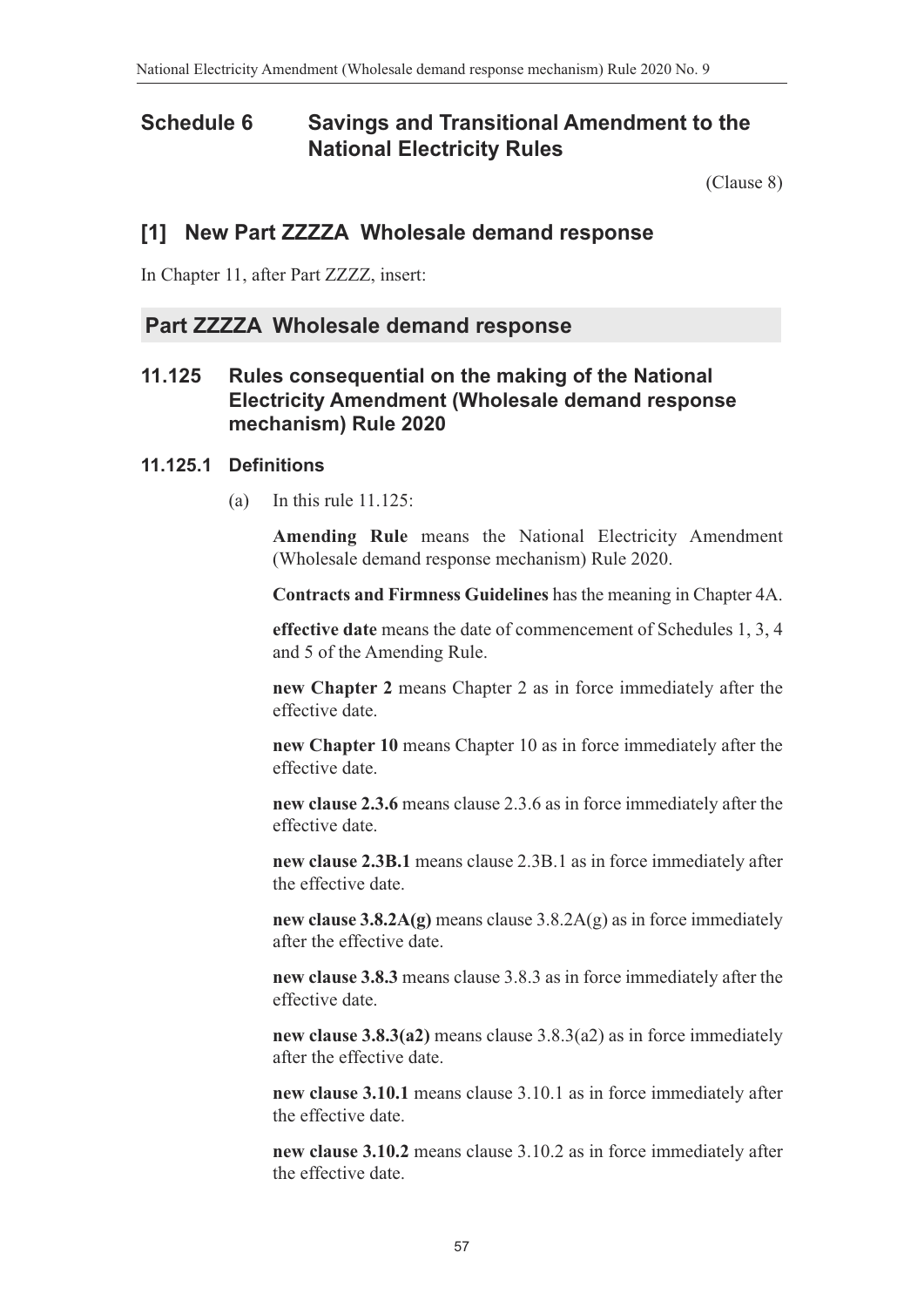**new clause 3.10.3(a)** means clause 3.10.3(a) as in force immediately after the effective date.

**new clause 3.10.3(c)** means clause 3.10.3(c) as in force immediately after the effective date.

**new clause 3.10.5(b)** means clause 3.10.5(b) as in force immediately after the effective date.

**new clause 3.10.6** means clause 3.10.6 as in force immediately after the effective date.

(b) Italicised terms used in this rule 11.125 have the same meaning as in new Chapter 10.

#### **11.125.2 Wholesale demand response guidelines**

- (a) No later than 4 months before the effective date, *AEMO* must make and *publish:*
	- (1) the *wholesale demand response guidelines* in accordance with new clause 3.10.1; and
	- (2) *AEMO's* determination of the *baseline methodology metrics* and matters relating to *baseline compliance testing* under new clause 3.10.2.
- (b) *AEMO* must comply with the *Rules consultation procedure* when making the *wholesale demand response guidelines* and the determinations under paragraph (a).
- (c) The *wholesale demand response guidelines* and determinations made under paragraph (a) must come into effect no later than 4 months before the effective date so as to enable the following to be made before the effective date:
	- (1) applications for approval to classify a *load* as a *wholesale demand response unit* under new clause 2.3.6; and
	- (2) applications for aggregation of *wholesale demand response units* under new clause 3.8.3(a2).
- (d) If an application referred to in paragraph (c) is made after the *wholesale demand response guidelines* are made under paragraph (a) and before the effective date, *AEMO* must assess the application in accordance with the applicable provisions in new clause 2.3.6 or new clause 3.8.3 (as applicable) and the *wholesale demand response guidelines* made under paragraph (a).

#### **11.125.3 Baseline methodologies**

(a) No later than 4 months before the effective date, *AEMO* must establish the register of *baseline methodologies* under new clause 3.10.3(c).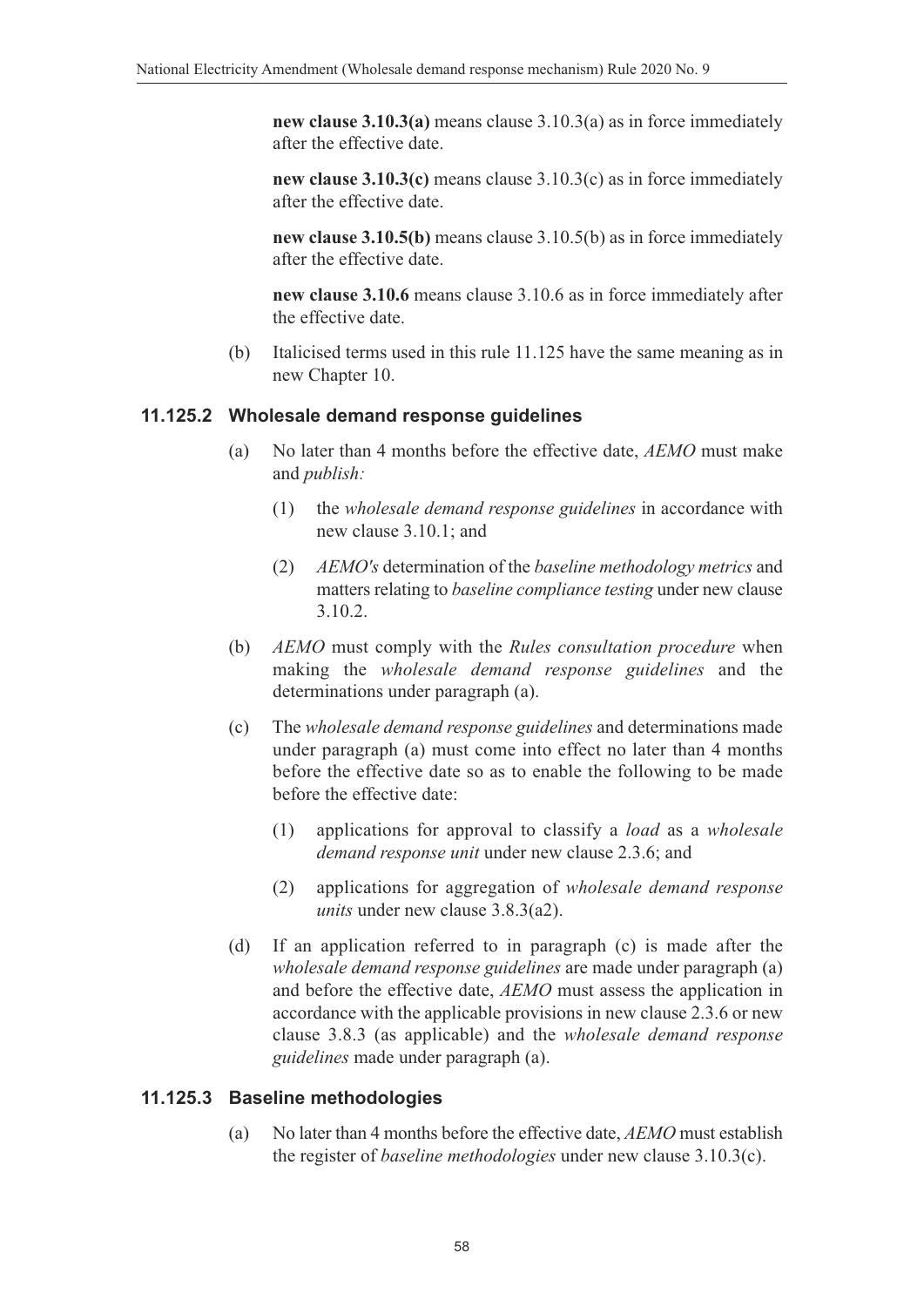(b) No later than 4 months before the effective date, *AEMO* must develop one or more *baseline methodologies* in accordance with new clause 3.10.3(a) and *publish* them in the register established under new clause 3.10.3(c).

#### **11.125.4 Wholesale demand response participation guidelines**

- (a) By the effective date, the *AER* must in accordance with the *Rules consultation procedures* make and *publish* the *wholesale demand response participation guidelines* under new clause 3.8.2A(g).
- (b) The guidelines made under paragraph (a) must come into effect on and from the effective date.

#### **11.125.5 Extension of time for registration and aggregation**

- (a) The period of 15 *business days* specified in clause 2.9.2(b) is extended to 30 *business days* as follows:
	- (1) during the period commencing 4 months before the effective date and ending 3 months after the effective date; and
	- (2) in respect of an application under new clause 2.3B.1 to register as a *Demand Response Service Provider* or an application for approval to classify a *load* as a *wholesale demand response unit* under new clause 2.3.6.
- (b) The period of 20 *business days* specified in clause 3.8.3(e) is extended to 40 *business days:*
	- (1) during the period commencing 4 months before the effective date and ending 3 months after the effective date; and
	- (2) in respect of an application to aggregate two or more *wholesale demand response units*.

#### **11.125.6 Amendments to AEMO, AER and AEMC documents**

- (a) By the effective date, *AEMO* must review and where necessary amend and *publish* the following documents to take into account the Amending Rule:
	- (1) the *spot market* operations timetable in accordance with clause 3.4.3;
	- (2) the procedure used by *AEMO* for preparation of the *short term PASA* and published under clause 3.7.3(j);
	- (3) the *market suspension compensation methodology* made by *AEMO* under clause 3.14.5A(h);
	- (4) the schedule of benchmark values made by *AEMO* under clause  $3.14.5A(i)$ ;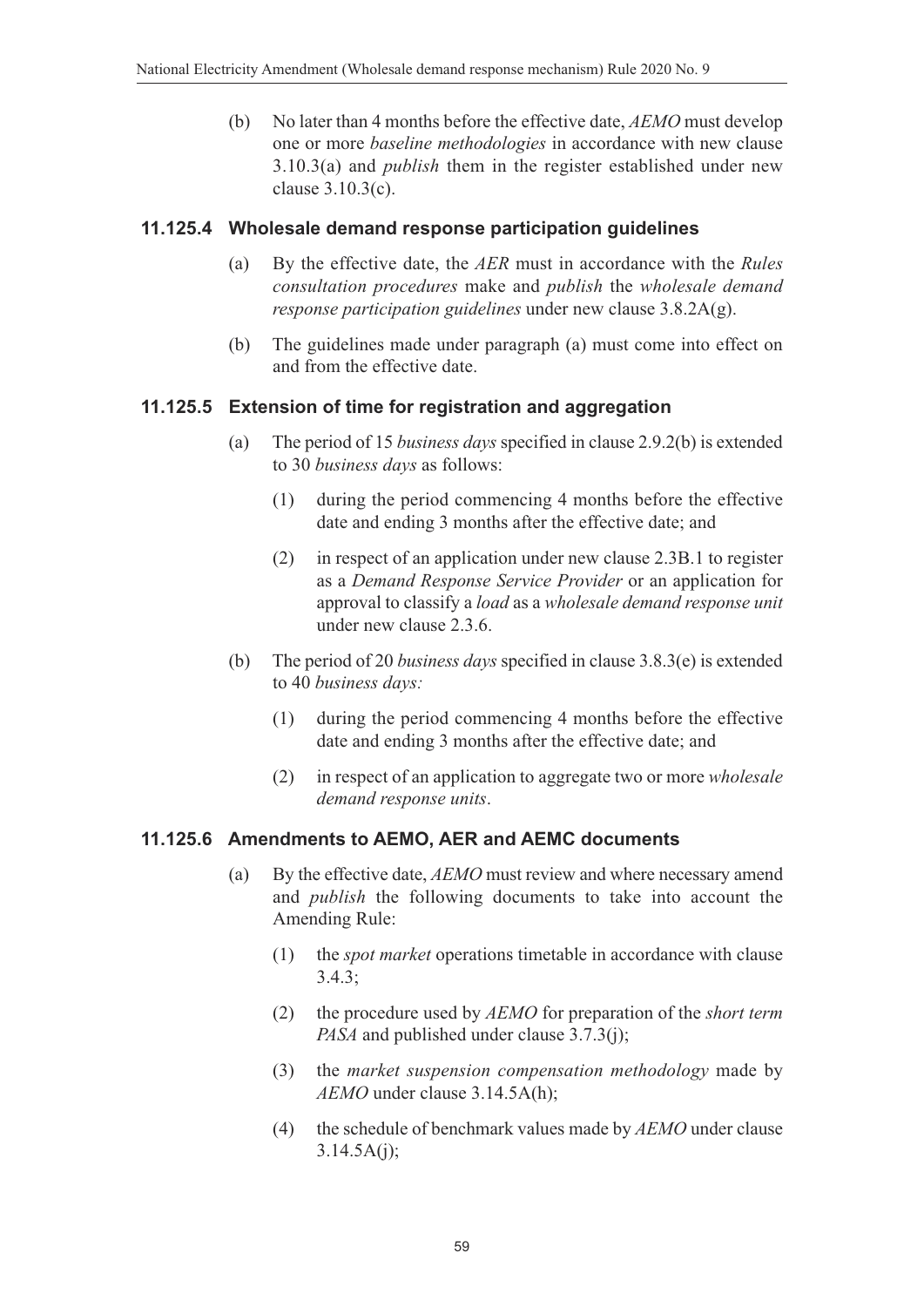- (5) the *PoLR cost procedures* made by *AEMO* under clause 3.15.9A(1);
- (6) the principles and process used by *AEMO* to calculate the *estimated settlement amount* developed by *AEMO* under clause 3.15.12(c);
- (7) the *RERT procedures*;
- (8) the *Market Settlement and Transfer Solution Procedures*; and
- (9) the other documents mentioned in clause 11.103.2(a).
- (b) Where the only change to:
	- (1) a document referred to in paragraph (a); or
	- (2) any other document made by *AEMO* under or in accordance with the *Rules*,

to take into account the Amending Rule is to replace the term *Market Ancillary Service Provider* with *Demand Response Service Provider*, *AEMO* is not required to consult before amending the document to make that replacement*.*

- (c) By the effective date, the *AER* must review and where necessary amend and *publish* the following documents to take into account the Amending Rule:
	- (1) the guidelines maintained under clause 3.8.22 in respect of *rebidding*; and
	- (2) the Contracts and Firmness Guidelines.
- (d) By the effective date, the *AEMC* must review and where necessary amend and *publish* the compensation guidelines made under clause 3.14.6(e) to take into account the Amending Rule.
- (e) Amendments made in accordance with this clause must take effect on and from the effective date.

#### **11.125.7 Amendments to the demand side participation information guidelines**

- (a) By 31 December 2020, *AEMO* must review and where necessary amend and *publish* the demand side participation information guidelines made under rule 3.7D(e) to take into account the Amending Rule.
- (b) The amendments made in accordance with paragraph (a) must take effect on and from 31 March 2021.